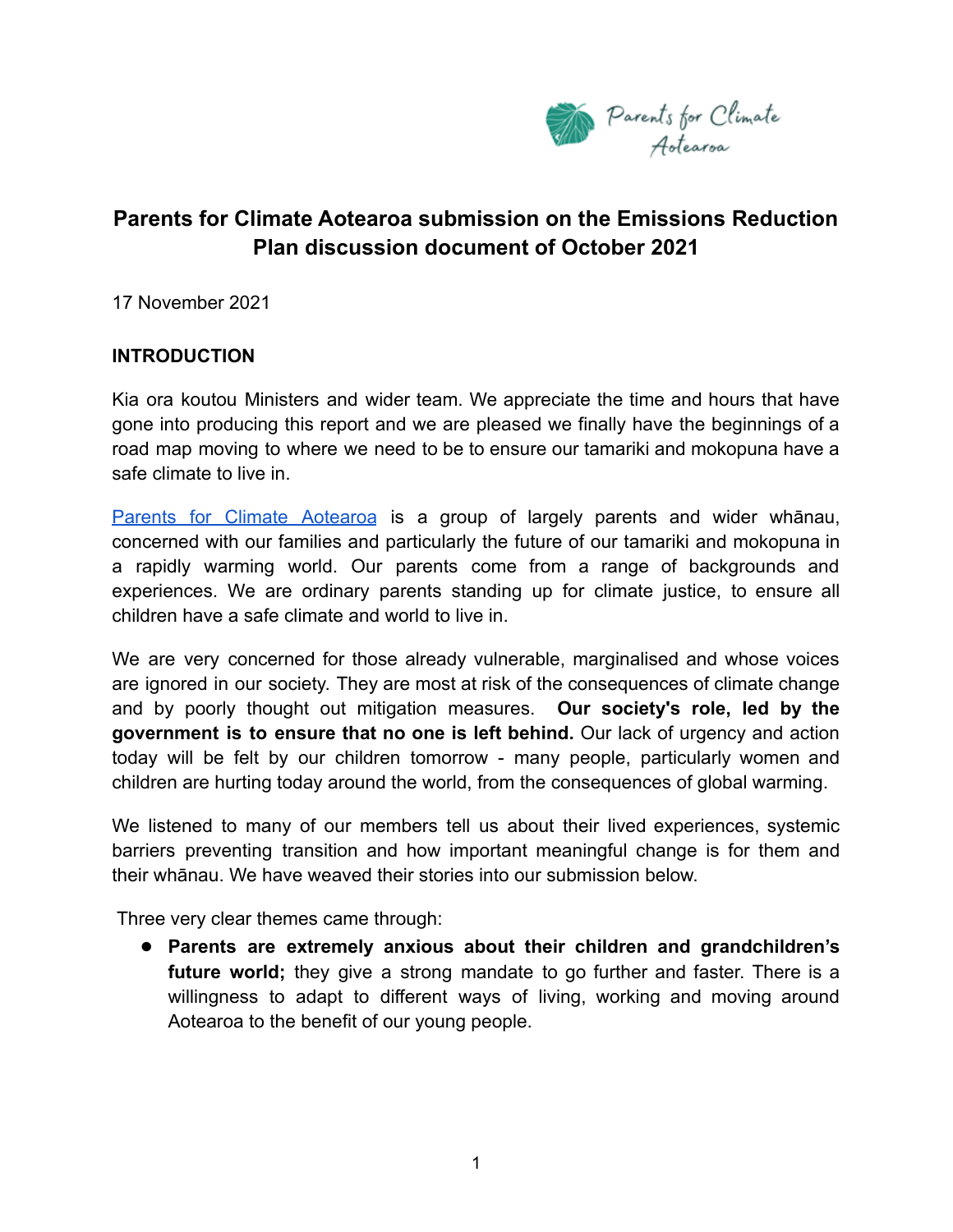- **The discussion document and engagement is inaccessible** and not for all people - many did not know the contents. Many felt too overwhelmed by life responsibilities to engage with it.
- **We need clear and honest communication from the government** about what the problem is and what we need to do together to move forward. A full public education campaign needs to be funded as soon as possible - especially when the final plan is released.

Our submission is informed from our survey from earlier in the year and our discussions of what is important to New Zealand parents and grandparents.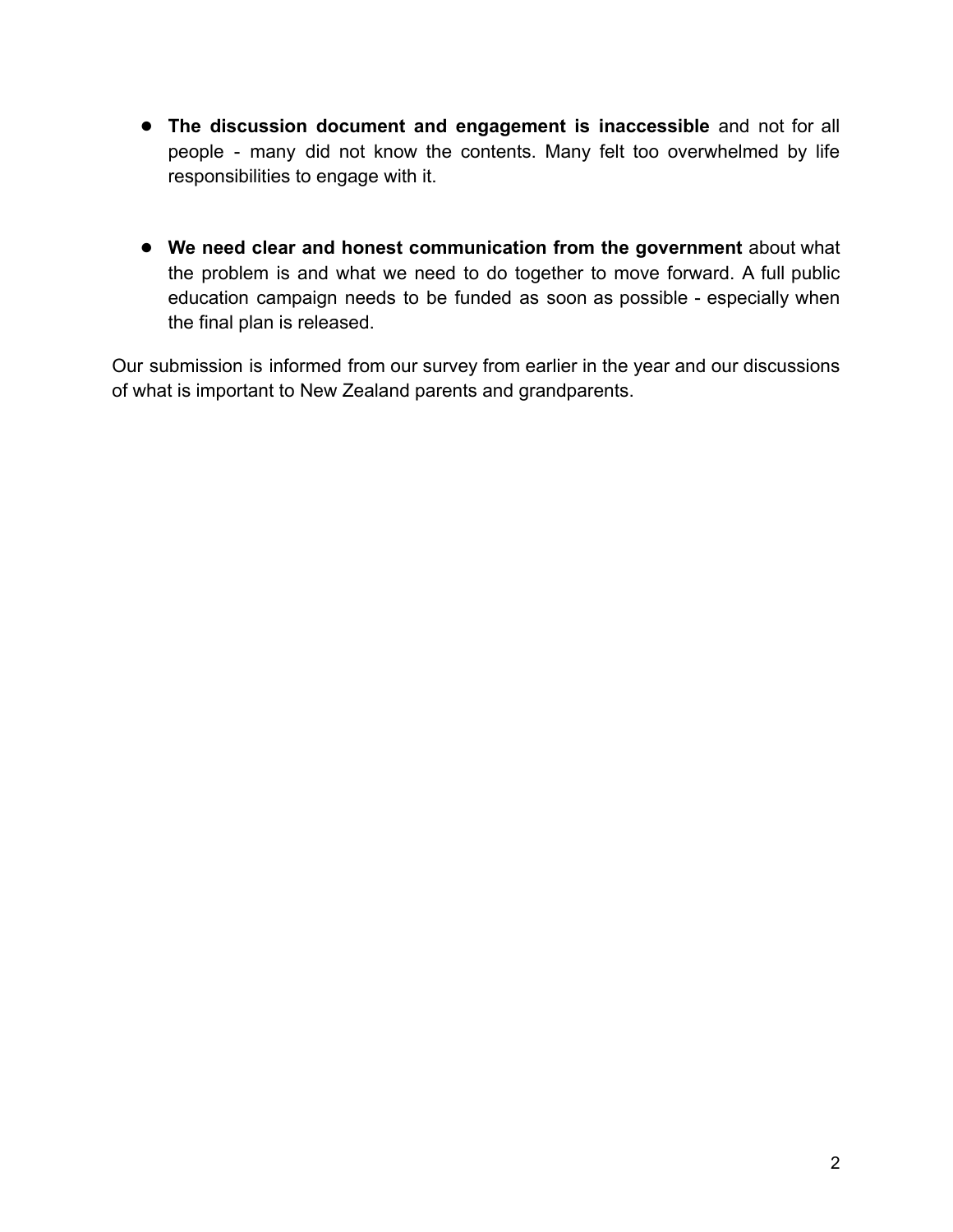### **CONTENTS**

| <b>Introduction</b>                                | 1  |
|----------------------------------------------------|----|
| 2040                                               | 4  |
| <b>Overview</b>                                    | 6  |
| <b>Public Education and Climate Communications</b> | 9  |
| <b>Te Tiriti and Just Transition</b>               | 11 |
| <b>Transport</b>                                   | 15 |
| Waste                                              | 24 |
| <b>Energy and Industry</b>                         | 32 |
| <b>Agriculture and Forestry</b>                    | 35 |
| <b>ETS</b>                                         | 46 |
| <b>Behaviour Change</b>                            | 50 |
| <b>Building and Construction</b>                   | 53 |
| <b>Conclusion</b>                                  | 56 |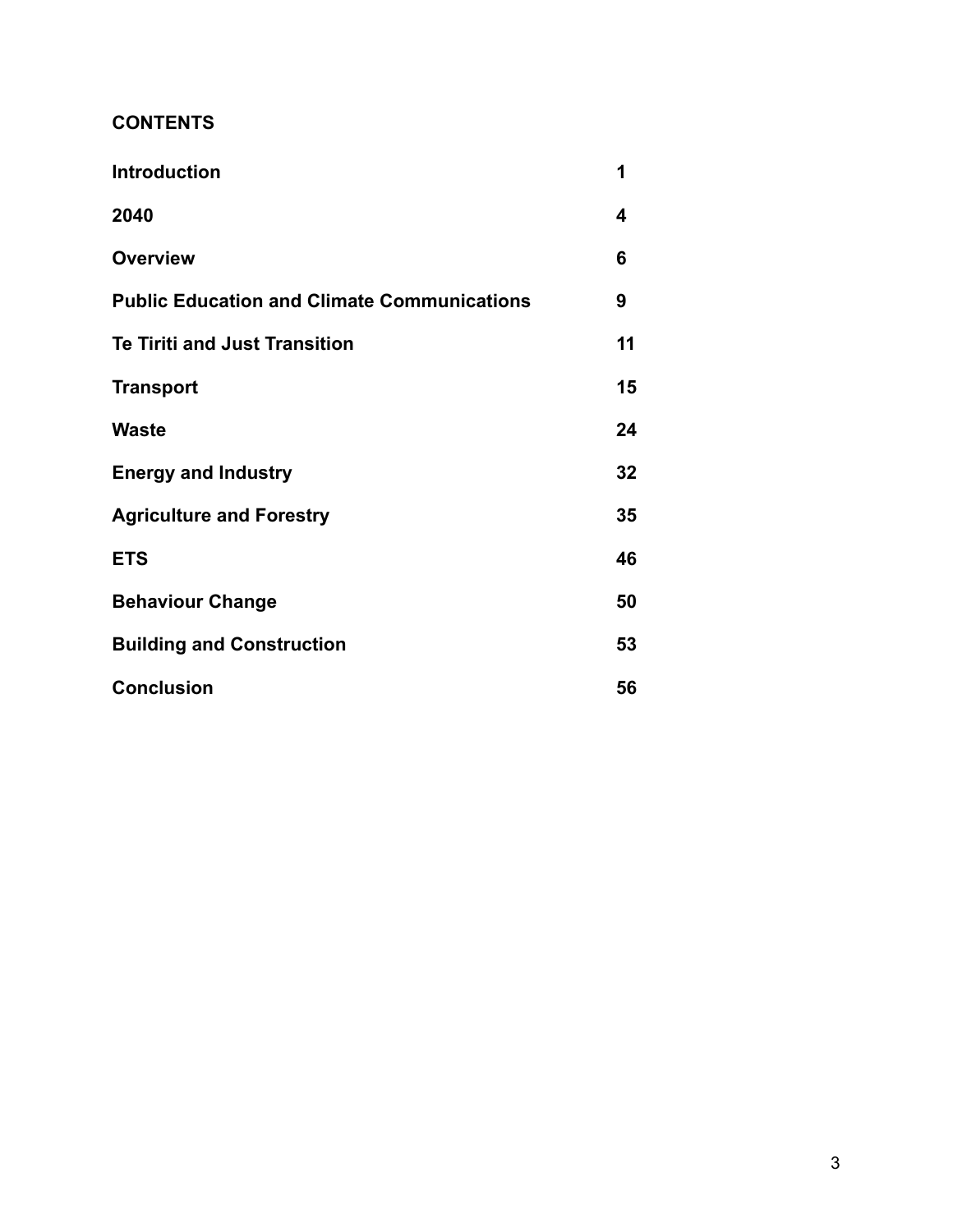#### **2040**

It's the dawn of the first day of 2040. What a year to be alive! Padding down the well insulated hallway for the first morning brew, there is a loud cacophony of birdsong coming from the tall trees outside. Out the window a large group of keen bean cycling commuters whizz past briefly keeping pace with the light rail train carrying the early bird commuters to work. You briefly feel smug that due to the foresight of good urban planning you only have a 15 minute walk down the road to work.

The sound of the kids moving about reminds you to check that they had remembered to put their bikes away last night. You flashback to when you were growing up in the 20's and the excitement of watching protected cycleways pop up in your neighborhood. It was amazing being able to bike to school with your friends without having to wait for your parents to drive you or pick you up.

Life changed a lot in the 20's and 30's. We used to have a lot of problems and a major one was climate change. It still causes us some problems but not nearly as much as they would have if our Prime Minister and her government had kept the status quo. With the help of everyone and during an awful pandemic, they managed to come up with an epic plan to change the collision course we were on.

They got rid of all the systemic barriers that were holding us back from making much more climate friendly choices. They helped us make our homes as energy efficient as possible running on 100% renewable energy. Our streets were so much safer and much more fun for us kids. We got to learn how to independently travel around without relying on our parents. We walked, biked, bussed, took trams, light rail and the train. It was awesome being able to jump on a bus for free! Our parents were also able to do this so they didn't have to rely on their car anymore, or sit for hours in traffic or worry about how to afford an electric car. I remember when they subsidised e-bikes and my parents were so excited. They got one so they could do a light grocery shop and be able to carry it all on their bike.

The government even changed how our towns and cities were designed so we could go to school, live, work and play within 15 minutes! And trees! Trees are EVERYWHERE. We had access to fresh food grown locally and in really cool climate friendly ways - the government did a great job of making sure our farmers were able to do this. A few people needed to get new jobs and had great training and support to do this too.

We were able to go swimming in rivers, rates of respiratory diseases went down due to reduced air pollution and healthier homes. Māori were given full mana motuhake and our government stepped up to help our Pasifika whānau. We welcomed climate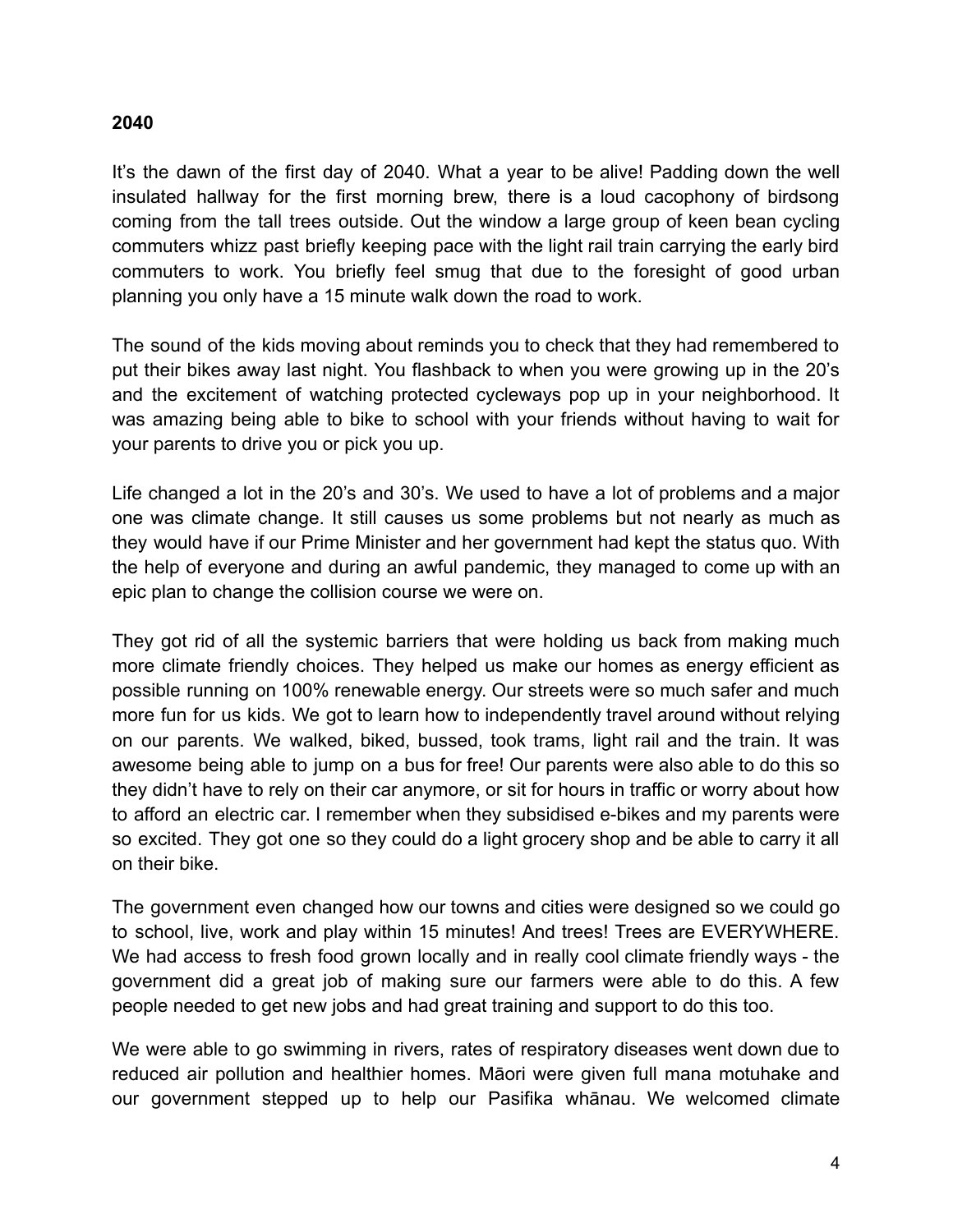refugees with open arms and worked globally to ensure a just and equitable transition so all children had a safe climate to grow up in.

People were empowered, supported, educated and everyone got what they needed to thrive in Aotearoa. We all worked really hard together to ensure no-one was left behind and that us kids didn't have to bear the brunt of poor decisions made back in the early 2000's.

Thanks for helping us make that happen.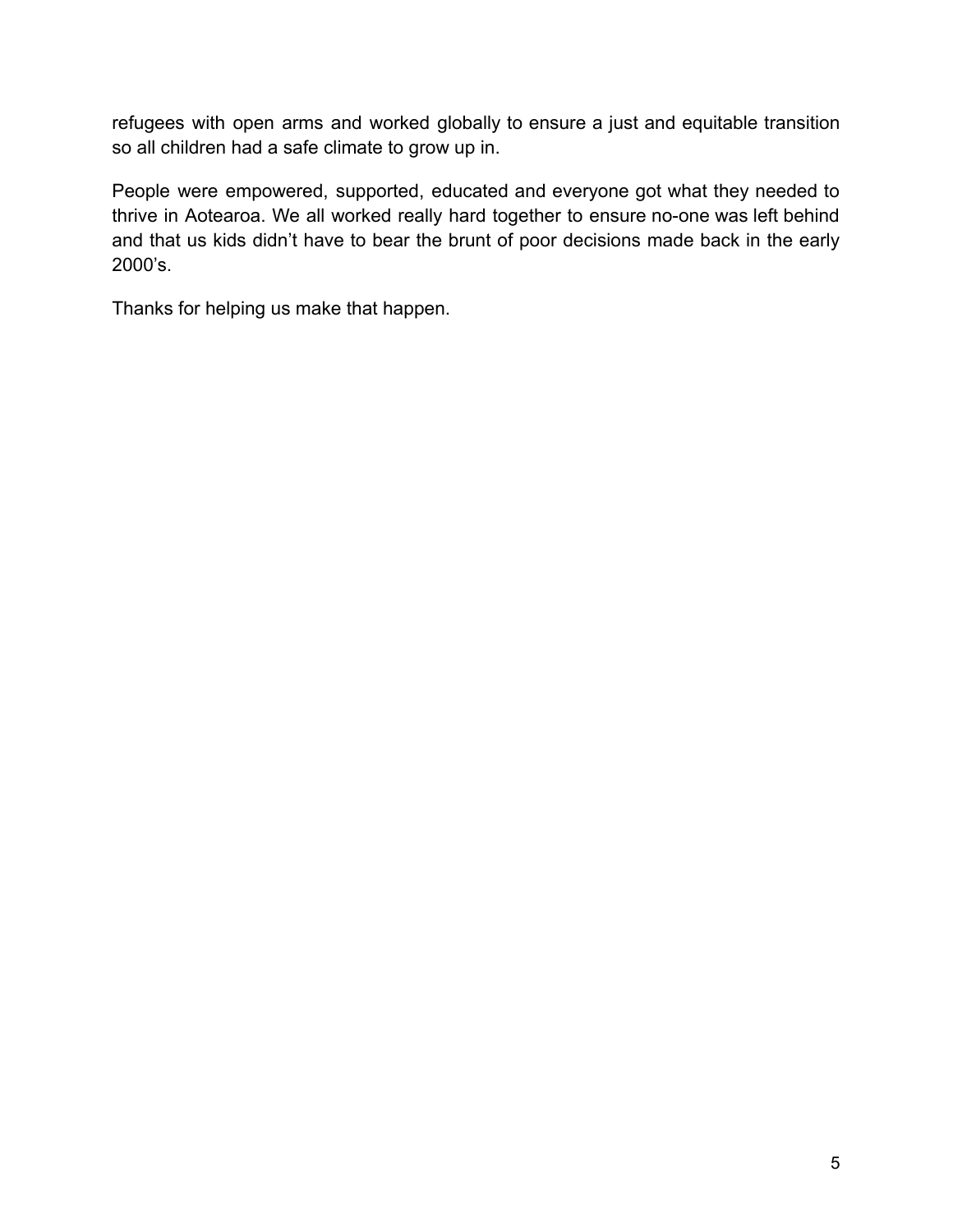#### **OVERVIEW**

The next 8 years are crucial for mitigating climate change and limiting its adverse effects. Transport emissions are key in climate change mitigation AND human health. Transport emissions have been driving New Zealand's emissions upward in recent times. At the same time, reducing and ultimately eliminating emissions from transport is one of the more straightforward (low hanging fruit), when compared to other emission sources. **Reducing emissions has a multitude of co-benefits which are still largely missing from the discussion document.**

A rapidly changing climate will only exacerbate the current social issues we have including health inequity. Applying a health lens to climate solutions will have a multitude of co-benefits including addressing current inequities and improving health outcomes. These are also missing from the document. Climate solutions including investing heavily in active and public transport, adapting to less red meat, less processed food and more plant based meals, investing in smarter urban design and more efficient energy in homes will not only reduce emissions but would also improve the health of our people through reductions in heart disease, cancer, type 2 diabetes, traffic accidents, air pollution related disease. **Putting public health at the core of climate response means we would reduce many health and social inequities and emissions reduction** - especially given New Zealand's high statistics in the above mentioned diseases.

The overall ambition of the plan is still far too low, with a disappointing focus on continued economic growth and a reluctance to propose immediate changes (even where these are feasible and economically viable). We have demonstrated with New Zealand's Covid-19 response, that if we tackle serious issues head on and go hard, we can mitigate the risks to our economy as well as wellbeing. Covid-19 also lifted the veil of inequity in this country.

**As a developed country whose emissions continue to rise unabated, it is imperative that NZ makes ambitious and challenging climate goals.** We cannot do this without challenging the status quo, including our consumerist society, our substantial agricultural emissions and heavy industries, such as aluminum smelters that continue to be subsidised.

We have a **moral obligation** more so than less developed countries and future generations to do everything we possibly can do to bring emissions down as fast as possible.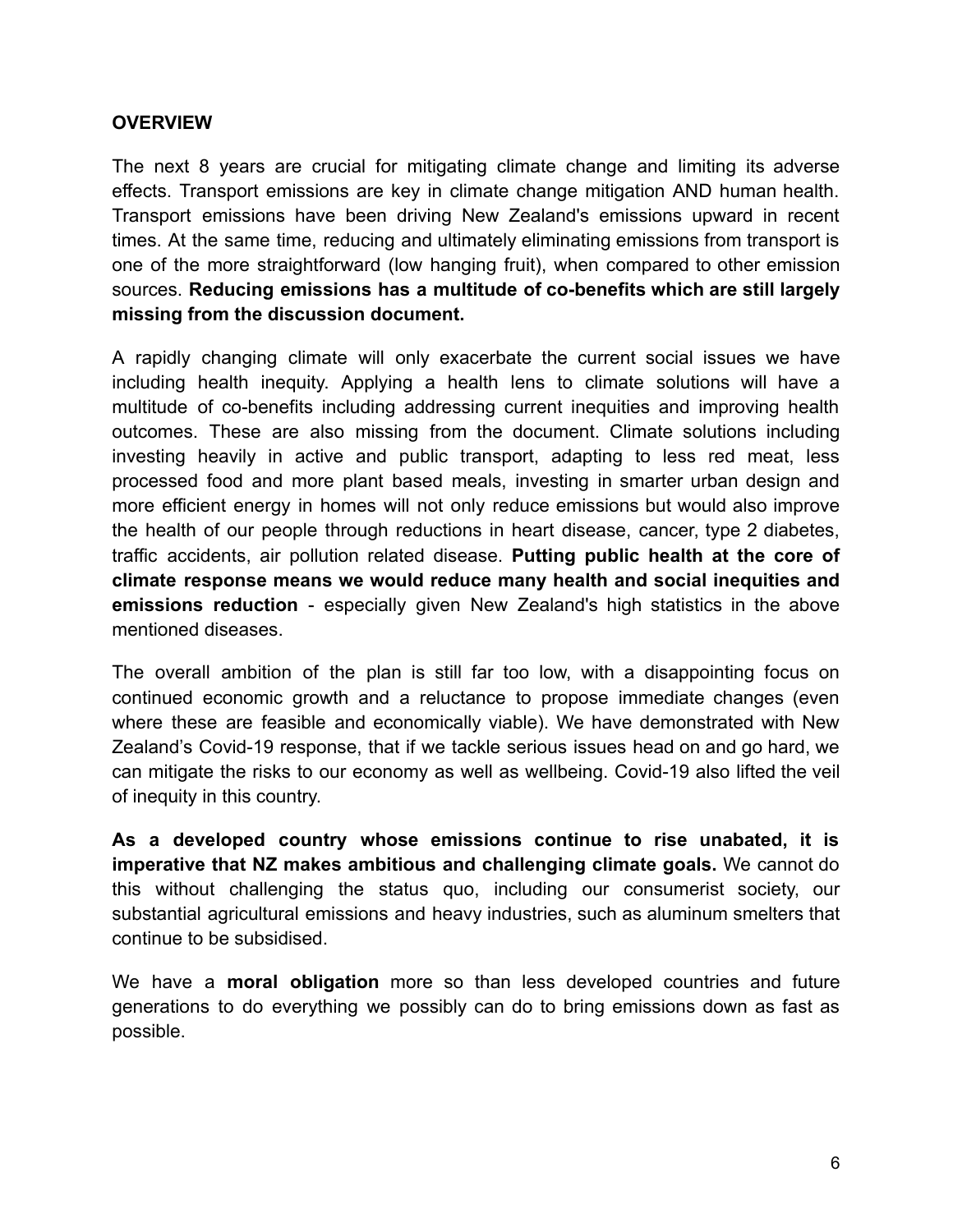There is an underpinning assumption throughout the document of continued economic growth. Increasing evidence points to the undermining of the Earth's natural capital to the point where we cannot continue to grow. We are killing our very life support systems and need to actively pull back our demands on the planet. Dasgupta's recent report for the UK government on the economics of biodiversity implores us to value our natural capital and move away from activities that damage the natural world (Steinberger et al challenge the myth of green growth and decoupling emissions from growth [here\)](https://www.nature.com/articles/s41467-020-16941-y).

While leveraging co-benefits was a principle used to underpin the document, **there was insufficient focus on the costs of not reducing emissions**, which many studies around the world are showing greatly outweigh the cost of even the most expensive actions.

We also question whether the discussion document is in keeping with the purpose of the the Climate Response Amendment Act which is to:

provide a framework by which New Zealand can develop and implement clear and stable climate change policies that—

## **(i) contribute to the global effort under the Paris Agreement to limit the global average temperature increase to 1.5° Celsius above pre-industrial levels; and**

#### **(ii) allow New Zealand to prepare for, and adapt to, the effects of climate change:**

Covid-19 showed us the importance of an evidence-based scientific response to a national and global pandemic. It also showed us the importance of values and how they too underpinned our response. Immediate and decisive action made a major difference to the impact of Covid-19 to New Zealand compared to much of the world. **We placed the health and wellbeing of people above the economy.**

Therefore we firmly believe we need to hold the long term view with rapid action. Government departments should be and need to be implementing serious policy now instead of endless consultations and incremental slow change.

At the moment it is up to largely volunteer community groups such as ours, youth and many others to constantly check that our councils and government are doing all they can to reduce emissions. Most projects are still not taking emissions or adaptation into account and it is not possible for our communities to cover all government activities at all levels. We are exhausted and the wall of work is soul destroying at times. We do this for our kids, yet we are not present enough for them now because of this unpaid work. We need clear leadership, like demonstrated through the pandemic to do the right thing, which we can support.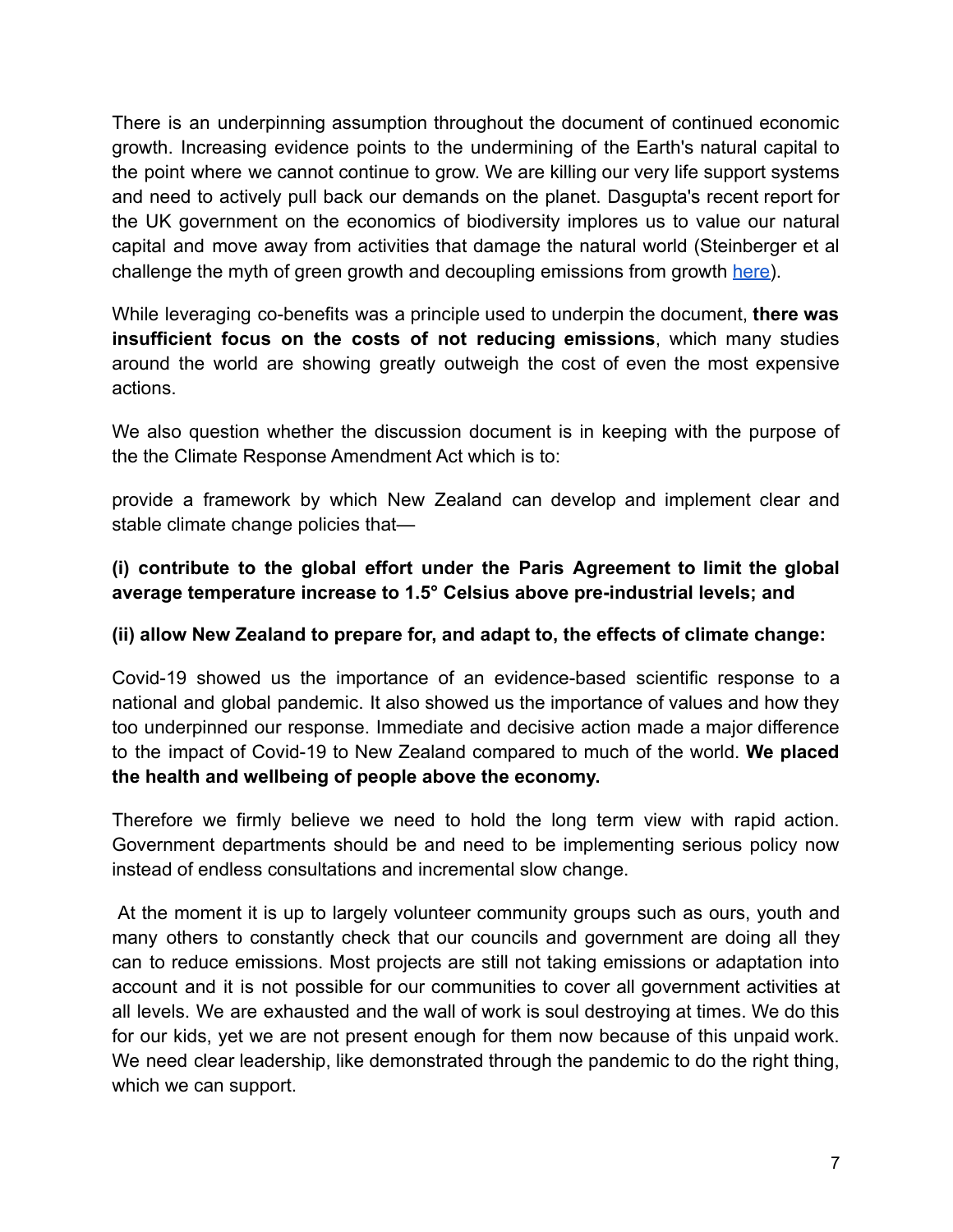**Climate anxiety is a very real, and growing intergenerational mental health issue** that many of our members can attest to including many working on this submission. We would like to see increased funding in this area including research and accessibility to funding for counselling for our young people and their parents in particular.

### **We must see local and central government partnership and leadership on climate change mitigation and adaptation prioritised.**

There is still an implicit expectation that many can make lots of money off climate change, especially through offsetting, hence continuing to create winners and losers. We need a Covid-19 like focus of minimising the harm and helping as many as possible to get through.

*"I like that there is a plan, and the framework and thinking underpinning it is a great step in the right direction. However, it doesn't go far enough in many areas beyond making adjustments to BAU when we really need bold step changes to limit global warming to 1.5 degrees. In particular the lack of vision and commitment to funding more active travel infrastructure and cheaper public transport as well as an unambitious approach to agriculture is a let-down."*

#### *Julia mother of 2*

*"I like that there is a plan, it feels like it has been a long time coming and that we used to talk of 2030 and then 2040 and now its 2050.... so the goal posts keep moving yet the goal doesn't vary much."*

### *Lucy mother of 3*

*"As a parent, I still see a future in Aotearoa for my children but not to have grandchildren - many young people are not having children through fear of climate change and the impact extra lives has - this is very sad as why protect and regenerate if there is no one to enjoy it - the earth will survive without people so it would be nice to think that there were future generations that will continue to enjoy it."*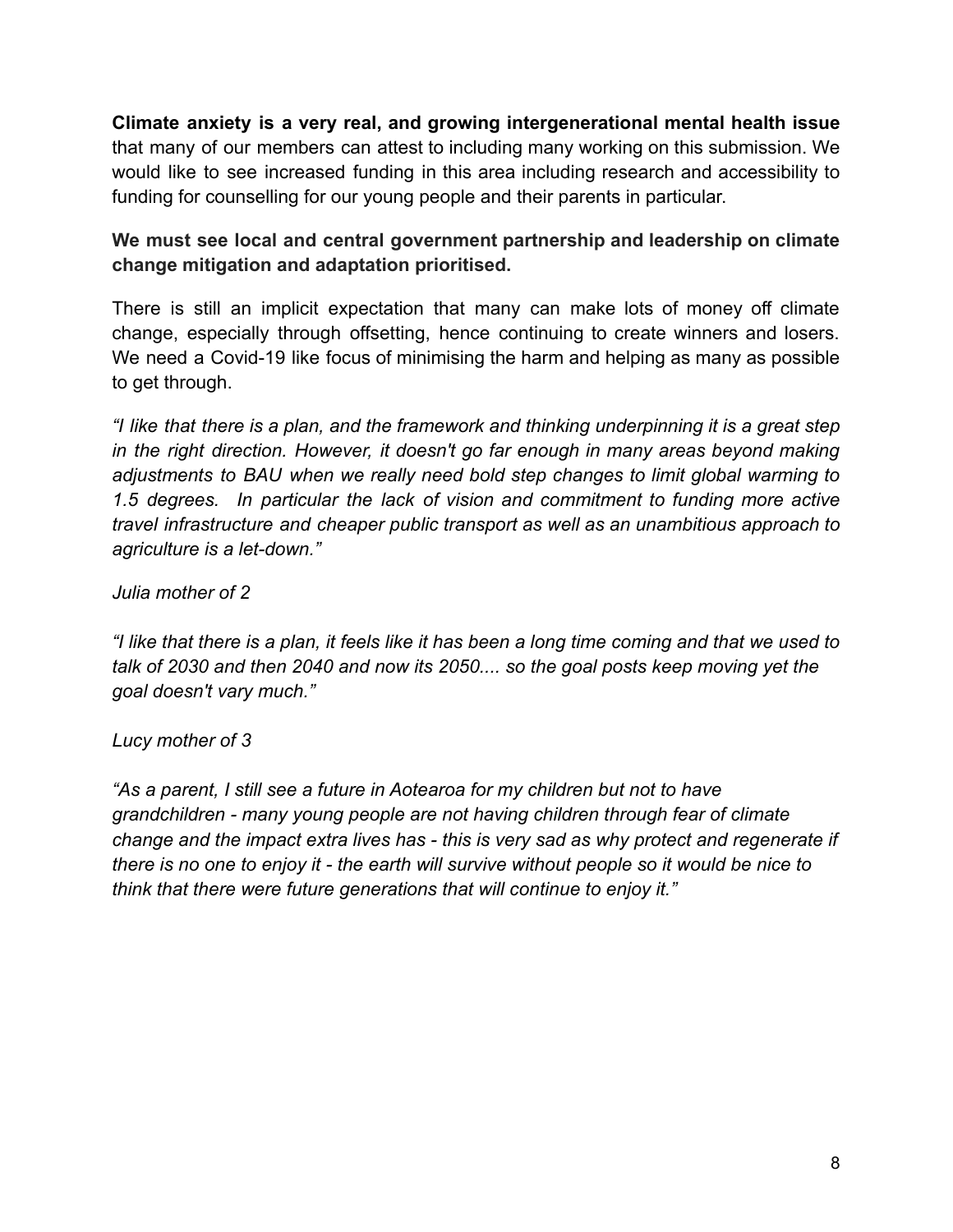### **PUBLIC EDUCATION AND CLIMATE COMMUNICATIONS**

We recommend a significant focus on **Article 12 of the Paris Agreement** of public awareness and education for all people. We need an education campaign similar to Covid-19 (particularly the 2020 campaign) and as persistent as reducing smoking or road safety. This education focus is key for people to:

- Understand the problem and the scale
- Be clear on what we do and don't know
- Understand why we need rapid and drastic change in all our industries and life
- To rally around a set of shared values for collective action
- To enable and empower communities, tangata whenua and businesses to take action themselves
- To support the mental health of all our people, as by being truthful and proactive we can minimise hopelessness and maximise collaboration and community

**Education and engagement must be throughout our society, with true partnership at all levels.** We have done this with Covid-19 and we have seen the results in other countries that lacked leadership, consistent messaging and being upfront about what they did and didn't know. This left a vacuum, which was filled with misinformation and self interest, with catastrophic consequences. People did not know who to trust. For the last three decades this is what has happened with climate change, there has been a vacuum left by governments, filled by self interest and misinformation. We cannot wait for another decade or we will have devastating consequences.

#### **This education campaign needs the following:**

- Multi level and targeted across all platforms based on shared values and vision.
- **● Cross-agency with interconnections weaved together.**
- Upfront about the uncertainties and what we do and don't know.
- **Upfront** that change will be hard at times, harder on some than others with a big focus on the win-wins - we need to focus on co-benefits and how our lives can and will be better. For example, a strong focus on active transport outcomes and improved urban design will be transformational on urban families, and on health.
- **Regular briefings** of relevant Ministers and the Prime Minister.
- **Education campaigns based on storytelling and vision setting.** For example, a cross section of prominent Zealanders stepping up to talk about climate change and their worries, experiences and vision for their children's world.
- **Media taking a responsible role**, and being held accountable. Not the current format of pitting groups against each other which exacerbates the problem and delays resolution.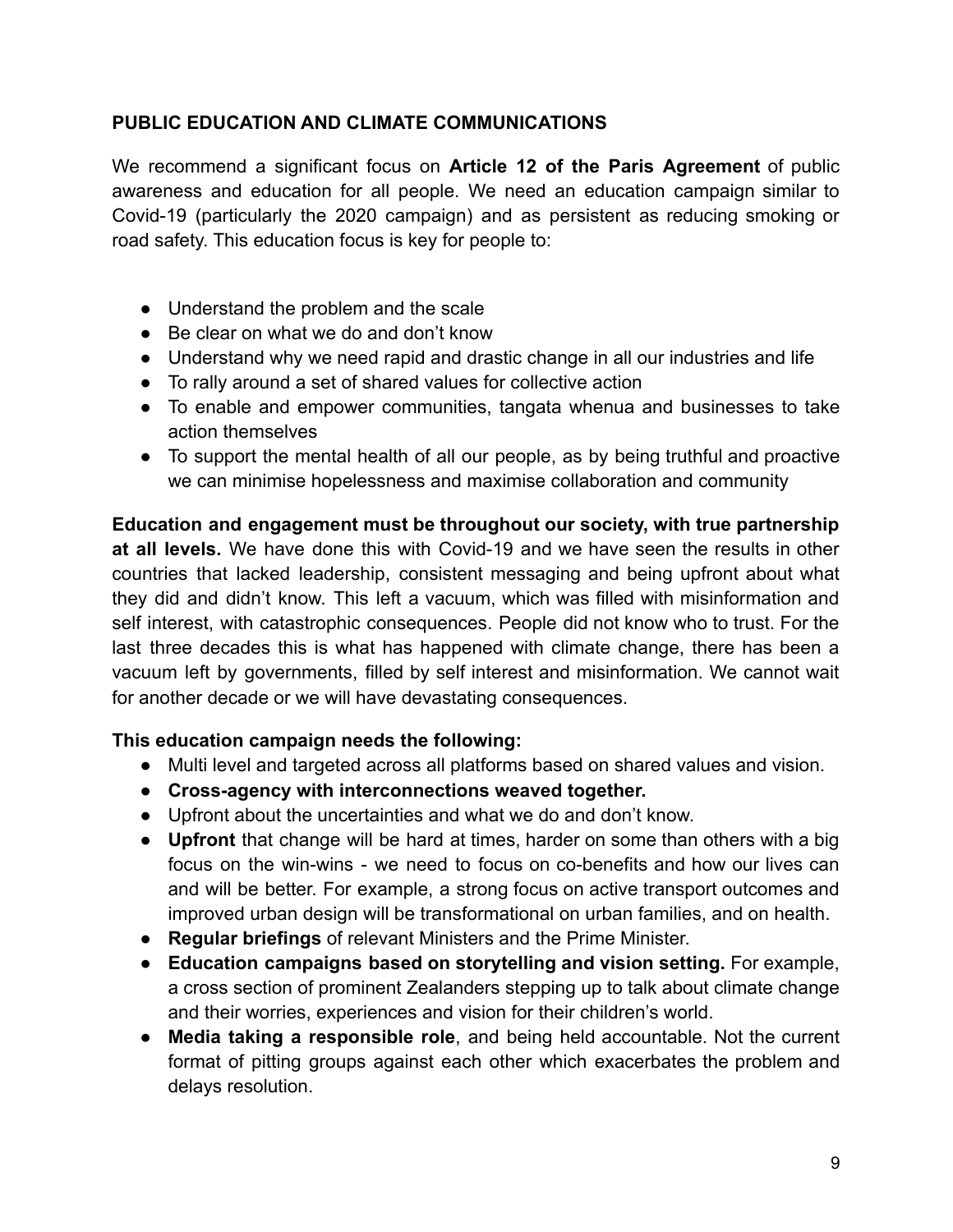- In partnership with and community led. **Budget for community outreach and paid roles for people within these communities to do the mahi.**
- Education on what it will cost socially and economically if we don't act.
- **Be culturally responsive and appropriate** in particular fund and resource Pasifika and iwi.

A good example of an education campaign is one [w](https://genless.govt.nz/)ith more of a community solution focus than individual. For example we would like to see organisations like GenLess take a more nuanced approach to gender, class, ethnicity and disability etc. **More thorough representation of both society and people is needed.**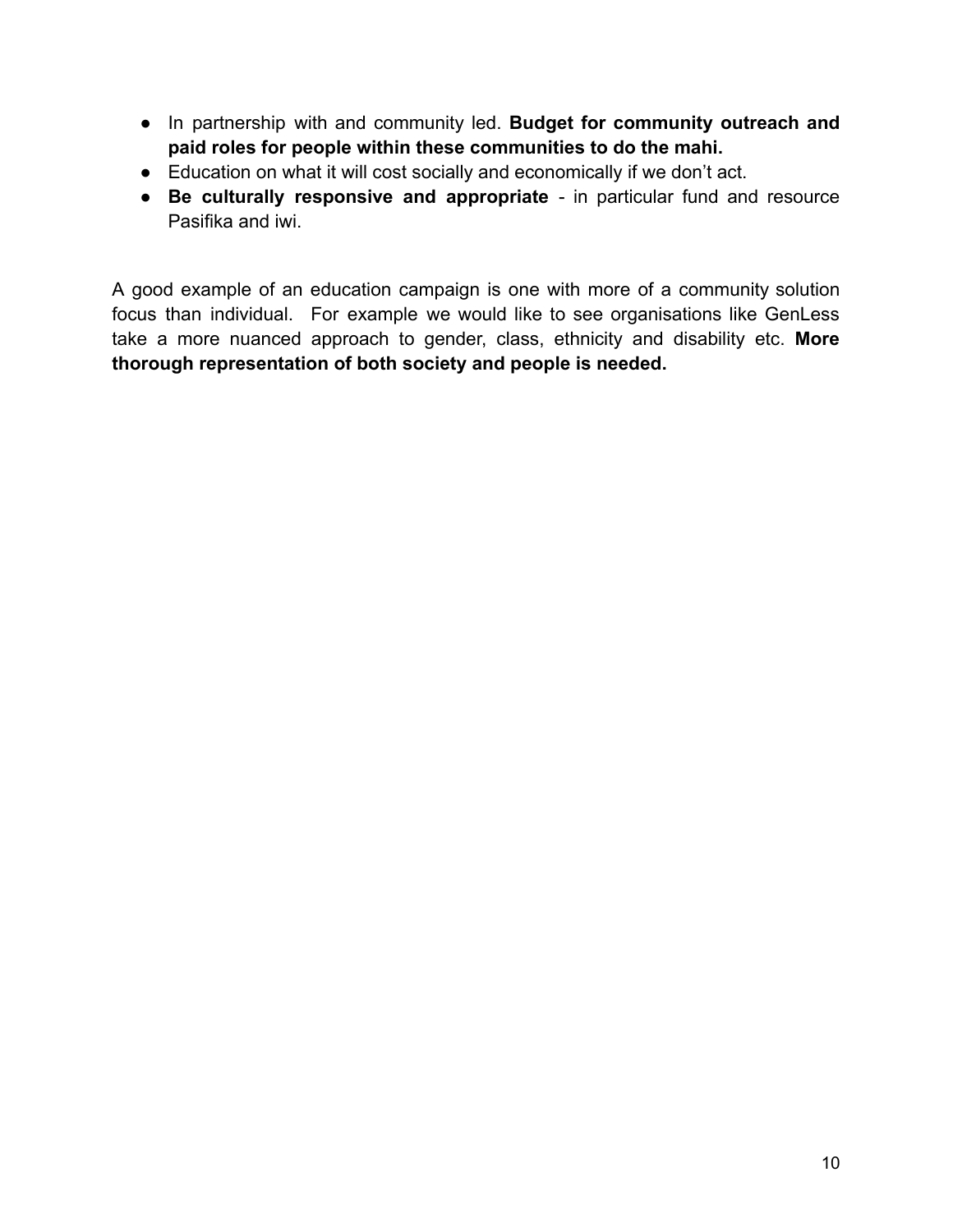### **TE TIRITI AND JUST TRANSITION**

We asked our members earlier in the year "What does an equitable, inclusive and well-planned climate transition look like for you?" and received very clear messaging that it started with **centering Te Tiriti o Waitangi, a true Māori led partnership with all the principles honoured**. They also felt very strongly about no one being left behind and that inequity is drastically reduced, not increased by ensuring *"Children, disabled people, low income, Māori and marginalised people are centred."*

#### **Just Transitions Strategy**

The Climate Change Commission recommends developing an Equitable Transitions Strategy that addresses the following objectives: partnership with iwi/Māori, proactive transition planning, strengthening the responsiveness of the education system, supporting workers in transition, and minimising unequal impacts in all new policies.

**We would like to see Just Transition terminology used as it best describes what is needed.** We would also like to see support for communities in transition i.e. not just the workers directly affected, but their families and the community that surrounds them.

Because communities as a whole are impacted when local industry needs to transition to climate friendly work opportunities, we suggest full wrap around support and that these **community leaders are empowered to engage with what is best for workers, their families, their communities and towns on what is the best way forward for them.**

We would like to see:

- **Clear communication** of climate science and the changes required in a way that lay people can understand.
- **Information** on what low emissions business and job opportunities are relevant to their community.
- **Learning from other communities** who are further along the transition pathway.
- **Funding** for the mahi required. At present most climate work in communities is unfunded.
- **Working with, funding and resourcing our Pasifika whānau** government must go further and faster in this space.
- **Going further than honouring te Tiriti** we want to see the government embody these principles and ensure Māori have tino rangatiratanga.

Systemic changes are needed in order to facilitate emissions reductions in the home, particularly for low income families. Asking what could help reduce individual household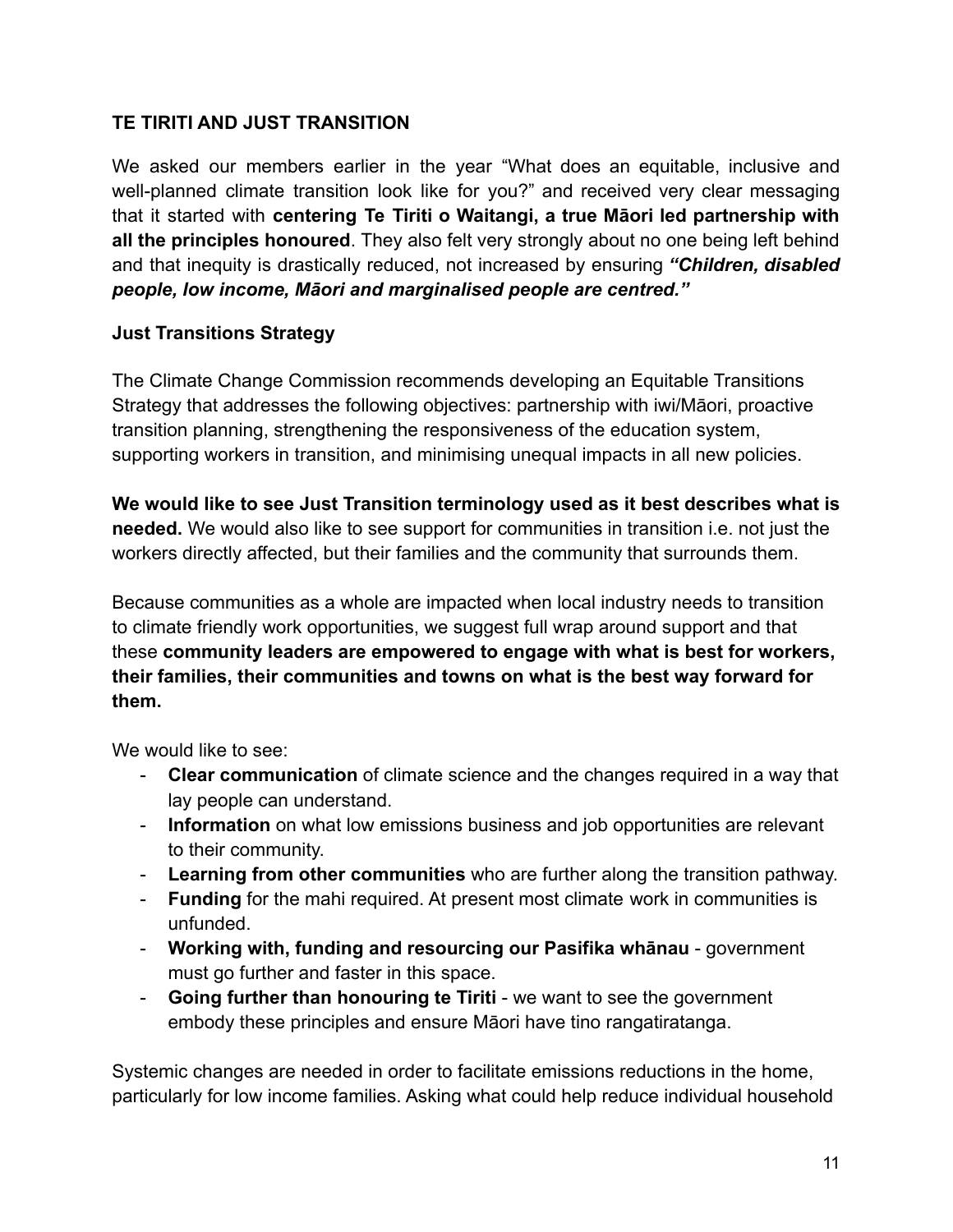footprints is a very one size fits all, household level way of looking at emissions. **The bulk of Government work needs to be on changing the system that currently locks in high emission lifestyles.**

However, in a climate emergency, we must leave no stone unturned. Here are some useful ways that Government can support households to reduce their carbon footprint:

- **Undertake a comprehensive public communications campaign** like it did for Covid-19, particularly in 2020. Educating people on the seriousness of the crisis, what the science is telling us and what changes need to be made.
- Ensure ALL policy, education and communication is made with **real engagement with disabled and low income people and is culturally appropriate.**
- **Ban advertising of climate unfriendly products and services** such as SUV's, double cab utes, flying, single use plastics etc. Advertising creates demand that would not otherwise exist, so preventing this will help reduce demand.
- **Provide free public transport to community service card holders, tertiary students and under 25's,** and low cost public transport in cities and towns and inter-regionally to support reduction in vehicle use.
- Promote plant based diets, low processed and reduction in meat and dairy consumption (**and health benefits associated with this**).
- Subsidise insulation upgrades and installation of energy efficient lighting and appliances in rental homes and public housing to reduce the impact of energy bills on low income households. **Again this comes with a multitude of health and economic benefits.**
- **Subsidise electric and push bikes** to encourage mode shift and active transport.
- Support the installation of **completed protected cycle networks** so that people and families feel safe to cycle.

Regarding low-emissions business models and production methods - this is certainly something that relates to the six strategic areas for co-design with iwi/Māori listed on page 6 of the discussion document. Also there is the question of whether direct grants like the Government Investment in Decarbonising Industry Scheme are a better approach than relying on the ETS.

### **What our members have shared with us on te Tiriti and Just Transition.**

*"Just as the developed world has a responsibility to support the developing world to compensate for its pollution and to enable development, so too does New Zealand need to support its less developed areas. Funding and significant support will need to be*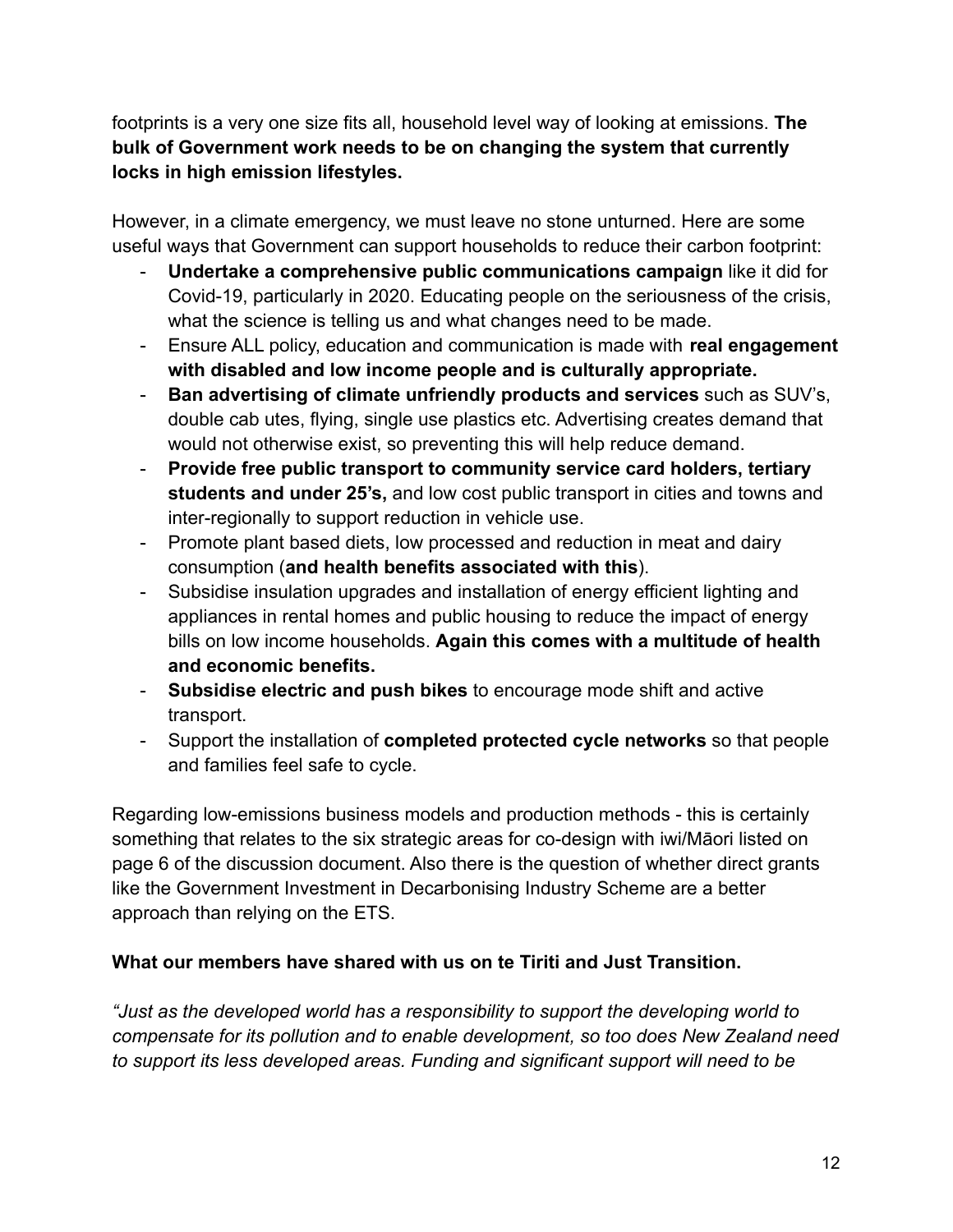*given to deprived areas to ensure warm and secure housing, low emissions transport, meaningful work, access to healthcare and improved public amenities etc.*

*"Not enough lived experience making decisions and forming policy e.g. from a disability perspective. Inequity in engagement processes. The wrong people are at the table and this must change in order for an equitable, inclusive and JUST transition to happen."*

*"Among other measures, I think it must include a wealth tax. On this issue, the Team of 5 Million won't be able to hold it together at the present levels of wealth and income inequality. We'll need good retraining systems for people whose industries dwindle in a low carbon economy."*

*"One centred around our te Tiriti o Waitangi obligations, one that pulls people up rather than leaving them behind."*

*"Free public transport for essential workers. E-bike subsidies and share bike schemes everywhere. A wide recognition that we're done with business as usual, because we have better ideas than that. An approach that takes the weight off those who can least afford it - the housing-poor, the young and very old. A communications approach like our Covid-19 response that will be emulated by the world and taught for centuries to come.*

*Includes cheaper, non fossil-fueled public transport that goes to more places, more often, with better mobility access so that those with mobility challenges (prams, crutches, wheel chairs, large haul of groceries etc) can use it more easily."*

*"The goal of decarbonisation should be something all New Zealanders are part of and* share, as we all lose if this is not a priority. It looks like taking into account all sectors of *the community, not just the loudest and the richest, and drawing on (and centering) Te Ao Māori and indigenous knowledge. Not everyone is going to agree about how we do this, but there needs to be a collaborative and constructive spirit as this transition is in everyone's interests."*

#### **This longer quote is our absolute favourite!**

*"Busy. It's going to be very busy, with huge communication efforts to ensure people understand what changes are being made and why. Think Covid-19 communication efforts but on steroids, and lasting decades rather than months. Communication needs to be 2 way, to ensure the concerns of diverse groups are heard and addressed.*

*An unprecedented level of responsible treaty partnership, with meaningful changes in power and resourcing that ensures the response to climate change doesn't constitute further colonisation of indigenous peoples, nor another example of further structural*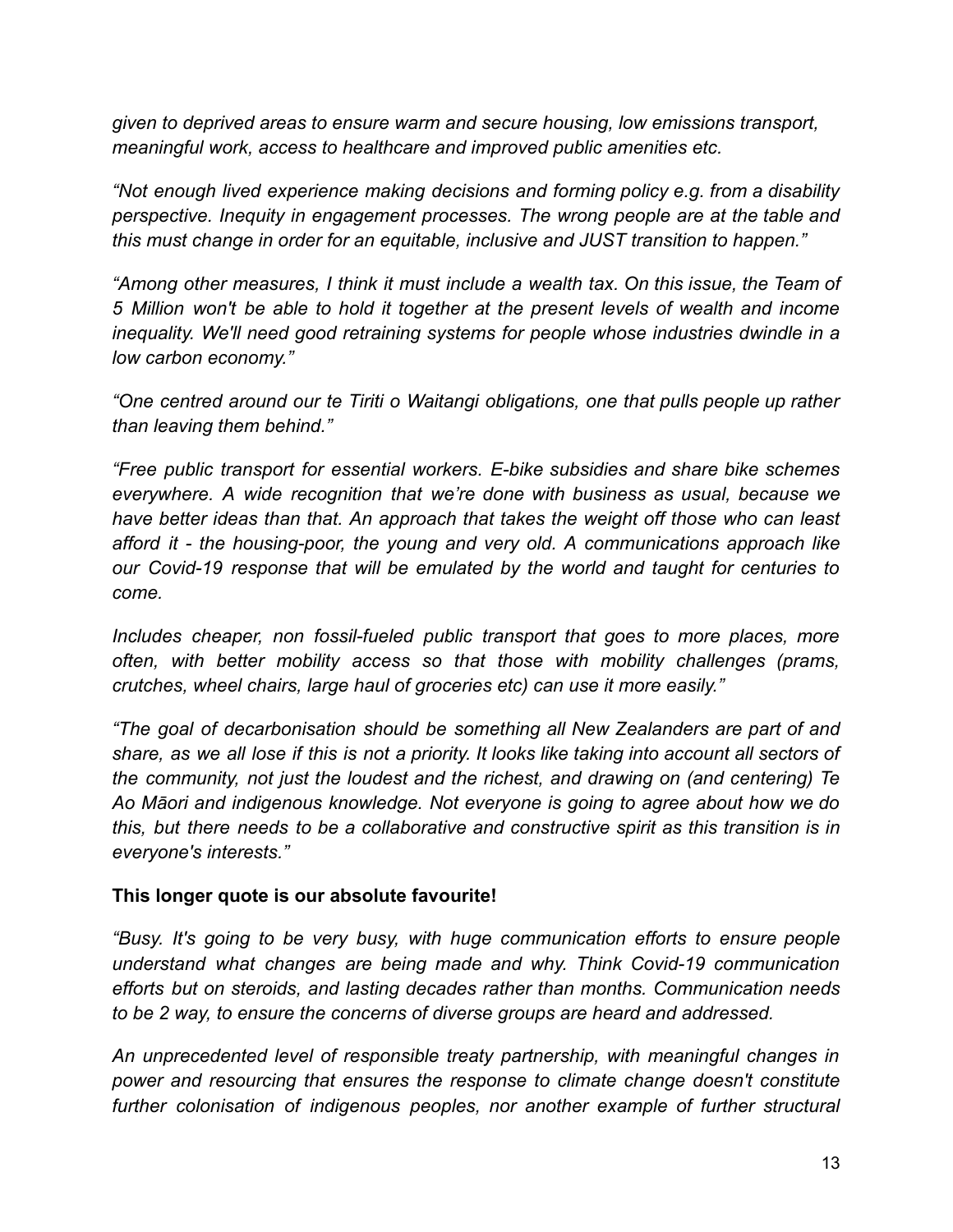*violence towards BIPOC (Black, Indigenous, People of Colour). Extensive consultation with other marginalised groups including disabled people and the LGBT community to avoid structural violence. It will be a time to turn tino rangatiratanga/sovereignty into reality.*

*It will involve courageous leadership by politicians (and others) with a long term vision beyond getting back into government at the next election. It will mean being brave enough to take steps which seem radical and constitute a marked departure from the status quo. Anything less will be inadequate. It will involve unprecedented coordination between different stakeholders and sectors, as well as different government departments. We're not very good at that, so we're going to have to get much better, very quickly.*

*It will involve huge chunks of society getting new skills and new jobs, across the entire socioeconomic scale. The changes in power and messaging and policy will have expression in visible physical changes. It will involve rehabilitation of a range of ecosystems - grasslands, forests, wetlands. People will notice new things in their physical surroundings - in shops, on the streets, in their neighbourhoods - and the explanation will be "emissions reductions".*

*International coordination will also be important. We will support Indigenous efforts in other parts of the world to preserve their sovereignty, culture, language, lifestyle, land and ecosystems, both because it is the right thing to do, but also because if we succeed in reversing ecosystem collapse, our efforts will pivot on the work of Indigenous peoples and their worldviews and values. We need a shift in culture and values, we need to reject the values which have led us to destroy the planet, and we will need alternative views to replace those values. Indigenous values are more consistent with sustainability."*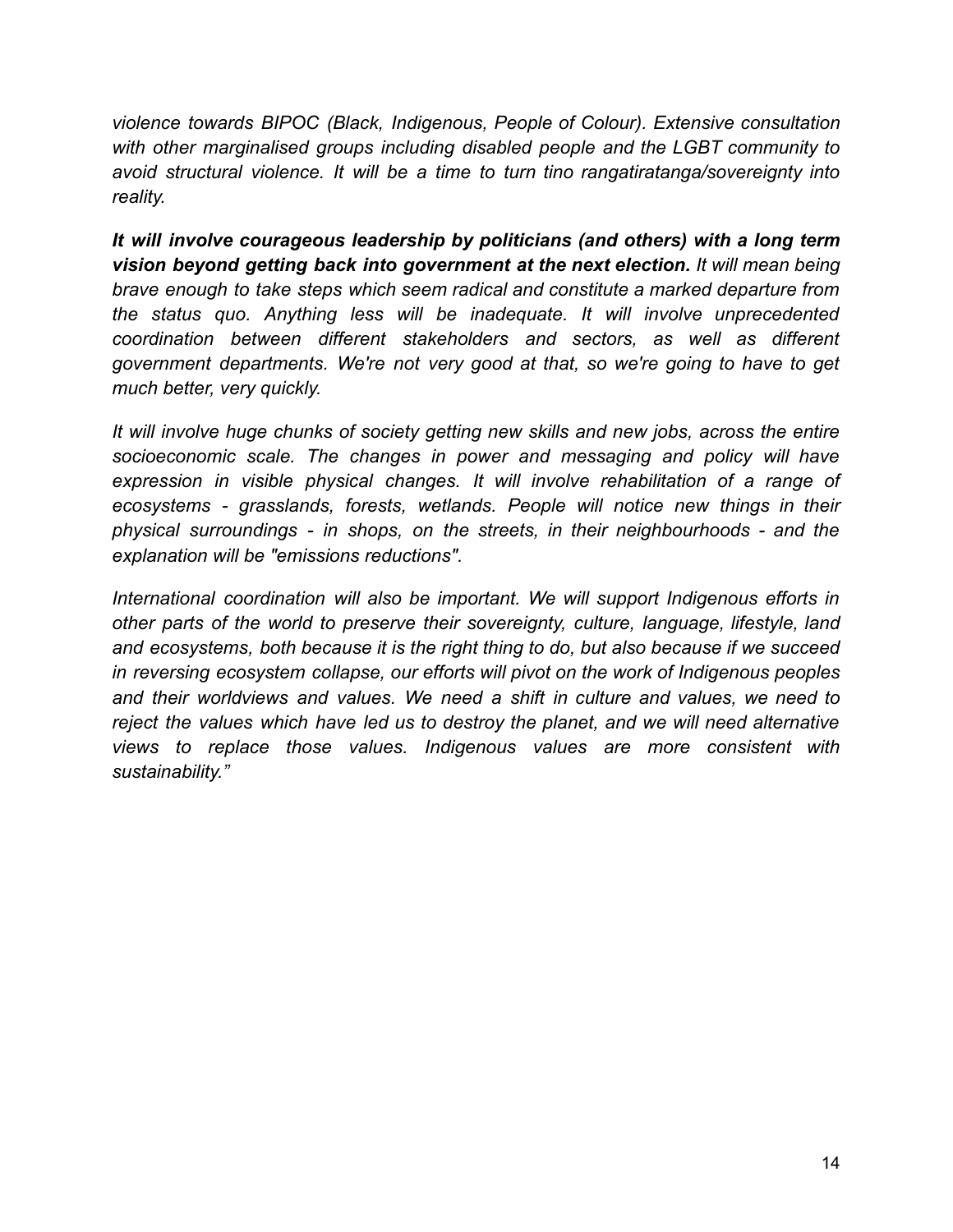### **TRANSPORT**

We are a member of the Aotearoa [Collective](https://freefares.nz/) for Public Transport Equity and fully support this [submission](https://freefaresnz.files.wordpress.com/2021/11/draft-erp-submission.pdf) focusing on free fares. **It will help families be less car reliant, foster growing independence in our children and young people and make public transport a climate friendly, easy and affordable choice.** Right now it is simply too expensive. An immediate implementation of free fares for community card holders, tertiary students, total mobility card holders, and under 25's would be a strong start to transport emissions reductions.

#### **Vehicle Kilometres Travelled (VKT)**

We support a stronger VKT reduction target. We propose a VKT reduction target of at least 20 per cent by 2030, and at least 30 per cent by 2035. The Ministry of Transport's own analysis underlying its VKT reduction target supports such a target. It includes this statement: "We note that the raw research data indicates that a 'high' VKT reduction assumption would yield a 22.5% drop in VKT as a result of combined pricing, land use and public transport interventions by the 10th year", and also notes that the combined effects of land use, public transport and pricing interventions have been modelled conservatively in the analysis. **We can and must adopt the highest-end target that is** achievable. We support the *[Living Streets Aotearoa](https://www.livingstreets.org.nz/submissions)* analysis in this area.

It is important to implement ambitious targets ensuring these have a clear organisational home with funding and accountabilities that enable action towards achieving this goal.

To meet the scale of the climate emergency, and to play our part in giving the world a chance to remain within 1.5 degrees and stave off the worst effects of climate change, we need sharp emissions reductions by 2030. **They can be achieved faster, at lower cost and with far greater co-benefits by investing in walking, cycling and public transport, and removing all barriers that currently prevent these investments at the scale needed.**

Reduction in traffic has massive health co -benefits from reduced respiratory impacts to accident reduction; active transport would improve health; roadside tree planting supports biodiversity and reduces sediment loads in waterways. People walking and cycling need and appreciate shade. Trees also reduce the urban heat island effect, they help reduce pollution, sequester carbon, reduce flooding and increase overall wellbeing. **Reducing car dependence and increasing transport choice is a public health issue.**

New Zealand's internal and domestic emissions reduction commitments and the IPCC recommendations all demonstrate the critical importance of maximising emissions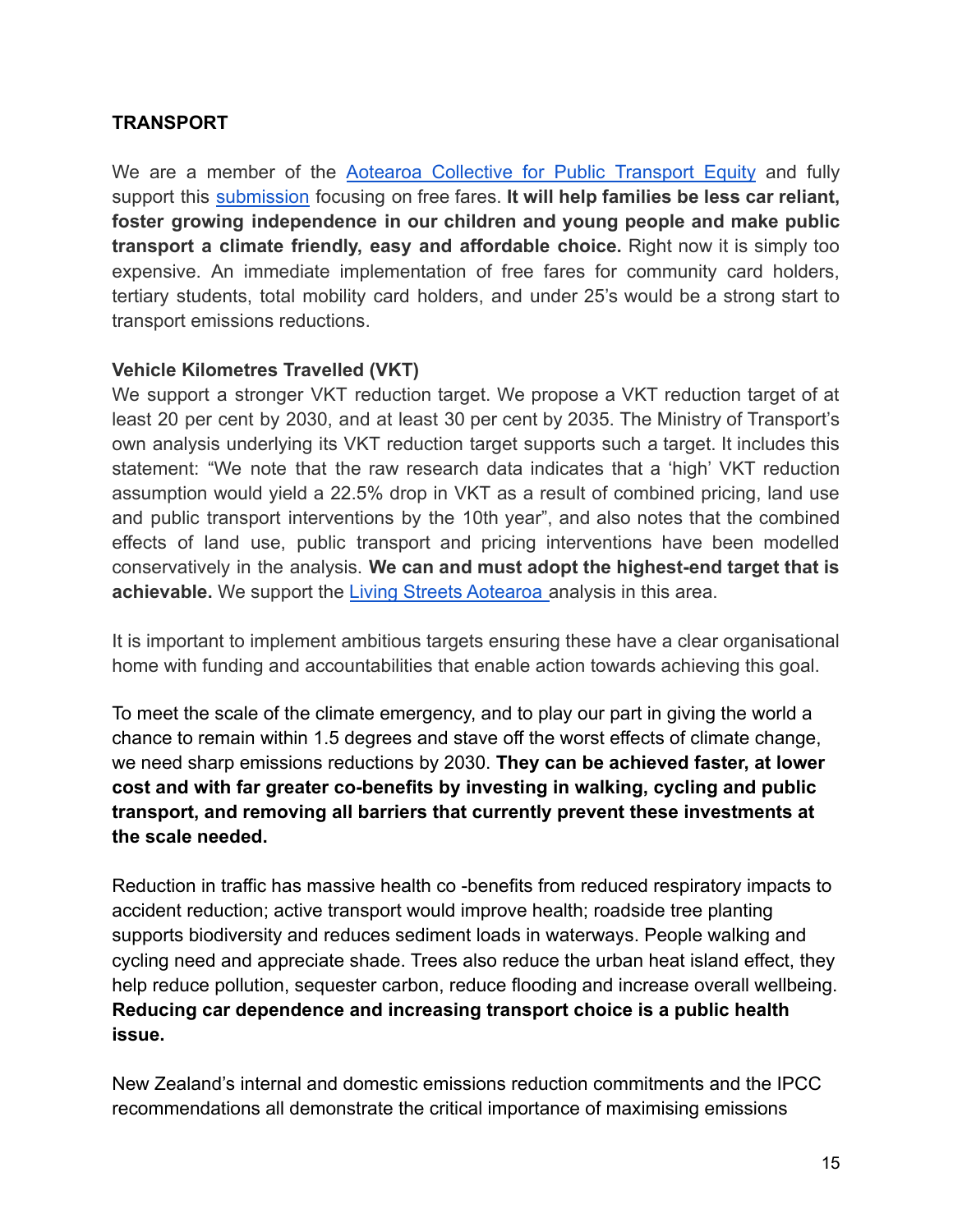reductions between now and 2030. Providing better transport choice by improving walking, cycling and public transport - including measures to reduce the cost of public transport for people and families who can least afford to use it - as well as measures to reduce transport demand - not only cost far less than investments in new transport infrastructure but can be implemented much more quickly, including by the use of tactical urbanism. **Therefore, we think there should be a strong emphasis on implementing such measures during the first two budget periods, and then building on that during the third budget period.**

We support the development of separate walking and cycling strategies. Each strategy must be co-designed from the start with affected groups, including disabled persons' representatives, and must draw on the latest evidence about walking from Aotearoa and abroad. **Children's experience of walking and cycling is not the same as that of adults, and parents' and childrens' perspectives should form a key part of the development of these strategies.**

While we agree that our largest cities are where the most potential exists for reducing VKT by cars and light vehicles, the six largest cities are far from the only cities with public transport. **Provision for walking, cycling and public transport also need to be improved in provincial cities and towns, including the use of shuttle-type services to allow increased provision of services:** in provincial cities such as New Plymouth, the long gaps between buses is one of the major deterrents to more people using public transport. We've written more on this further down.

A disability centered approach to transport and urban design needs to be made a top priority at local and central government level. **By designing our cities and transport systems for children, for parents, and for disabled people, we can ensure that our transport systems work for everyone, not just able-bodied commuters.**

While there are still a few loud voices opposing any change, there is a growing number of residents throughout NZ that are supporting their councils to make significant changes.This is resulting in plans such as the newly released Tasman District Council [Walking and Cycling Strategy 2022-2052](https://www.tasman.govt.nz/my-council/public-consultation/current-consultations/draft-walking-and-cycling-strategy/). The values and purpose of the Transport Policy Statement has helped change the focus and goals for local consultations. **This coupled with growing public awareness of the health, climate and equity issues,** some councils are trying to do what is needed to enable modeshift and increase wellbeing. The government should help accelerate these plans, by providing more funding to implement them in the first two budgets.

#### **What % of light vehicle fleet should be zero emissions by 2035**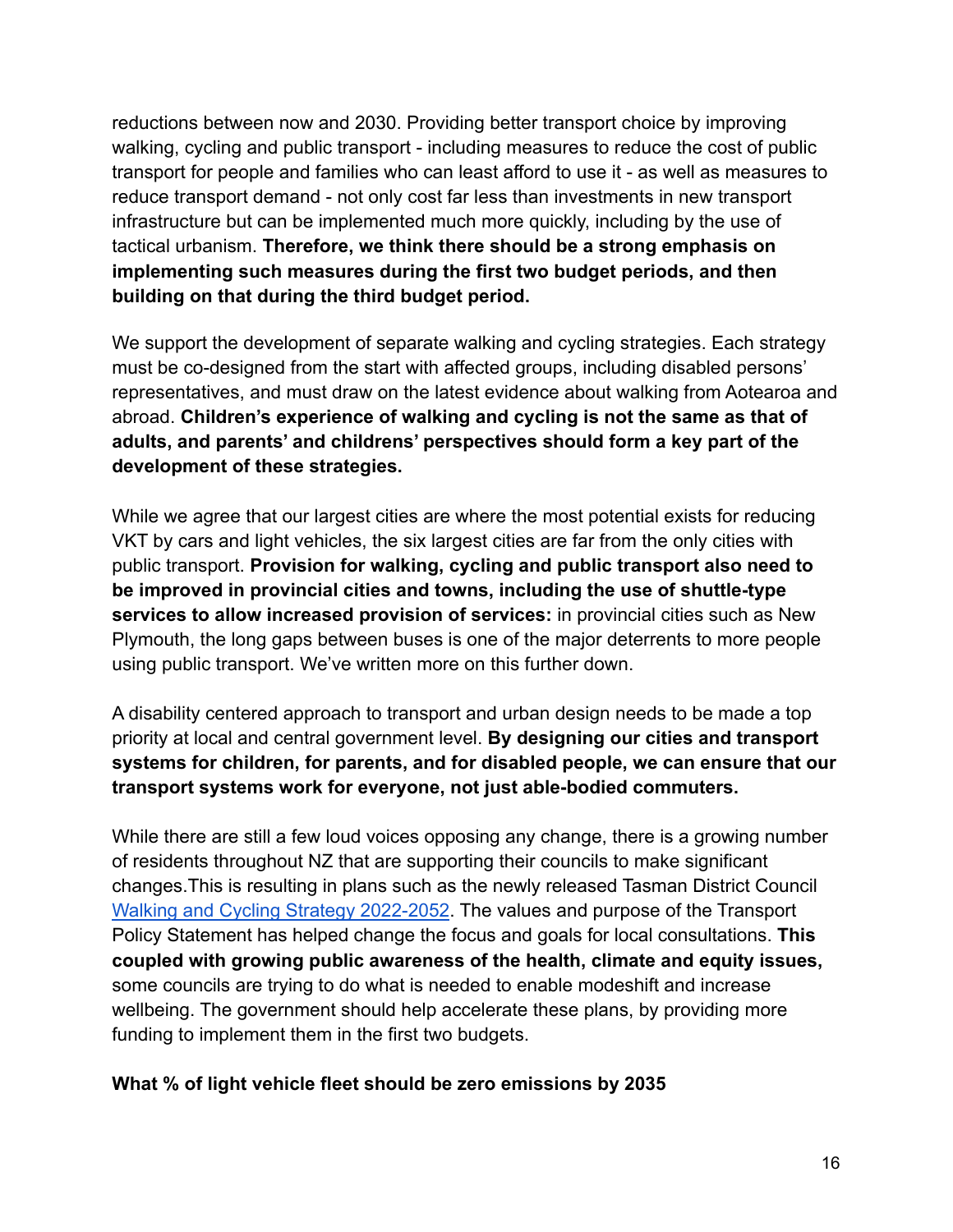Cars, vans and light trucks will be needed in 2035, and as many as possible should be zero-emissions vehicles. But **a key weakness of both the Climate Change Commission's proposals and the Government's response** is that there's too much focus on swapping one type of car for another, not on changing the transport system and backing options with low-embedded and operational emissions.

Therefore, we support measures to provide subsidies and incentives for the uptake of e-bikes, not just electric cars. **We also support community-based and Māori-led schemes to make low-emission vehicles (including e-bikes) more accessible** – for example, social leasing, shared mobility schemes run by community/iwi/hapū, rent-to-buy or gradual payments, car and bike sharing.

With regards to tax, we urge the Government to remove tax incentives that encourage transport emissions and use tax and pricing tools to encourage public and active transport modes. In particular, the current Fringe Benefit Tax (FBT) regime creates perverse incentives. An employee subsidy for annual public transport use or purchase of an electric bicycle is subject to FBT, but the provision of a carpark to staff is not. This undercuts the Government Policy Statement transport targets of increasing use of low carbon modes such as walking, cycling and using public transport. These perverse incentives should be removed. Changes to the ETS, Road User Charges, and congestion charges are other tools available - **provided revenue is directly or indirectly recycled to ensure that transport and access needs are met in a just, equitable way.** [this proposal from Living Streets Aotearoa]

We do not believe that a large-scale reduction of individual vehicles to electric cars can deliver emissions reduction consistent with our climate goals. To achieve climate stabilisation on a global scale, developed countries such as New Zealand need to explore solutions within the degrowth paradigm and commit to fast and radical action. **In the transport space, mode shift is important, but should be combined with a drastic reduction in total transportation demand.**

#### **Freight transport emissions reduction**

We consider the proposed target of 25% reduction far too unambitious. Both climate science and NZ's international commitments show that it's crucial that we achieve the maximum possible level of emissions reductions by 2030, in the first two budget periods. **We would like to see a target of at minimum 35% reductions by 2030, and 50% by 2035.**

Achieving this is going to take a mixture of measures, including a reduction in the amount of freight transported, **mode shift, the use of cargo bikes for last-mile**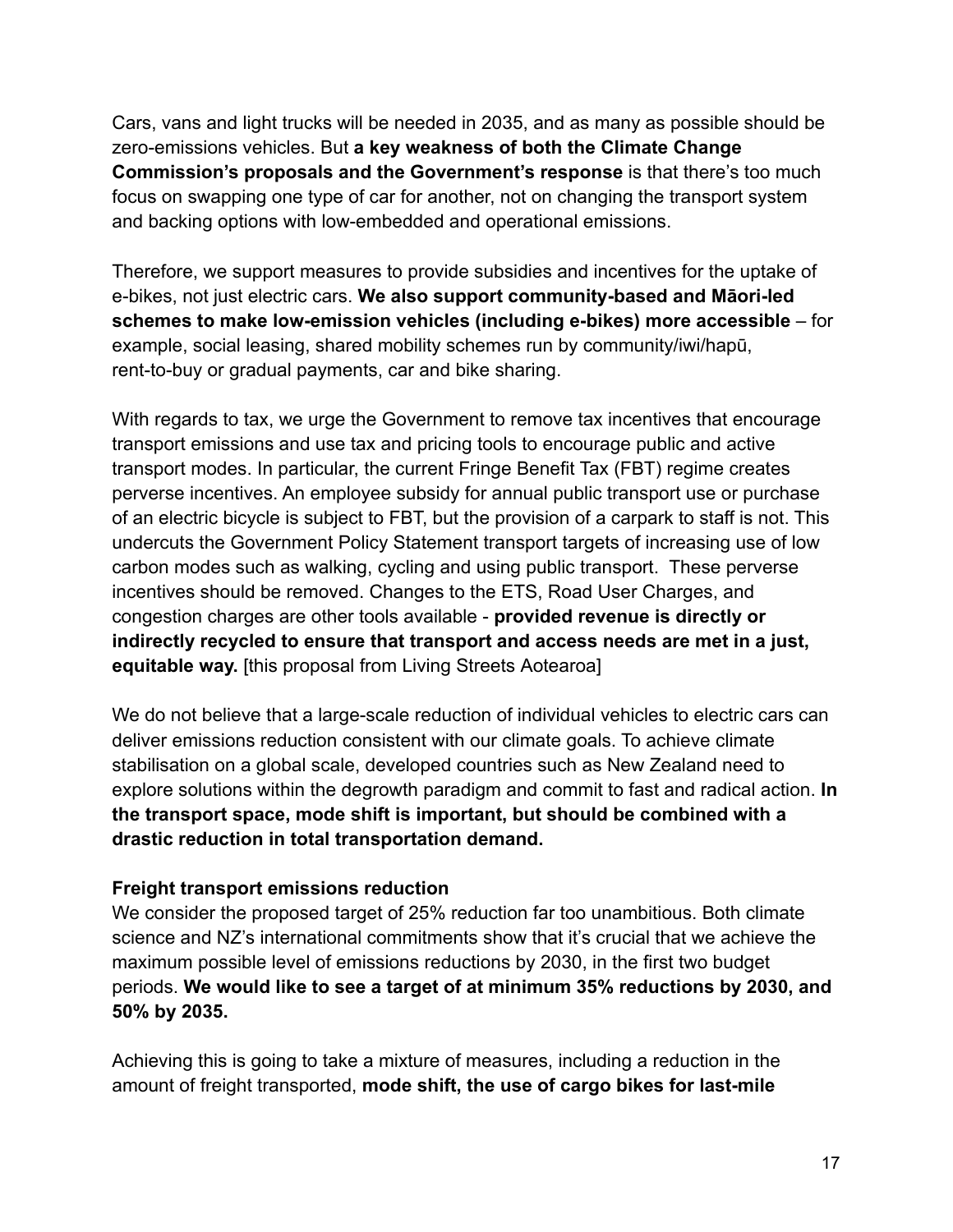### **deliveries, and moving as much freight as possible onto electrified rail (some coastal shipping for trainless regions).**

Discussions of decarbonising the heavy transport fleet tend to fall into the green hydrogen vs biofuels vs electrification camps. Which choices and investments are made will have major implications for the communities most affected by each choice. Therefore, **we support the development of a national strategy for heavy freight decarbonisation, but with a core focus on co-design with affected communities, and a just transition.** Merely developing the proposed low-emissions Freight and Supply Chain Strategy with industry, as proposed in the draft ERP, will not lead to a just or equitable transition.

We also need to look at whether our current level of heavy goods movement around Aotearoa is necessary, in the context of a wider discussion about whether the current focus on economic growth is compatible with our emissions reduction obligations and in particular the need to decarbonise the transport system.

**Ban on internal combustion engine (ICE) vehicles entering (etc) Aotearoa by 2030** We support this ban being put in place by 2030. To make it work for communities throughout Aotearoa, a range of measures will need to be put in place to ensure a just transition and ensure that transport choice is enhanced and transport poverty is reduced. **It will be particularly important to focus on the needs of iwi, hapū and remote communities, and to reorient towards a shared vehicle ownership or access model wherever possible.**

Alongside these measures, we need an immediate moratorium on the construction of new fossil fuel service stations, and the **development of a national charging network for electric vehicles that extends well beyond State Highway One.**

An example of an immediate action we could take to move towards this goal is banning advertising of internal combustion engine vehicles.

#### **Additional views and experiences from our members**

We want the Government to take an integrated emissions reduction approach to the entire transport network. Many of the proposals in the draft plan are excellent, but they have to work together, not get stuck in silos.

If we are going to quickly increase EVs then that will drive an increase in use of electricity. **We need to ensure that power companies we will be increasingly relying on to keep fair prices. We will need to increase renewable energy generation to**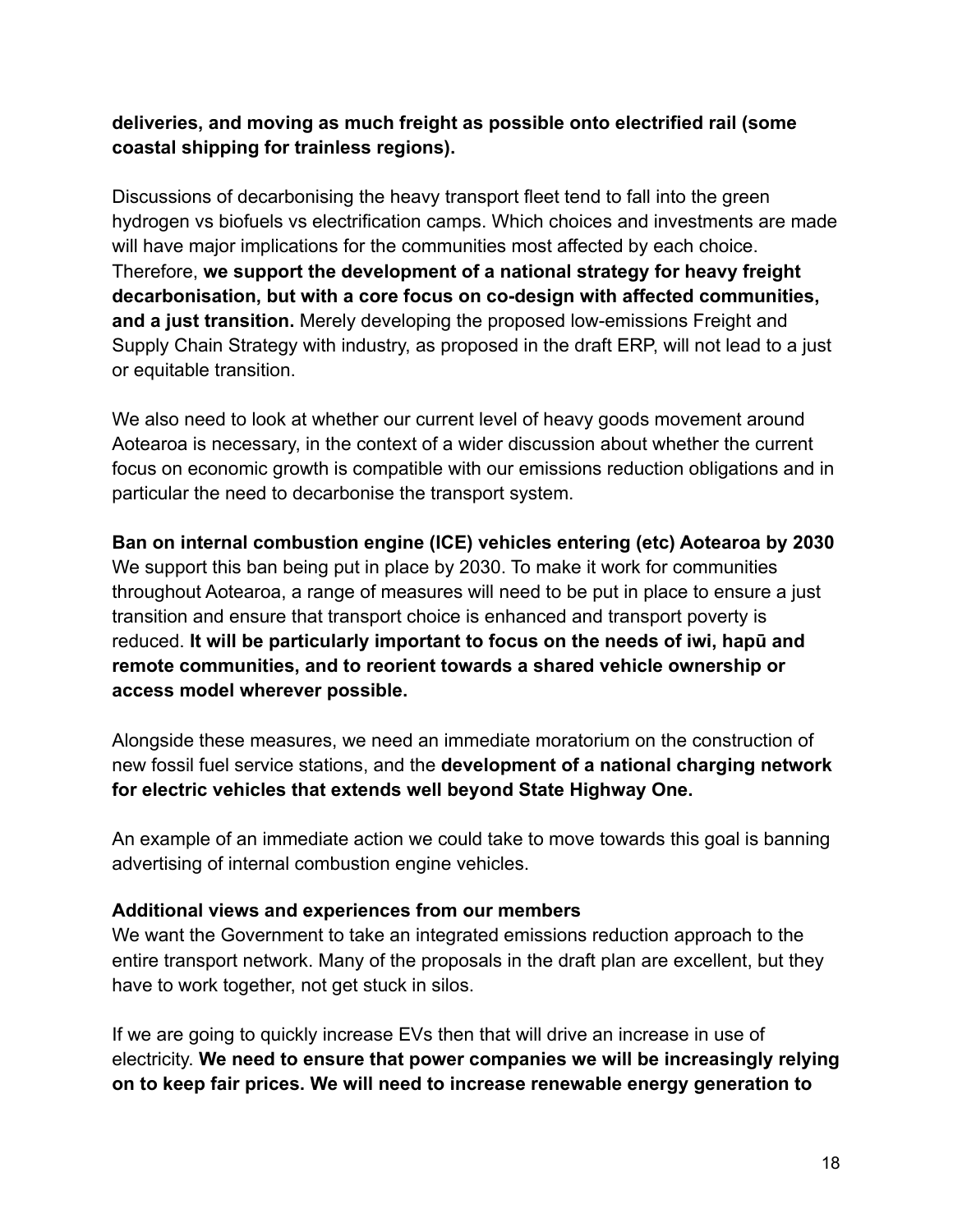**keep pace with this.** This is a crossover issue with "Energy and Industry" - it is all interconnected.

### **View from Wellington/Hutt Valley:**

Cycleways: Last year a cyclist was killed by a heavy vehicle on SH2 between Hutt Valley and Wellington. After that I started noticing the bicycle lane the cyclist was using: in a lot of places it is merely a regular motorway median with a green line painted on it. The situation on SH1 is similarly dire. It is so dangerous! We need real cycleways to support people cycling to work and to get around their neighbourhoods.

Public Transport: The last few years has seen the bus service in and around Wellington become worse. The big bus route redesign in 2018 concentrated on commuter routes, de-prioritising routes more likely to be used by parents, children, and rangatahi to get around their neighbourhoods or to access the city. I was so mad when I realised it was going to take two buses to get near the zoo and then have to walk the last bit, when we used to have bus service right to the zoo's front gates.

We have also seen an increasingly overworked and underpaid bus workforce having to continually advocate for better working conditions. This is bad for the drivers and also bad for the quality of service for bus riders. There have been a lot of cancelled buses; the whole system is becoming unreliable. And we have gone from having an overpriced airport bus service that doesn't accept any form of concession card, to having no bus service to the airport at all. I think this is the predictable outcome of privatisation. The most highly used bus routes and times are prioritised, instead of prioritising public transit access for everyone.

Private companies will prioritise profit over the good of the public or the rights of its workers. We need to return public transport to public ownership in Wellington City and Wellington Region.

Continuity: I'd love to see an integrated system between our diverse public transit systems in the area: rail, bus, ferry, and cable car. Monthly passes that include all systems, Snapper card accepted on all systems, coherent fares and concessions across all systems.This would make it simpler to navigate and increase usage.

### **View from Ngāmotu:**

Cycleways: We are lucky in New Plymouth to have the coastal walkway, which runs across the front of the city. This amazing piece of active transport infrastructure is well known, well liked, and well used. However, housing with direct or easy access to the facility is expensive, and without safe and separated cycling connections to shopping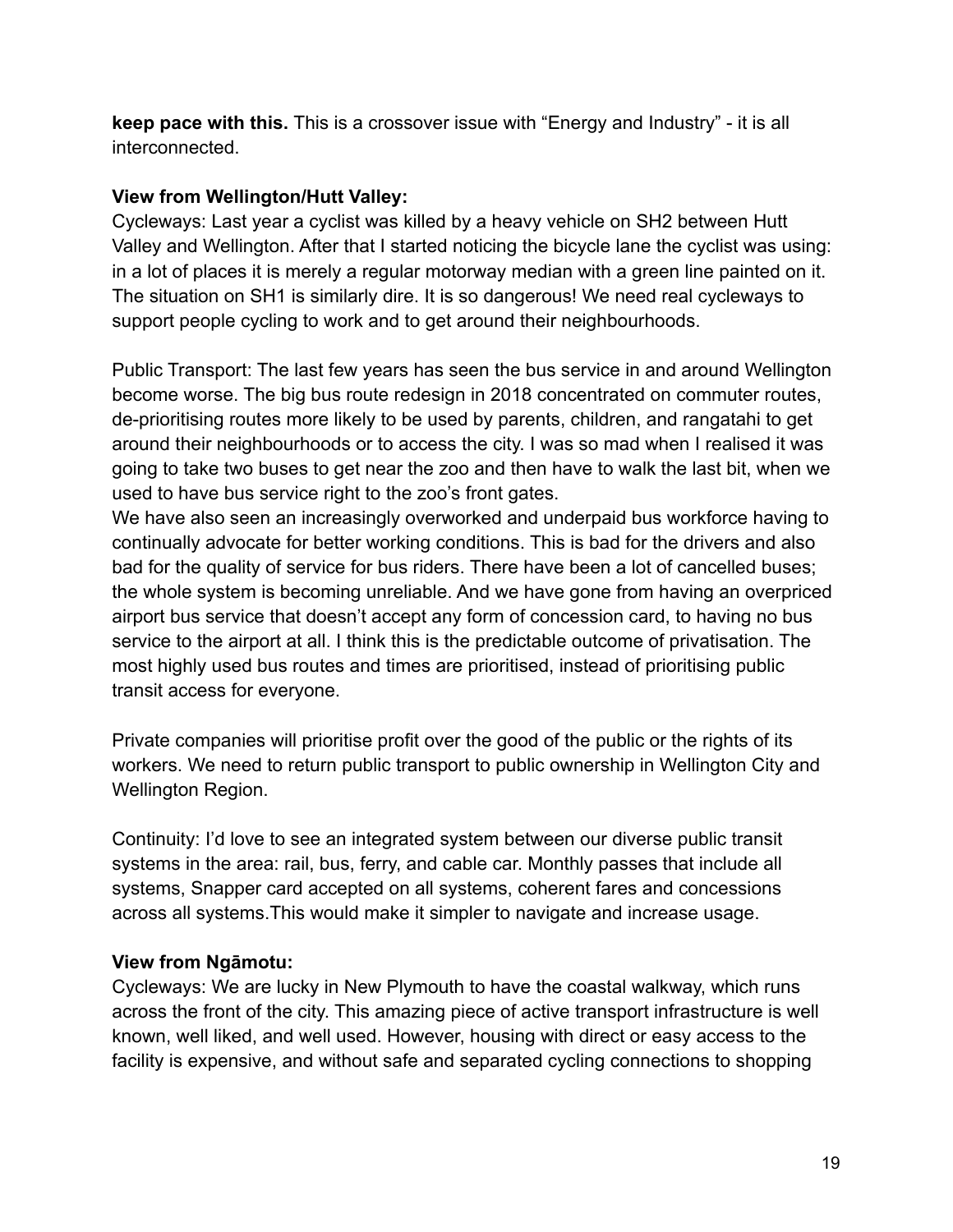centres, schools, workplaces etc. its use in cycling for transport is limited. The walkway has driven strong sales of e-bikes in the city, but the use is still mostly recreational.

This is just one example of where cycling infrastructure falls short in New Plymouth and so many New Zealand cities. Without safe and separated cycle infrastructure that connects people to the facilities they use in their daily life, cycling is fun for recreation, but is not a viable alternative to driving for many people. This is especially true for people travelling with tamariki, who do not yet have the skills required for defensive cycling on city streets (many adults don't feel confident cycling on NZ roads; how can we expect it of our children?)

Public transport: The timing and frequency of buses in New Plymouth makes it difficult for even committed citizens to use public transport. I live a ten minute walk from a bus stop, and a bus goes from this stop to the city 1-2 times per hour on weekdays, with even more limited services on weekends. Many popular locations (e.g. airport, supermarkets, beaches, parks) are not connected by public transport at all. The cost is also a barrier, with a 7 minute bus trip costing our family of three \$7 one way, or \$14 return. With car parking usually fairly easy to find and costing \$2 per hour, taking the bus is slower, less convenient, and more expensive than driving. It's not hard to see why the service is not widely used.

One challenge locally is the division of responsibility. Public transport is run by the regional council, but active transport plans, roads, parking, recreation plans, and events are operated by the district council. This leads to a disconnect where the authority responsible for most of the things that would be improved by improved public transport does not actually have the ability to change the public transport provision. ([reference](https://www.stuff.co.nz/taranaki-daily-news/opinion/300438788/on-the-bus-making-a-transport-silk-purse-out-of-a-legislative-sows-ear) [article here](https://www.stuff.co.nz/taranaki-daily-news/opinion/300438788/on-the-bus-making-a-transport-silk-purse-out-of-a-legislative-sows-ear))

One positive, though, is the use of the Bee card, which is also used in several other regions and cities around Aotearoa. On a recent trip to Ōtepoti/Dunedin, our family used our cards to catch a bus (on a service that was significantly cheaper and far more frequent/useful than our local service). We would most likely not have used public transport without having the cards already, and this is just one example of how removing barriers to public transport can increase its use and reduce vehicle kilometres travelled.

We hope that smaller cities and towns won't be forgotten in the creation of cycling, walking, and public transport plans. The challenges may be different in small cities vs. larger centres, and this will affect the balance between public and active transport initiatives in different areas. But we must remember that active transport does not work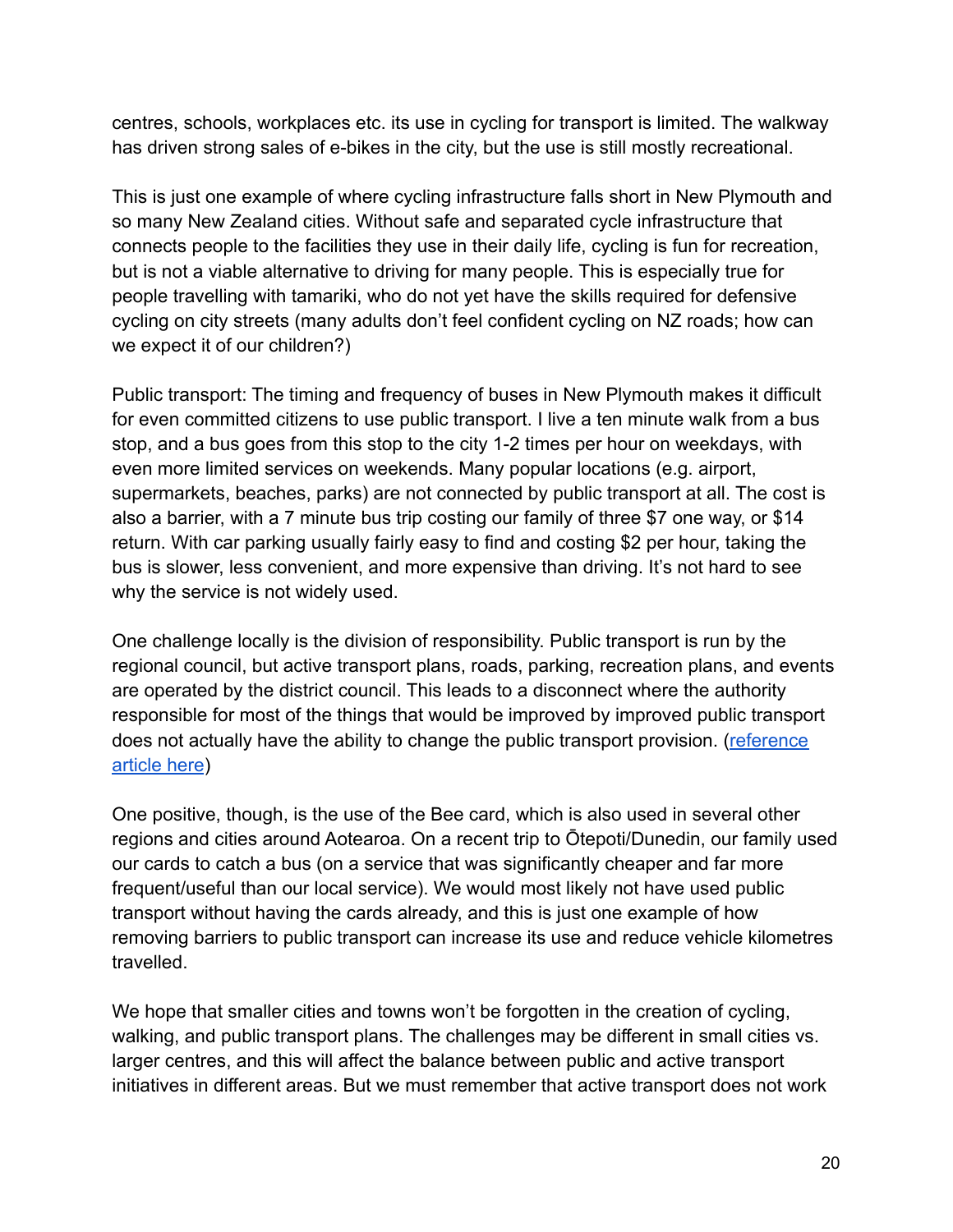for everyone, and that provision of public transport in as many areas as possible supports the independence and inclusion of disabled people, elderly people, and young people. In order to support the goal of VKT reduction, smaller centres need support, investment, and an alignment of interests to ensure they can do their part.

#### **View from Wairarapa**

Travel with kids: There is currently no choice but to drive in Wairarapa. The bus service is not suitable for families - there is only one service every 1.5 hours and it takes longer than driving. Keeping kids safe and still on a bus is really difficult too - there's no comparison between a bus and train.

I would love to be able to use the train during the day but the lack of service makes it completely impractical. There is only one non-commuter service we could use - the 10.21am train from Featherston to Masterton (we can't use the afternoon one as there would be no way to return), but we couldn't return until 3.38pm and if we missed that service we would be stranded.

This is really frustrating as I would much prefer to take the kids on the train. It's safer and takes the same time as driving, as well as being more fun - we could read and chat and play games instead of all my attention being on the road. It would allow us to take our bikes easily and use the growing cycle lane infrastructure in Masterton rather than drive from place to place once there. It costs me \$15 in petrol to drive to and from Masterton whereas a return trip on the train for me and one child over 5 would cost \$10, so it's cheaper too.

What I would love is a fully electric service between Featherston and Masterton, that runs at least every half an hour as do all the other electric daytime services in the region. If I knew I could catch the train every half an hour, and if the cost of travel was even further reduced (by making all people under 18 free, for instance) I might only need to use my car once a week, instead of every time I want to leave Featherston.

I understand there are difficulties in extending the electric service further to connect Wairarapa and Wellington but I believe this is essential for the long term. A major problem in travel between Wairarapa and Wellington is the number of trucks (especially logging trucks) coming through the towns and travelling over the hill. It's unsafe and downright scary driving over the hill when a logging truck passes by. I believe ALL cargo transport through Wairarapa (and over the country) should be done by rail - but this won't be possible until it is all electrified and is made into a double line track, to allow cargo and passenger services simultaneously. This would make our main streets safer and healthier and all the towns much better places to live.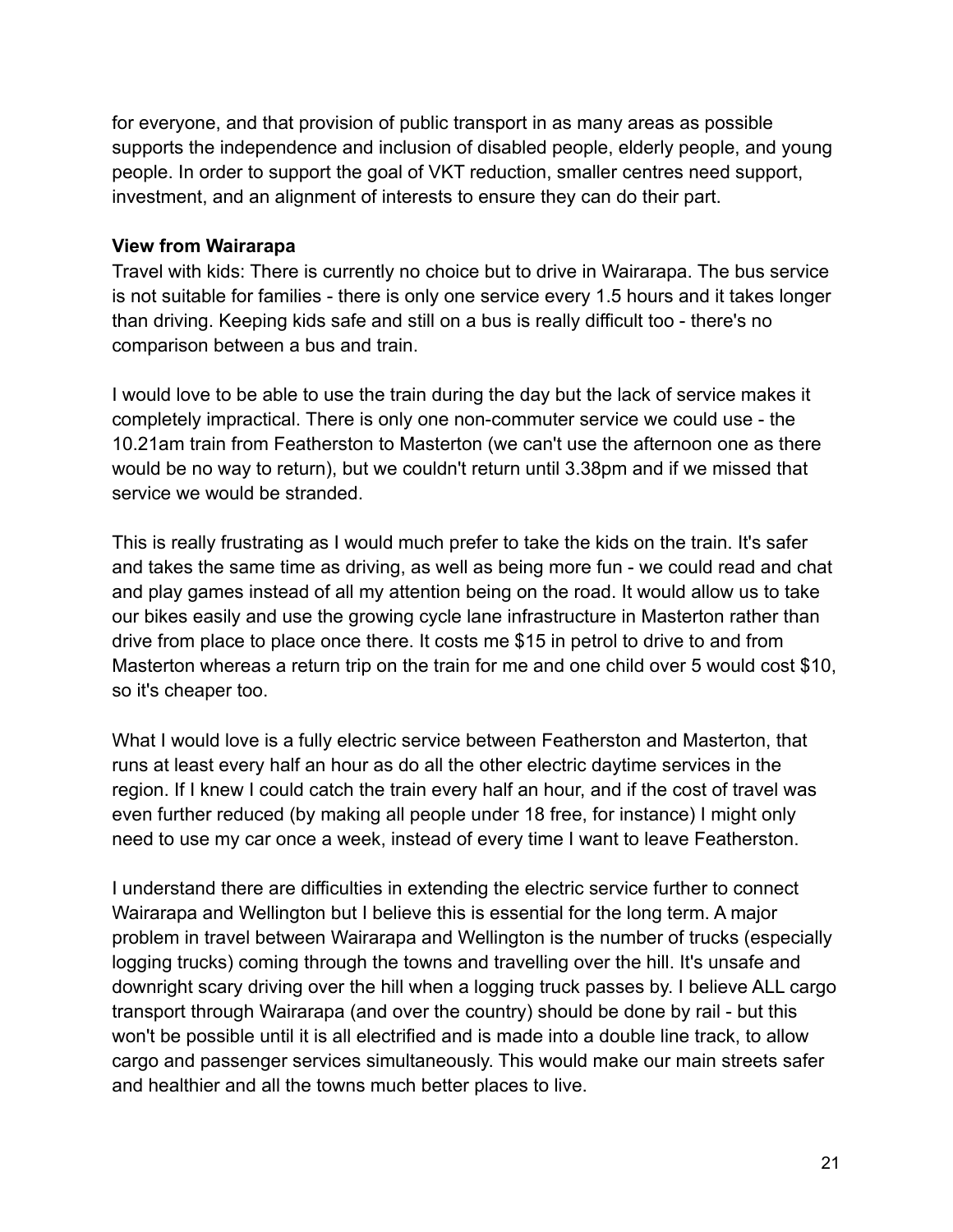EV's: There are still going to be places that can't be reached by train and need to be driven too, so EV subsidies are really important out here too. We would love to be able to get an EV but just can't afford it right now. There are charging stations in every town so it's only the cost that's holding us back.

#### **View from Tasman & Nelson**

In Tasman we have many rural schools which have school buses. The current rules and decision making process is a barrier to more kids taking the bus. An example of this is Appleby Primary School, where the access to the school are busy roads with speed limits of 80 and 100km. There is no safe walking or biking access to the school. There are numerous barriers to taking the bus, a minimum 2km distance from the school, up to a maximum walk to a bus stop from the kids home and time spent on the bus.

One parent says "their kids can spend 50 minutes on the bus on the way home, whereas in the morning it takes only a few minutes". "Most families drive their kids to school, but many would like to see their kids take the bus". There seems to be an inflexibility in changing bus routes and stops as kids come and go and "it is unsafe for young kids to cross busy roads with 80km+ speed limits and long walks home". The solution is to put the decision making on routes, stops and access with the schools, who know their communities best and can change as needed.

One of the major barriers to changing infrastructure and road environment in urban areas, is funds for councils to implement them. Many council consultations have long timeframes because of costs. There are many low cost measures that could be done quickly, such as traffic calming and low speed residential streets with temporary structures that would have immediate results in both livability and promoting active transport. Many communities are keen to help these implement projects, which could further reduce costs.

#### **View from Kāpiti Coast**

I agree with all of the above. We recently moved up from Pōneke Wellington where we were already struggling to cycle or use public transport because of safety, regularity, reliability and cost. The public transport system is geared towards commuter travel and even then makes it challenging to take bikes on the train especially from the wider region communities. We currently live on State Highway 1 between two train stations and have a very long convoluted bike ride to the nearest town and school rather than a safe direct route along the highway.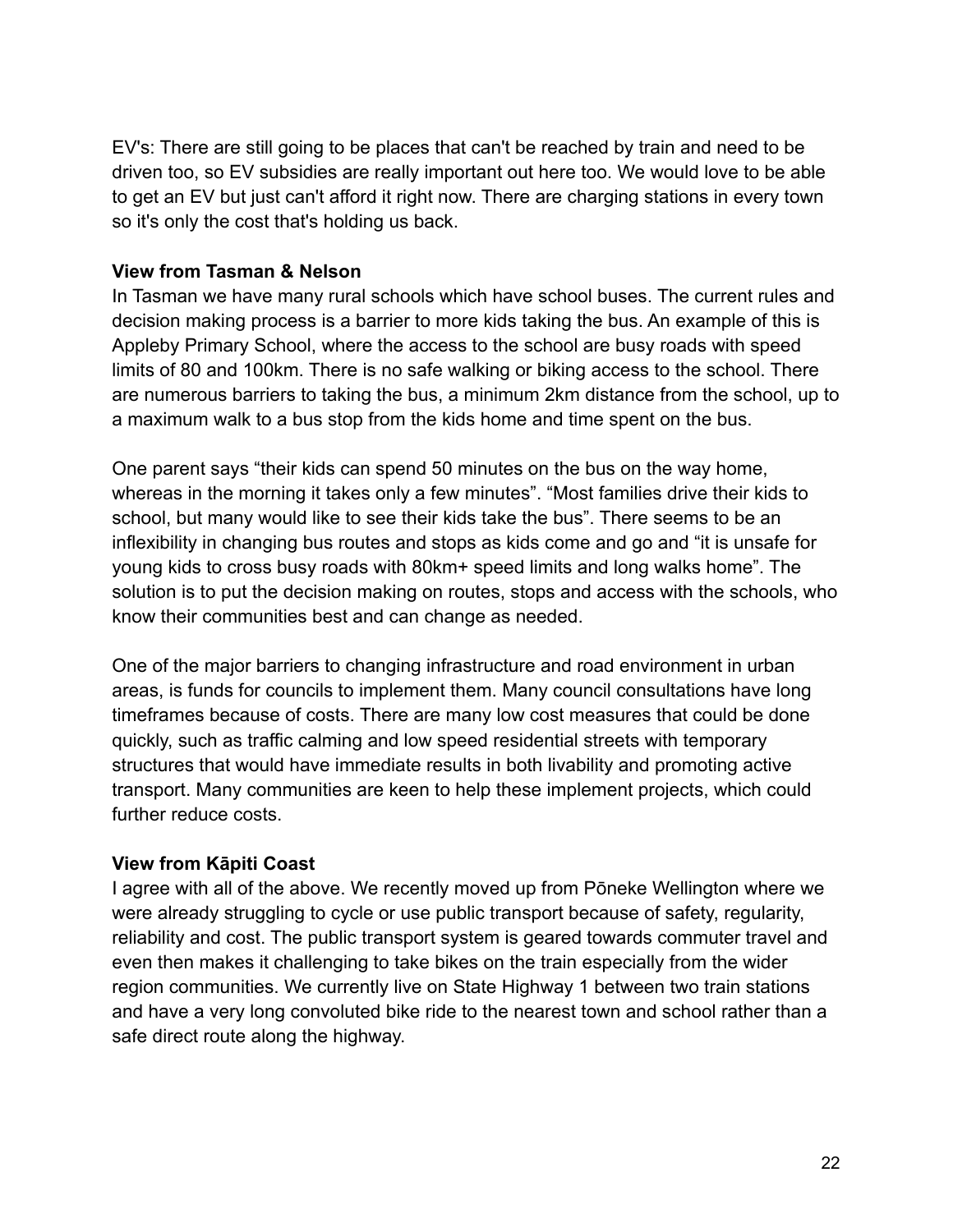I live at the bottom of Transmission Gully and when I look out during peak times and see the slow crawling traffic, I often wish we could prioritise infrastructure for walking, cycling and public transport. Hundreds of thousands, if not more, New Zealanders would like active modes to be the easy choice and see a cultural shift in how we move around to more climate friendly practices. This would free up the roads for those who truly want to or need to use road vehicles to move around.

Working with school communities to implement low traffic neighborhoods, walking school buses, prioritising protected cycleways on school routes, free public transport would also have the co-benefit of improved health outcomes for our children and young people.

**With improved urban design, well thought out prioritised active transport infrastructure, there is no reason why we can't crack on with these solutions as soon as possible.**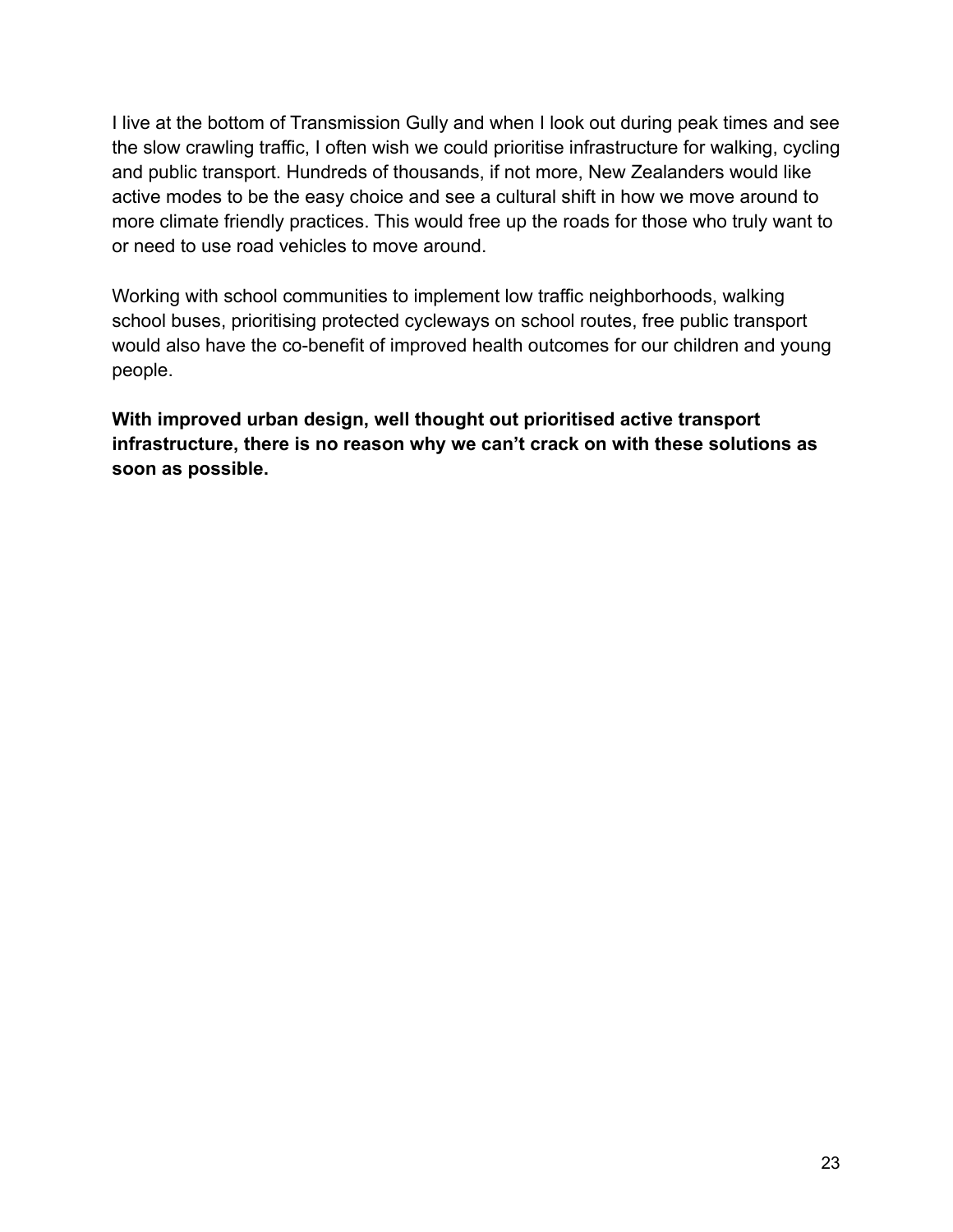### **WASTE**

### **Circular Economy**

What our circular economy could look like in ten to thirty years really depends on the courage and imagination of our government and the steps we take towards it. Creating a strong vision is important, and worth investing in. Internationally, there are visions already created that we could use to develop an inspiring vision that works for Aotearoa:

● see [Zero Waste Europe](https://zerowasteeurope.eu/wp-content/uploads/2020/07/zero_waste_europe_booklet_dare-to-imagine-a-better-future_en.pdf)

When developing a vision, we think it's important to focus on what we can GAIN from a circular economy. Many people will see changes in this space as a sacrifice or a loss of what we have now, but **a circular economy can offer us so much, like increasing ties with the community, reducing mental load in terms of decision making, and reducing household costs.**

On one end of the scale, we could be looking at a greenwashed version of the current reality, with a lot of compostable and "sustainable" (but still ultimately disposable) packaging and waste that feeds a bioeconomy, which allows us to think that our waste is not so bad. Our economic drivers could be adjusted, but not transformed, rewarding "green growth" and recycling rather than true waste reduction and circularity.

At the other end of the spectrum of possible outcomes, we could have an economic system that has confronted consumption and consumerism as the elephant in the room and recognises that we cannot continue pumping more and more into the top of the waste hierarchy and finding ways to deal with it. We could have strong public educational campaigns that acknowledge a need to scale back at every level to achieve our goals. **This public education campaign would be supported by a shift away from GDP to new measures of success, and government policies that empower communities and households to reduce waste and regenerate natural systems.**

The question of what things could look like in 2050 is particularly difficult, because there are so many ways things could go in the next thirty years, and the direction is highly dependent on the government's action or inaction now.

We think that a strong circular economy would require:

- **commitment to producing and consuming less**, as well as improving how we deal with waste
- **regulations and/or support at many levels** (e.g. manufacturers, retailers, consumers, waste companies)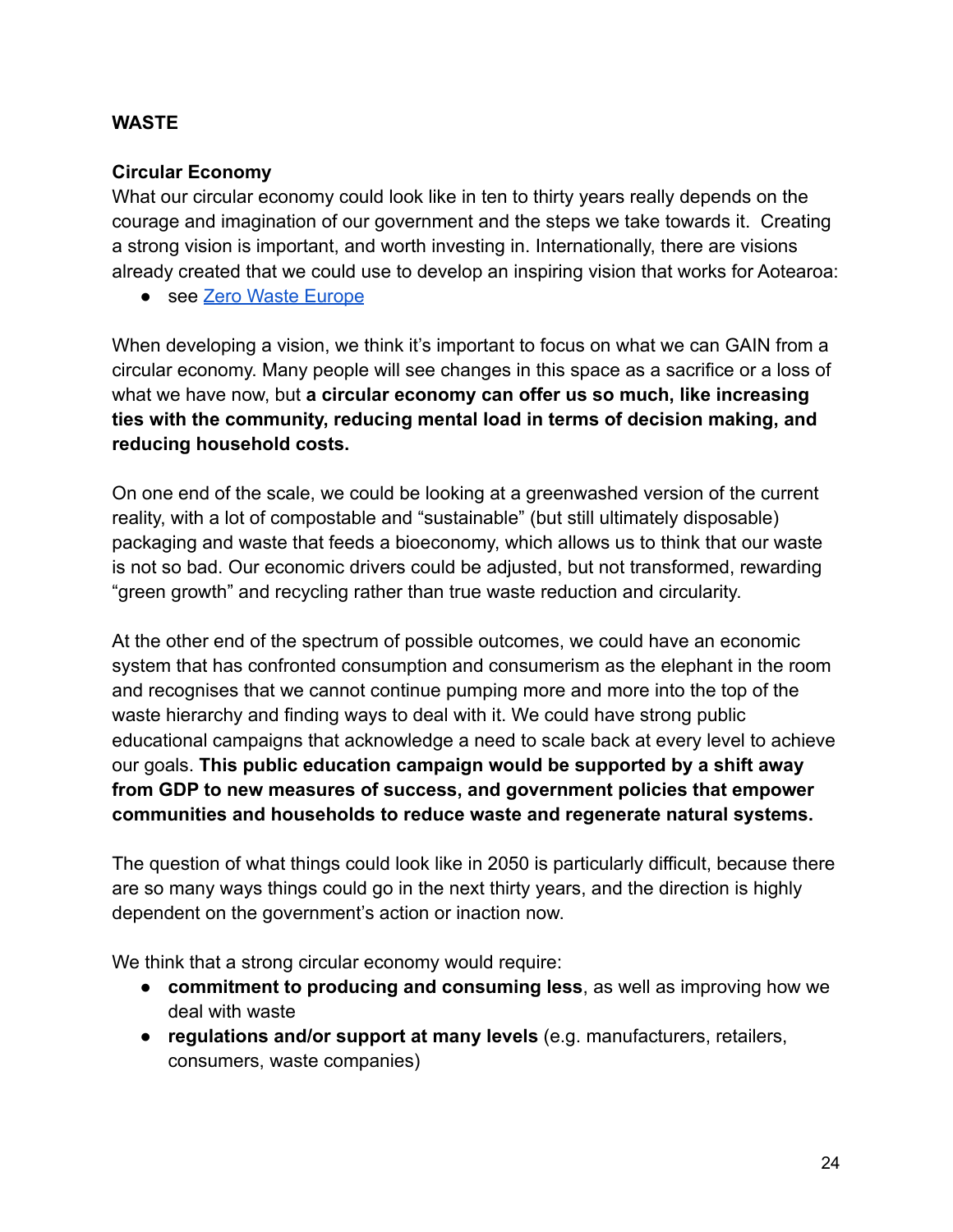● **clear accountability and financing** to enable and encourage action towards the goals

We also need to measure the circular economy and change our economic levers to measures that recognise and reward circularity, rather than focusing heavily on GDP, which encourages an extractive economy.

### **Bioeconomy**

We believe that our emissions reduction plan should coordinate strongly with existing plans and strategies, particularly the Climate Change commission recommendations, to avoid double work and endless consultation without action. Therefore, we would be happy to use their definition of the bioeconomy:

"The 'bioeconomy' refers broadly to the parts of the economy that use renewable biological resources (biomass) to produce food, products and energy. When it incorporates circular economy principles, a bioeconomy can use biomass residues or waste from forestry, fisheries, agriculture and households as raw materials to produce other products."

**We think it is particularly important that our bioeconomy agenda is strongly tied with our circular economy principles,** and doesn't encourage increased activity/emissions in order to supply the bioeconomy.

The bioeconomy may be useful as a transition tool and form a part of the final circular economy, but **in the long term we see a strong circular economy with reduced production/consumption and transformative economic levers to be a more powerful approach to reducing waste** (and thus the emissions from waste).

### **Circular economy strategy**

A robust circular economy strategy in Aotearoa would connect strongly to existing government strategies and plans (i.e. the wellbeing budgets) and would be tied into our measures of success at a high level. This would mean the strategy would align with the government's other goals, and would get top-down support.

We believe an effective strategy would also include a strong communication plan, to ensure bottom-up action and as many people as possible on board with the goals of the circular economy. To achieve this, we believe the strategy needs to be engaging and accessible. **Rather than multiple strategies across different areas/sectors, we would like to see a cross functional, wide reaching strategy that allows for cohesive messaging and more effective consultation.**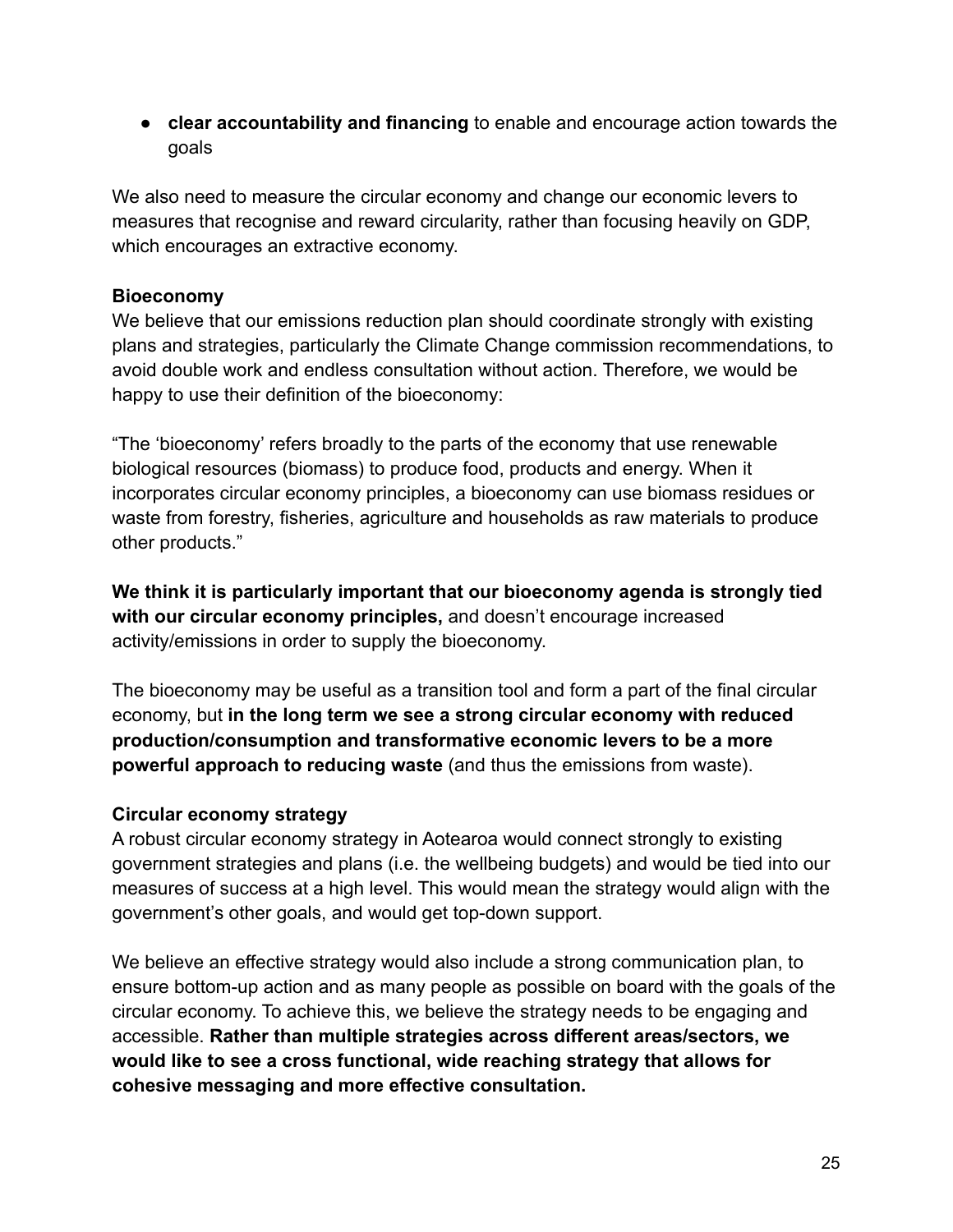### **Bioeconomy inclusion within a circular economy strategy?**

Yes we agree with this. However, we need to be aware of the limitations of the bioeconomy in driving a circular economy. **The bioeconomy is better than the status quo, but is still ultimately an extractive/consumptive economy.** As well as creating circularity, we need to ensure economic levers encourage putting less into circulation.

#### **Potential proposals**

We support the working principles of a circular economy listed in the discussion document, particularly:

- **designing out waste**, pollution and emissions, and unnecessary use of materials
- **taking a whole-of-life approach** to materials and products, and eliminate waste and pollution through design and planning
- **thinking in systems**, where everything is interconnected

However, it is hard to see from the document what the plan is to achieve these ideas. As a comprehensive strategy could take some time to develop/consult on etc., **we believe that we need to start to act in this direction before drawing up a comprehensive strategy.**

There are many community groups around Aotearoa working in this space ([Zero Waste](https://zerowaste.co.nz/) [Network](https://zerowaste.co.nz/), local zero waste groups (e.g. The Junction [in New Plymouth](https://www.sustainabletaranaki.org.nz/the-junction), [Xtreme Zero](https://xtremezerowaste.org.nz/) [Waste](https://xtremezerowaste.org.nz/) in Raglan)). **One option for quick action would be to tap into that network and fund these groups to develop local action plans that align with the working principles discussed.** This funding could also be delivered through local councils, many of which are already working with local groups to pursue steps towards a circular economy.

We agree with the call from Zero Waste Network in their submission on this plan for "an agency dedicated to the circular economy, resource efficiency and conservation, to reduce silos, build a shared understanding, and enhance coordination."

#### **Barriers**

We see the main barriers to a move towards a circular approach

- A strong cultural norm of consumption and capitalism.
- Entrenched individual and business behavioural habits.
- A lack of incentive/desire to change away from the status quo.
- A perception, particularly in business, that the cost of change will not be worth the climate payoff.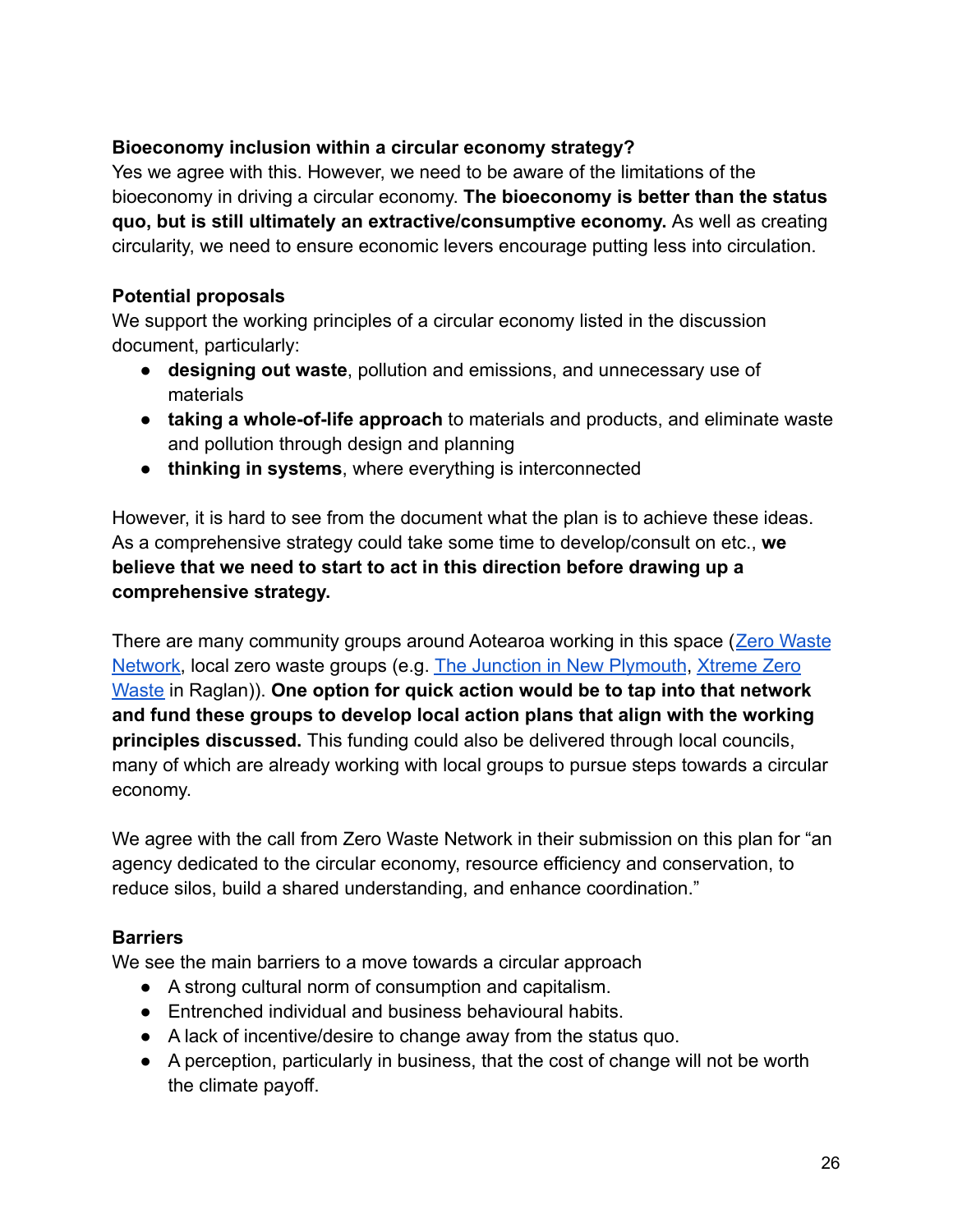● A lack of comprehensive and urgent action in that direction from the government.

Transitioning to a circular economy also requires a high level of coordination across government and other agencies. Our current government approaches tend to be siloed (as demonstrated in this discussion document), and **political courage is required to find ways of working across these silos to transform our economy.**

#### **Cross sector regulations and investment**

We believe that the priority should be for investment in small, local solutions that deliver funding through trusted community leaders and enable quick action.

#### **Our view**

We believe this space needs much more ambitious and quick action than it has received so far. The emissions reduction plan discussion document heavily focuses on developing strategies, but this risks delays in action and implementation, which are important and urgent now.

#### **Target to reduce waste biogenic methane emissions by 40 per cent by 2035**

We support the target to reduce waste biogenic methane emissions from waste by 40% by 2035. We would like to see the major focus of the plan to be on reducing waste, with diversion of waste streams and capturing emissions supporting this but not taking away from the overall goal.

The waste hierarchy diagram that is included in the ERP discussion document (p. 102) is a key piece of information and a guide to strategy in the area of waste. We believe the major focus should be on the top three areas of the hierarchy: Rethink/Redesign, Reduce, Reuse/Repurpose.

#### **Funding for education and behaviour change**

We believe behaviour change is essential in the waste space, and would support funding education and initiatives, particularly those aimed at reducing waste. We encourage all educational initiatives, particularly at the household level, to drive towards a just transition (e.g. by focusing on low- and no-cost solutions, and by including diverse voices and strategies).

We support the Zero Waste Network call for "incentives and investment for new business models, such as regenerative urban horticulture, that localise food supply chains". Growing the urban farming sector, coupled with localised composting, also has potential to offset a range of inefficiencies in the food system while providing a wide range of benefits to local communities.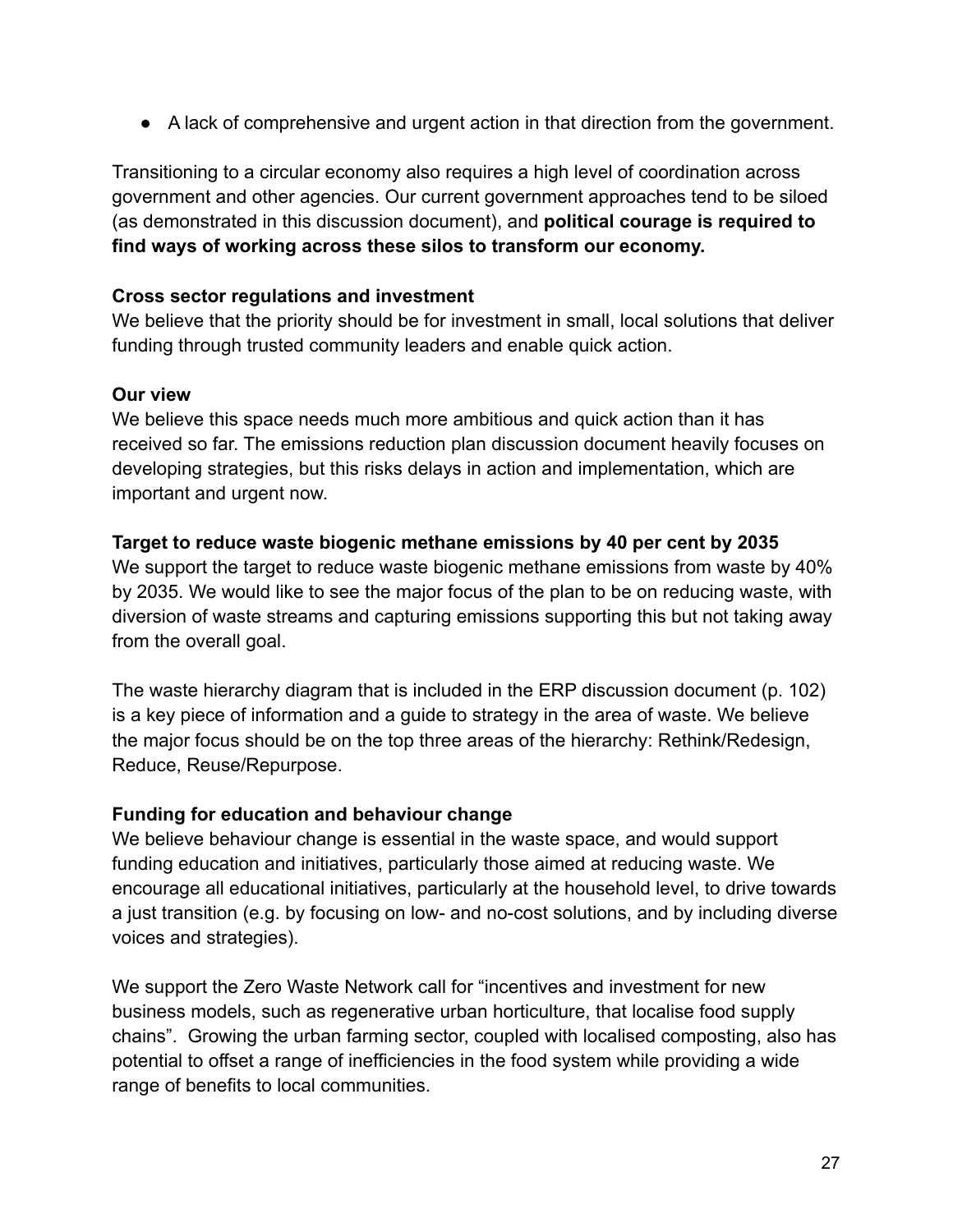While the waste hierarchy was included in the plan, the actions included seem to focus lower in the waste hierarchy. **We believe that our action in the space of waste should focus high on the waste hierarchy (Rethink/Redesign/Reduce) and also high in the supply chain (at the manufacturer and retailer level, rather than focusing on individual household behaviour.)**

Behaviour change education should also focus on reducing barriers to change and making the changes we're asking for as easy as possible. This will help to minimise resistance and drive action. **Communication should avoid confrontational approaches and moralising;** as we have seen with Covid-19, particularly in the latter phases of the pandemic, people react strongly against being "told what to do".

### **Support policies**

The best way to reduce disposal costs is to implement zero waste and circular economy strategies across society to drastically reduce the need to dispose of waste in the first place.

Rather than focusing on individual behaviour, **we would like to see these impacts managed with systemic responses that use regulation and economic levers** to drive responsibility for this issue back to retailers and manufacturers. These could include:

- policies that guarantee a right to repair,
- a right to return packaging to manufacturers/retailers to discourage overpackaging,
- a ban on discounting that encourages food waste (e.g. multibuys)
- Food rescue programmes
- packaging requirements for manufacturers at all steps of production requiring recyclable or reusable packaging

There will also be a need to prioritise local-scale actions and strategies that grow community resilience and connectedness, provide local employment and economic opportunities, and keep resources and finances flowing internally rather than being extracted by multinational companies.

### **Disposal of food, green and paper waste at landfills ban**

Yes, we would support a ban on these wastes at landfill within this timeframe. We believe this ban should apply also to organisations and institutions (schools, hospitals, government agencies etc.)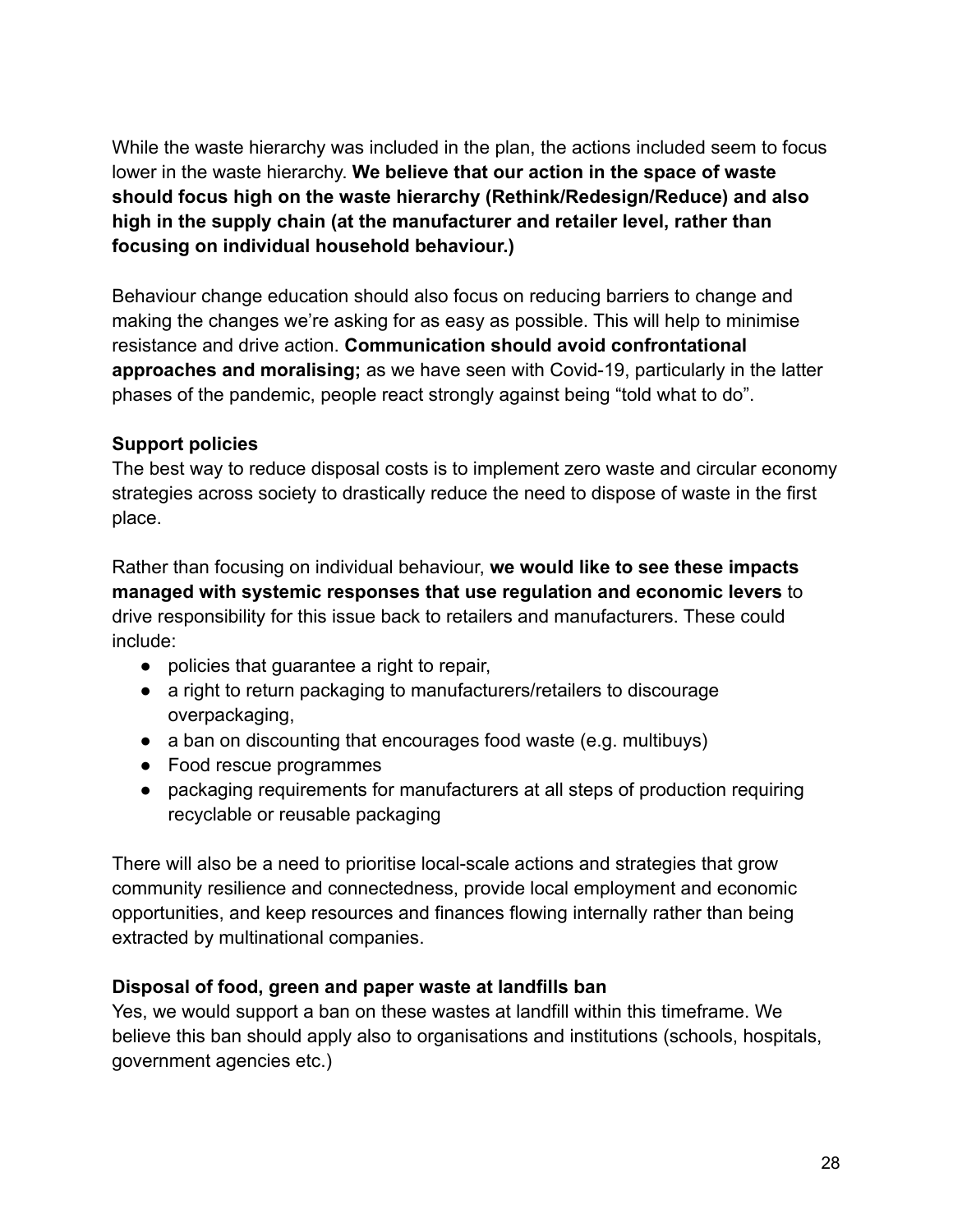However, we can identify many gaps in our current infrastructure that would make this challenging currently, and would need to be worked out in the short term to achieve this goal. Some of the barriers that would need to be worked through include:

- Business behaviour change
- How we deal with public rubbish bins and the individual behaviour around them.
- The responsibility of sorting "tainted" bins (e.g. where bins collected include banned items)
- Making it easier for people to change behaviour with consistency of collections in different areas/businesses.

When it comes to recycling this waste, we prefer composting (vs. other disposal methods, and **would like to see small, local solutions (where appropriate) to support local circular economies and empower communities** vs larger/black box solutions that hide waste from communities.

We would also like to see this strategy include a ban on edible food wastage from businesses (similar to the law France introduced in 2016). This could include support of existing or new local charities that work to divert edible food waste to people who need food, which benefits local communities and families as well as reducing emissions from food waste.

### **A ban all organic materials going to landfills that are unsuitable for capturing methane gas**

We support this move. Additionally, the discussion document acknowledges the risk that "relatively cheap disposal for Class 2–5 landfills undermines reduction and resource recovery alternatives" (p. 103).

We support the suggestions from the Zero Waste Network submission for managing this risk:

- a meaningful increase to the waste disposal levy for Class 2-5 landfills
- Designing exclusions for organic waste disposal into the licensing regime for operators Class 2-5 landfills, as well as requirements to separate and send materials for reuse/recycling/composting for licensed operators at other parts of the resource recovery system
- bringing forward the enforcement date for a disposal ban on these landfills to align with the date at which LFG capture systems must be installed for class 1 landfills (e.g. by 31 December 2026).

### **Potential requirement to install landfill gas (LFG) capture systems at landfill sites**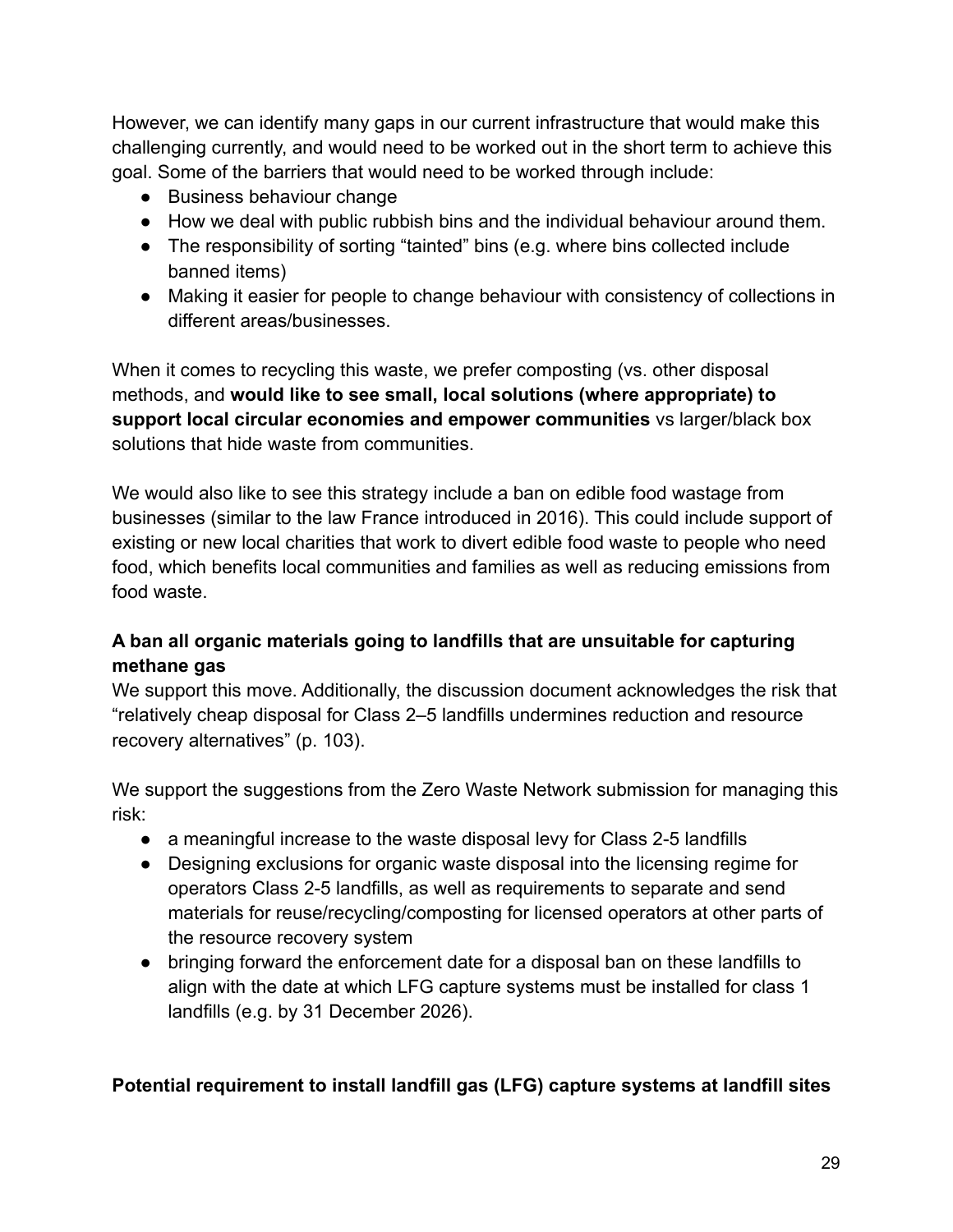Maybe. We should consider that LFG systems are expensive and cause other emissions in their manufacture.

Thus, we would want to ensure that our measures have suitability considering the cost and manufacture emissions of new systems. We would also want to ensure that the drive towards LFG systems did not interrupt the focus on reducing waste in the first place.

This is not only because waste reduction would avoid methane generation, but also because organic waste in landfill is valuable and should be re-diverted back to our soil, to improve soil health and restore our natural environment.

### **Standardised approach to collection systems for households and businesses, which prioritises separating recyclables such as fibre (paper and cardboard) and food and garden waste**

We support this. We believe that simplicity across collection systems would drive behaviour change towards recycling and composting by removing confusion for individuals moving between different areas.

However, we agree with Zero Waste Network, and **would caution that kerbside collection should not disrupt local activities such as community-based composting networks and resource recovery centres.** These local systems offer significant co-benefits such as keeping resources and jobs within communities, minimising transport of waste, and enhancing soil health.

### **Transfer stations should be required to separate and recycle materials, rather than sending them to landfill**

We support this move. Requiring the separation of materials at transfer stations allows improved recycling, but also opens up opportunities beyond recycling and helps us to move further up the waste hierarchy. With clean and separate streams, such centres can create opportunities to reuse, repair, remanufacture and repurpose products and materials.

#### **Proposals in ERP and farm dumps**

Ideally these proposals would apply to farm dumps, but we recognise that policing this requirement could be difficult and may not be worth it.

If farms are focussing on methane emissions, it might be more valuable for them to focus on agricultural methane. But we see that behaviour change and educational initiatives in this space could be helpful, particularly in terms of separating organic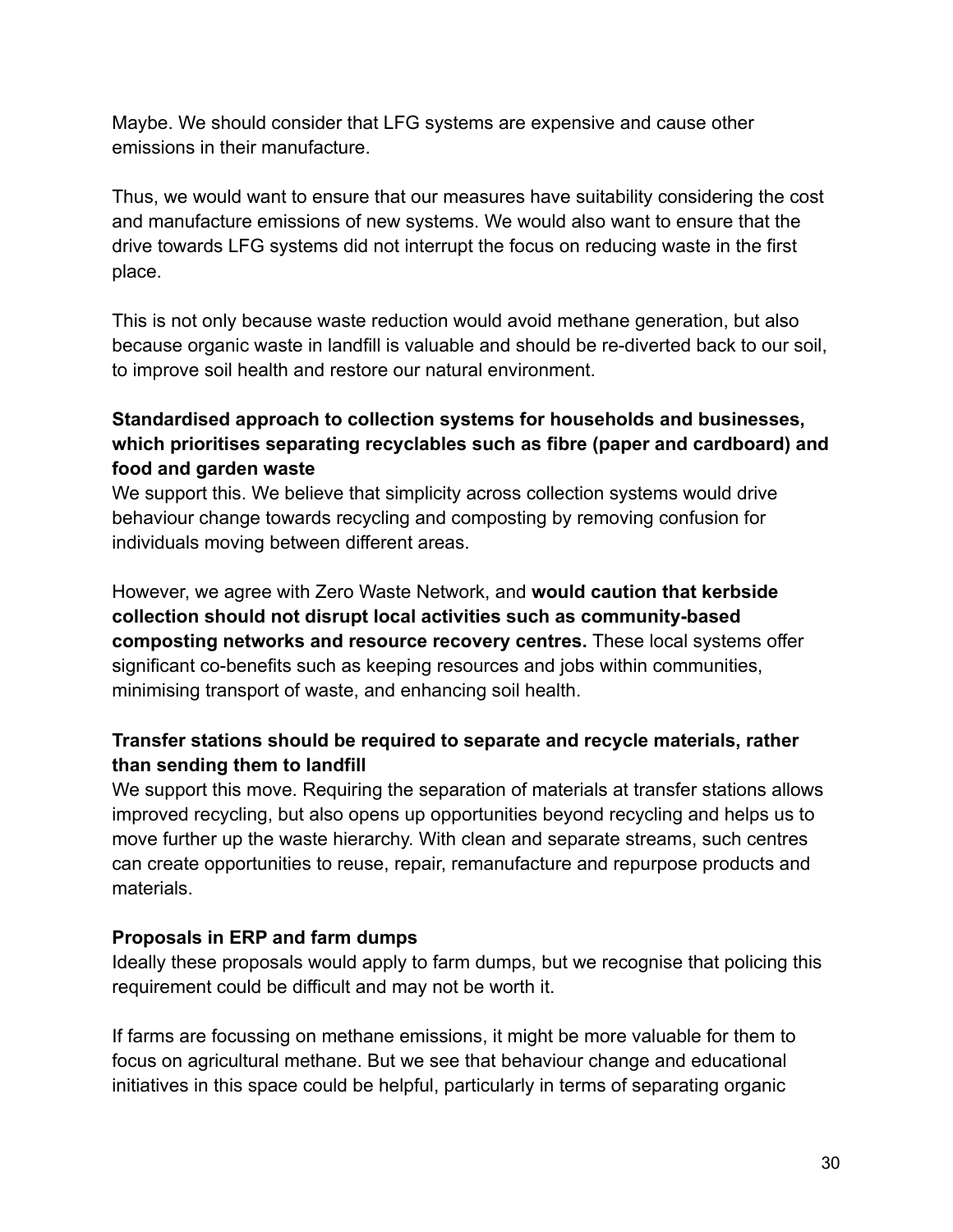wastes from farm dumps and reducing waste overall. One way to drive the desired behaviour could be to include methane emissions from waste in the farm level planning required by the He Waka Eke Noa strategy.

### **Alternative ideas on how we can manage emissions from farm dumps, and waste production on farms**

We believe that these emissions should be captured in the farm-level emissions plans included in He Waka Eke Noa agriculture strategy, and their reduction should be driven through that strategy.

# **Options that could significantly reduce landfill waste emissions across Aotearoa**

We believe that this strategy must be connected to broader waste strategies and question the need to separate out the methane emissions from waste from our wider waste strategies. We believe the policy drivers for waste emissions need to account for a wider range of impacts than those included in this plan, and encourage a holistic cross-sector approach to waste that aims to really transform how Aotearoa views and deals with waste in a much broader sense.

We also believe that a more holistic view would aid in the effectiveness of communication and educational initiatives. **Multiple plans across different specific areas are unlikely to engage people in behaviour change, and we should focus on a strong and inspiring vision that shows people how reducing waste can benefit their household and their communities.**

We also see some potential in financial incentives to reduce waste. These could apply at the household level (e.g. rates reduction for infrequent waste collection) or at business level (e.g. correcting the financial levers for businesses that make it currently more expensive to recycle than dump to landfill in some areas).

Reference: [Zero Waste Network Submission](https://docs.google.com/document/d/1WT3N7vaJo66AAd-1isPN64PzCon1cQj6VpU6RrvW06Q/edit#heading=h.73y58rglxo4u)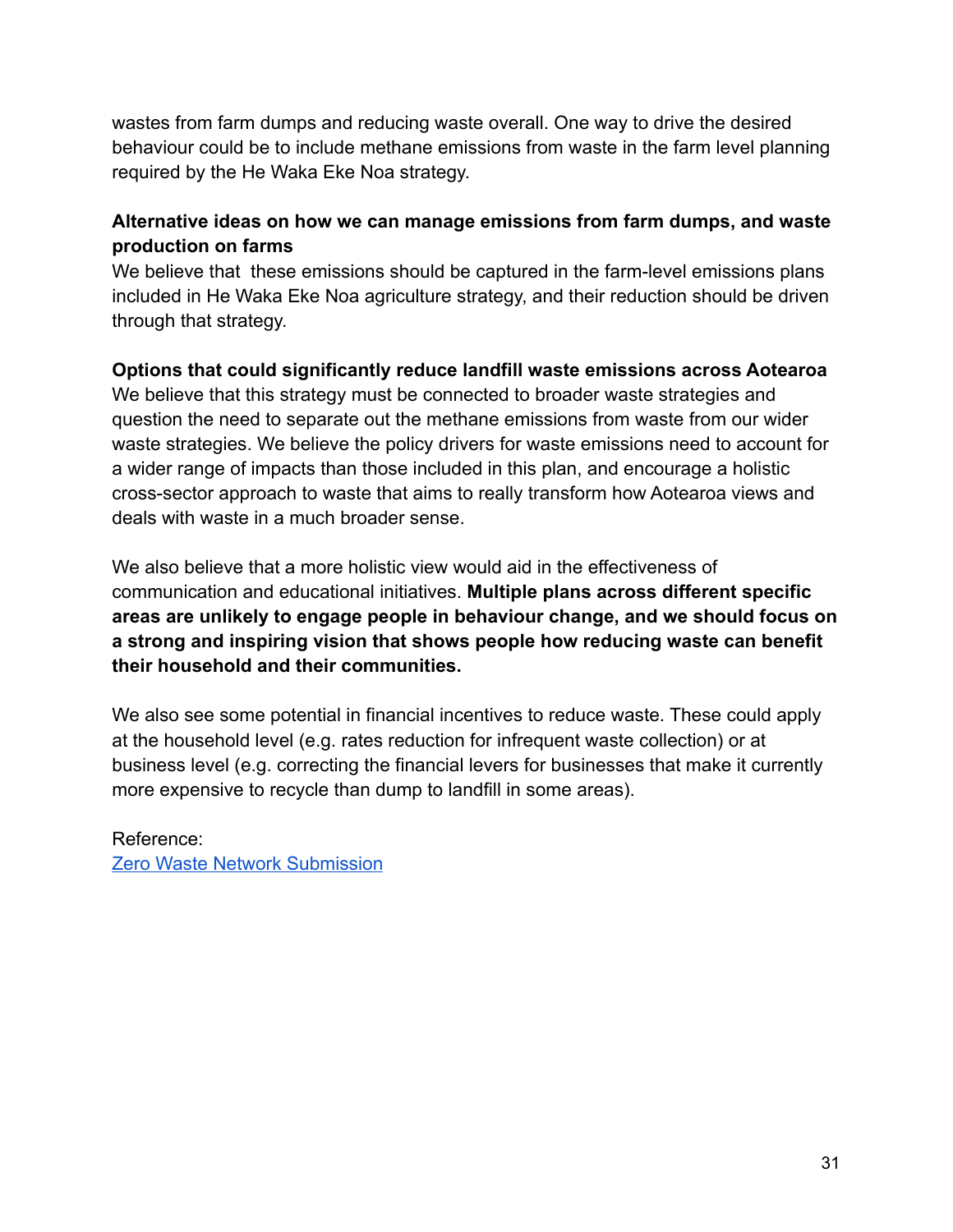### **ENERGY AND INDUSTRY**

The level of ambition for energy and industry decarbonisation in this document is inexcusably low. This is particularly frustrating when contrasted with the significant work that is being done by EECA and private sector partners to plan the decarbonisation of industrial process heat. This work, which is beginning to bear fruit in  $EECA's Regional$ [Heat Demand Database,](https://www.eeca.govt.nz/insights/regional-heat-demand-database/) is demonstrating that industrial heat in the South Island can be very substantially decarbonised by 2030. Similar work is urgently needed for the North Island. This work has been conducted on a "business as usual" basis, without considering the effects that, for example, changing consumer food preferences, or carbon border adjustment measures applied against NZ dairy exports, could have on reducing the need for industrial process heat.

#### **Decarbonising industrial heat**

The Government should:

- **Bring forward its phaseout date for coal use** in low and medium process heat industrial boilers to no later than 2030.
- As part of the Emissions Reduction Plan, **announce a ban on new and expanded coal mines,** and phase out dates for existing coal mines and for coal imports.

### **Signal an end to all fossil fuel burning activities to avoid businesses and individuals purchasing assets that will need to be retired before the end of their economic life.**

Which means we need to signal this now! There may still need to be some adjustment and replacement period for already operating equipment but we must prevent additional investment in polluting technology immediately.

- Sharply reduce free industrial allocations in the Emissions Trading Scheme from 2022, and phase them out by 2030 at the latest. Furthermore, **producing a verifiable transition plan of renewable energy, with a firm end date, should become a condition for any business** wishing to receive free allocations.
- Significantly and rapidly increase both the floor and ceiling prices in the ETS so that the carbon price reaches \$250/tonne by 2030.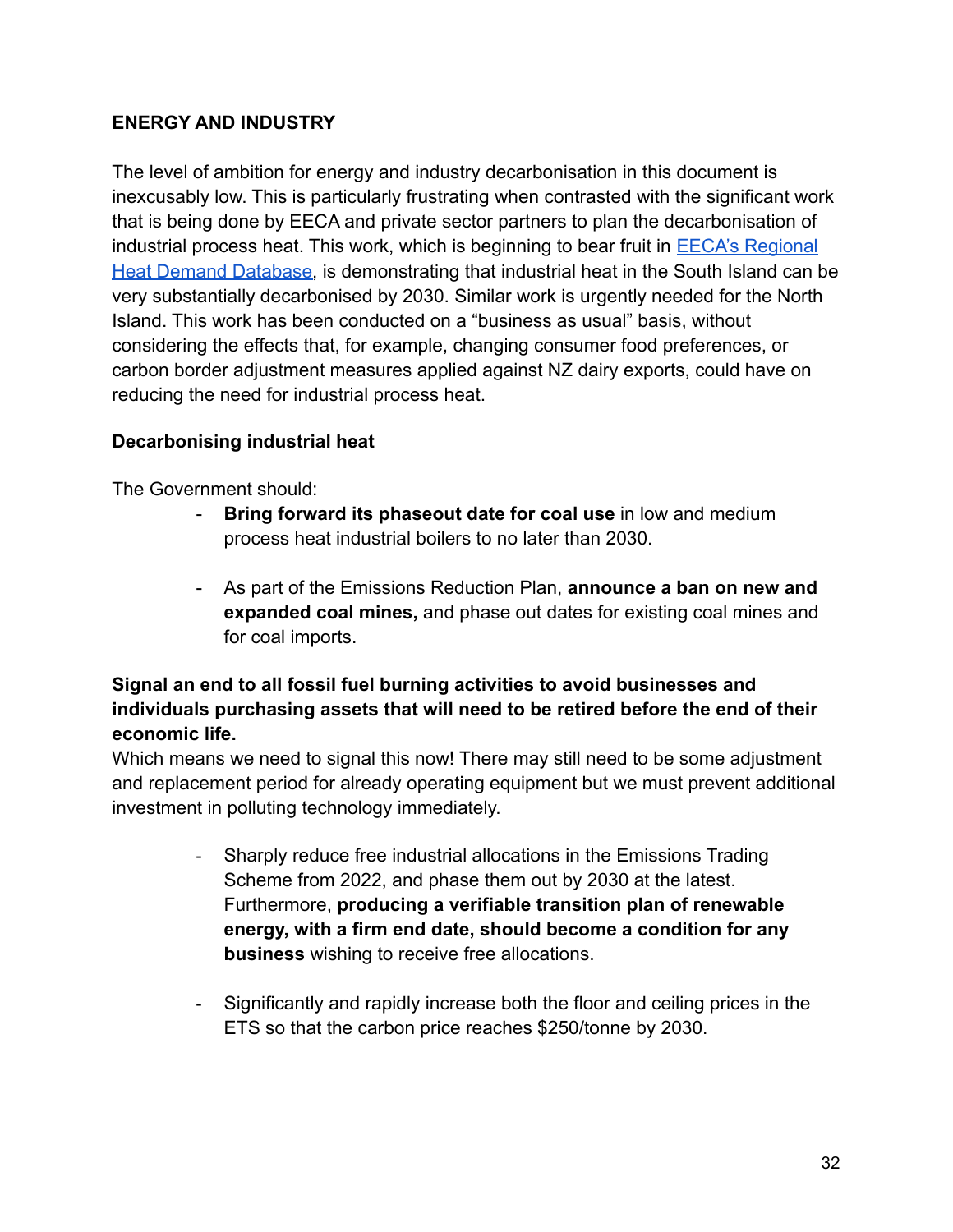- **Roll out the decarbonisation pathway work** which EECA has helped to fund in the South Island to the North Island.

We support the creation of a national energy strategy, as signalled in the ERP document. As with other national strategies, it's imperative that iwi and affected communities, not just business, be involved in its creation.

### **Decarbonising electricity**

The structure of the electricity market gives gentailers perverse incentives to burn fossil fuels so they can set and maintain high prices. A key requirement for decarbonising electricity is that the system be reformed so that generators are no longer incentivised to keep fossil fuels in the system.

The corollary of this is that generators have been incentivised to gain resource consents for wind farm projects and then either failing to construct them within the consents period, or waiting until the consent has almost expired. Generators should be incentivised to build consented wind farms and/or penalised for sitting on consents when more capacity is needed.

**The many barriers to both distributed and grid-scale solar energy need to be removed. This is not just a matter of system design, it is a matter of justice**. Distributed solar energy, coupled with storage, provides a chance of energy independence, resilience and security of supply for iwi, hapū and remote communities, especially in rural areas.

The current uncertainty around the future of Tiwai Point is harmful to Murihiku and to the nation as a whole. Rather than letting a massive multinational continue to use its market power to gain massive subsidies to consume a substantial fraction of the country's renewable electricity, the Government must complete and clearly signal a transition plan for NZ Aluminium Smelters and for Southland.

As part of decarbonising the public sector, all schools should have solar panels, preferably coupled with battery storage and the ability to sell power back to the grid.

### **Reducing Energy Demand**

Fossil Fuels are energy dense and have given us lots of energy for very little energy spent to get it. Alternatives like solar and wind have a much lower energy return for the energy invested. Our society and economy is used to having as much energy available as they want. The transition to renewables is going to change this and its import like with EV cars, that the government is upfront with the public that energy supply is not a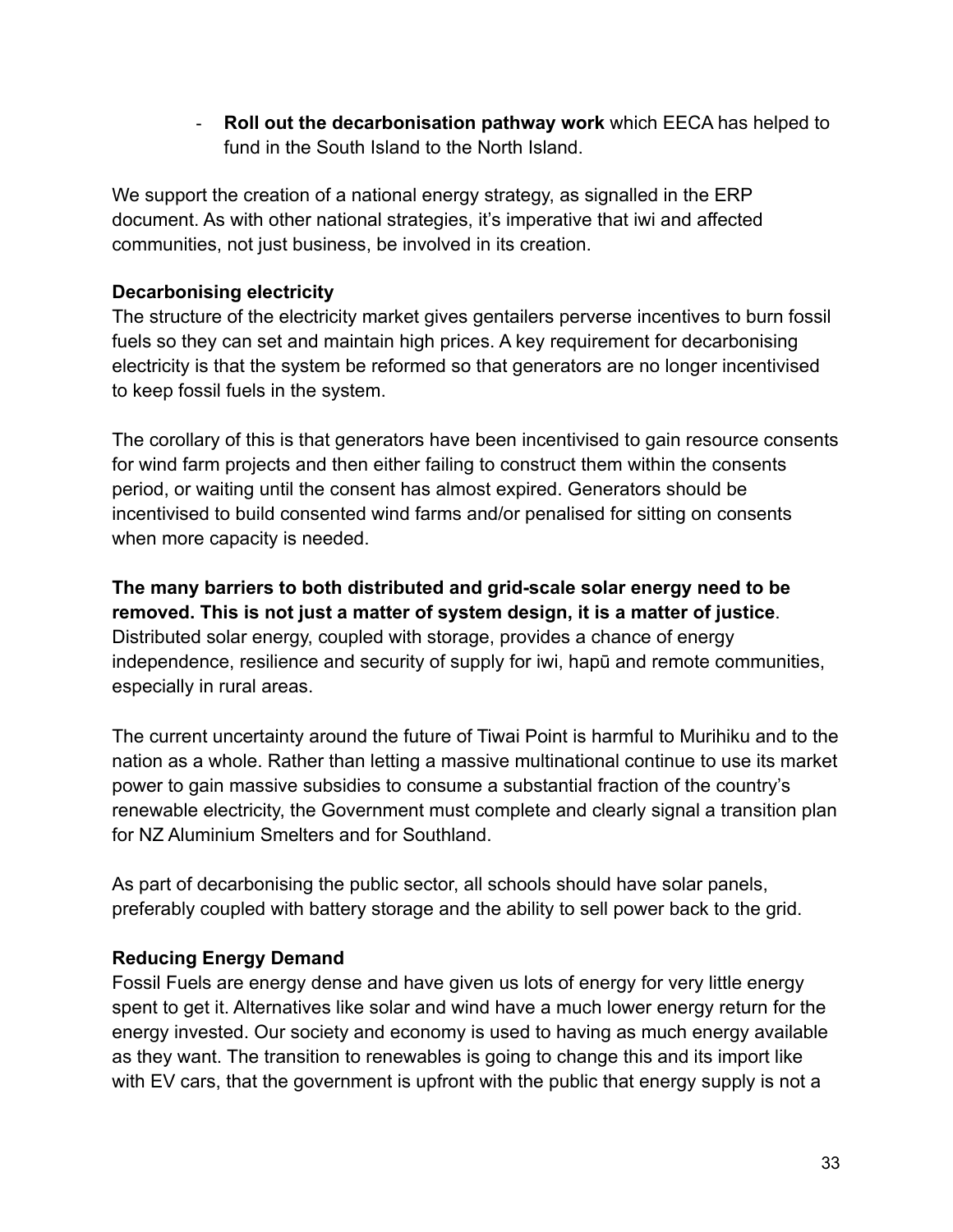simple swap of sources. We must support and incentivise reducing energy demand. We need to start the transition to lower energy availability now.

## **Our view**

- **Set targets** for the energy system
- **Phase out fossil gas** while maintaining consumer wellbeing and security of supply
- **Support development** and use of low-emissions fuels
- **Education and Communication around reduced energy demand** and why we need to do this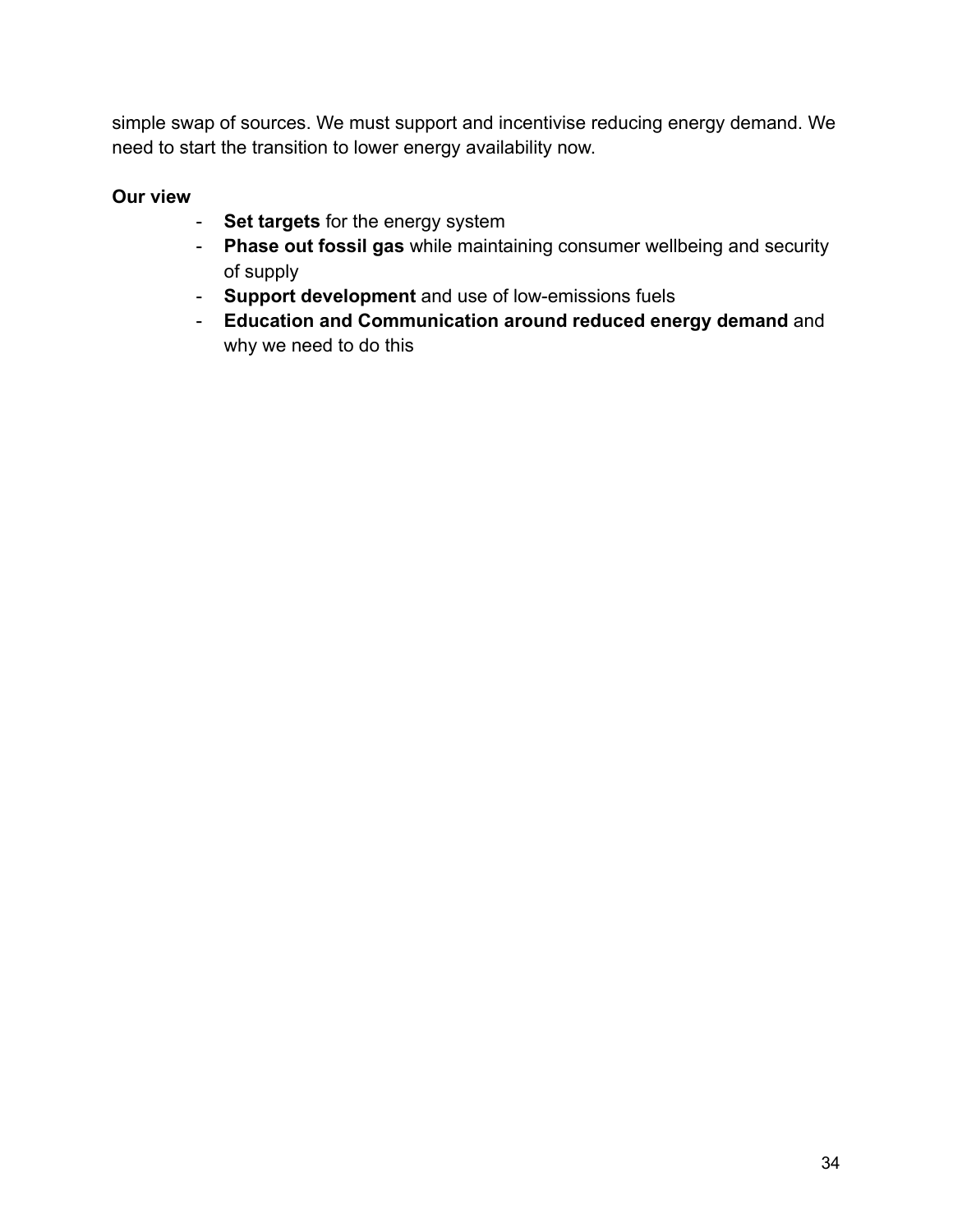### **AGRICULTURE AND FORESTRY**

Many members of Parents for Climate Aotearoa have rural connections, and have active members who both have working and lived experience in agriculture and forestry (including the ETS).

We support our rural communities in both reducing their emissions and adapting to climate change. We want practical nuanced policies and support from the government that assists their transition. **Too often discussions in the public sphere about agricultural emissions seem to miss the complexities rural communities face** and if not well thought out and adaptable we could face serious unintended consequences.

We are concerned about our rural communities and farmers. We know our farmers are under stress from multiple angles including debt which limits their ability to respond, more compliance, inadequate infrastructure and do not feel supported and respected by much of our society. **Climate change is not however, just another pressure or hoop to go through.**

The consequences of inaction will hit our farmers and foresters hard and our society who rely on them. Our climate has changed already and the crops our farmers can grow are changing. **At the same time our farmers and foresters protect and regenerate significant areas of native forests and wetland, which is often under recognised.** Our farmers are world leaders in many aspects and they can be world climate leaders too. Many of our farmers are reducing their emissions and producing high quality food for a much lower environment impact overall. Our foresters are sequestering carbon and providing much needed sustainable materials. Agriculture has gone through many massive changes historically. **Agriculture can adapt and prosper while significantly reducing its greenhouse gas emissions.**

#### **Agriculture**

### **Support and target farm advisory and extension services to support farmers and growers to reduce their emissions**

Unfortunately, the Government is not often a trusted source of information for farmers. Farmers are the best people to support other farmers to reduce their emissions. There is already some support available for farmers to showcase their improved practices to others through MPI, but this could be further funded and resourced.

At present, a lot of advisors trusted by farmers have a vested interest in the highly polluting status quo, such as fertiliser sales representatives. Given the quantum of the change required to reduce agricultural emissions and the large number of farmers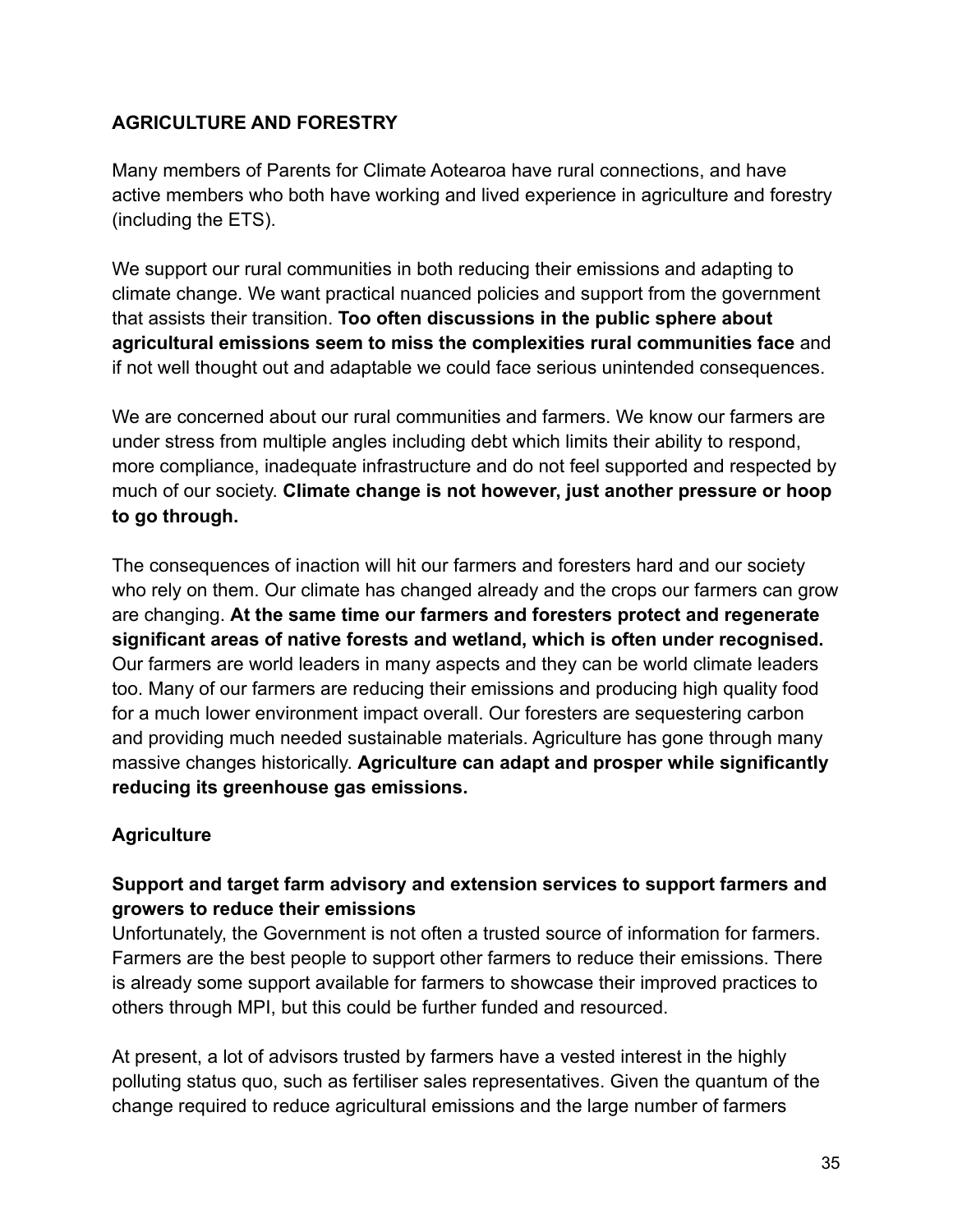involved, **the Government needs to support the building of a new farm advisory network that has a significant focus on emissions reduction.** This is not to say that existing farm consultants could not join this network but it is important that they are promoting practices that will lead us to lower emissions.

A strong farmer focussed communications plan is needed to communicate climate change challenges, the urgency of the problem, and the new behaviours that are needed to tackle this problem. **Climate change is one of a number of interconnected challenges we face and it's important that farmers and their rural communities have the information and resources to tackle them collectively.** As part of the education campaign we propose, there needs to be clear information about the role of agriculture emissions and sequestration. There are significant challenges, not least the varying values people have on what and how food is produced. We should focus on the common ground and be honest at the challenges and barriers food producers face.

We recommend the government provide funds and resources to community hubs, groups and organisations that support their rural communities through a wide range of initiatives. These hubs and organisations vary around the country with their community needs. These include catchment groups, community centres, rural women and young farmer networks, Landcare Trust. Piggybacking on existing initiatives will be important, such as catchment groups set up to plant riparian margins. Some catchment groups, such as the Moutere Catchment group in Tasman hosts a range of talks and workshops on climate change and soil as well as planting and water quality. **These trusted groups are often tight on funds and rely heavily on volunteers, which could do significantly more work if better resourced.**

Increasingly rural women are running the business side of farming operations and are vital in key on-farm decisions. **Working with the Rural Womens network to disseminate information** about low emissions food and fibre production systems may make good use of an established network.

#### **Support the specific needs of Māori-collective land owners**

Lessons can be taken from Covid-19, where Māori have taken charge of supporting change in their own communities. In order to do this they must be sufficiently resourced. **Supporting a network of Māori farm advisors that work with their own communities to reduce emissions is the best way to ensure their specific needs are met.**

Significantly more financial support is needed for the development and dissemination of matauranga Māori (indigenous scientific knowledge).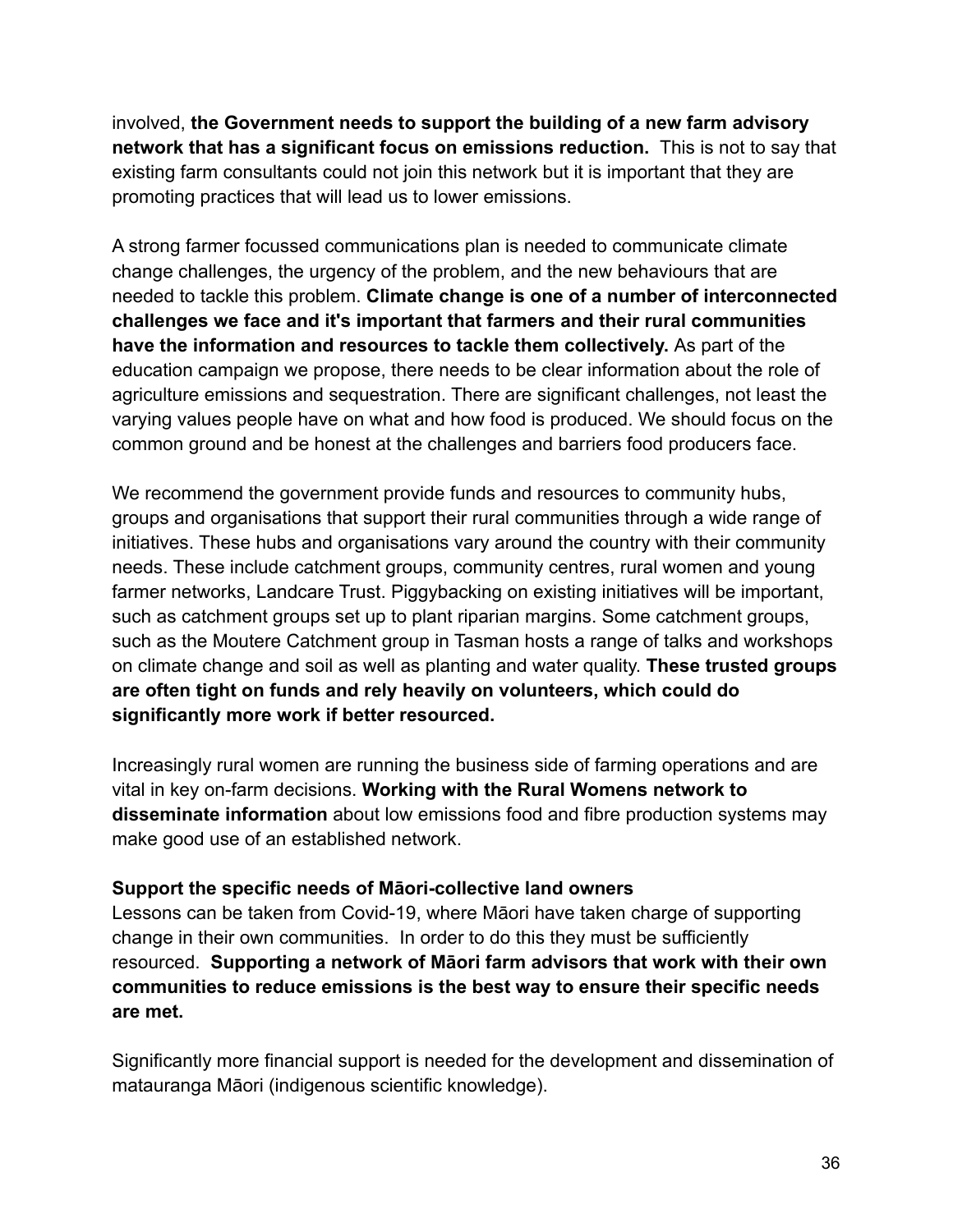Given their collective ownership, Māori landowners typically find it difficult to raise capital for development. It would be great to see KiwiSaver funds or the NZ Super Fund investing in the development of Māori agriculture, with enormous co-benefits for employment, the environment etc.

### **Encouraging uptake of on-farm mitigation practices, ahead of implementing a pricing mechanism for agricultural emissions**

There must be a focus on both mitigation and sequestration on farms. **There needs to be a greater focus on sequestration in agriculture,** including trees, wetlands, peatlands and soil, which have co-benefits for biodiversity, water quality, and resilience. This is a growing focus on many farms already and should be enabled further. This could include additional funding for planting of native trees and alternative production species through catchment groups and One Billion Trees initiatives.

Information and education, as mentioned above should be resourced. Partner with trusted rural organisations and individuals to have on farm and community discussions about the scale of the problem and why we need to all tackle climate change. **Without this shared understanding of the problems, there will continue to be a lack of social licence in both rural and urban communities to tackle climate change.**

As part of the education and information there needs to be a nuanced discussion nationally about biological methane and differences to carbon dioxide emissions. It is clear that the lack of understanding in the wider public is counterproductive, especially to our rural communities.

Resource community led initiatives AND facilitators. Landcare Trust has a wealth of experience of farming, contacts in communities and demonstrated facilitation of workshops, projects, catchment groups and peer to peer learning.

**Provide funding for farmers currently undertaking best practices to enable them to share their experiences with other farmers.** Many of these practices have been identified for some time, e.g. the Report of the Biological [Emissions Reference Group](https://www.mpi.govt.nz/dmsdocument/32125/direct) [\(2018\).](https://www.mpi.govt.nz/dmsdocument/32125/direct)

Reducing nitrous oxide emissions is often phrased as too difficult and is not helpful. All opportunities to reduce nitrous oxide emissions should be supported and encouraged.

Reducing waste from the farm to plate is an important avenue to reduce emissions now.

**Research and development on mitigations Government and the sector to support**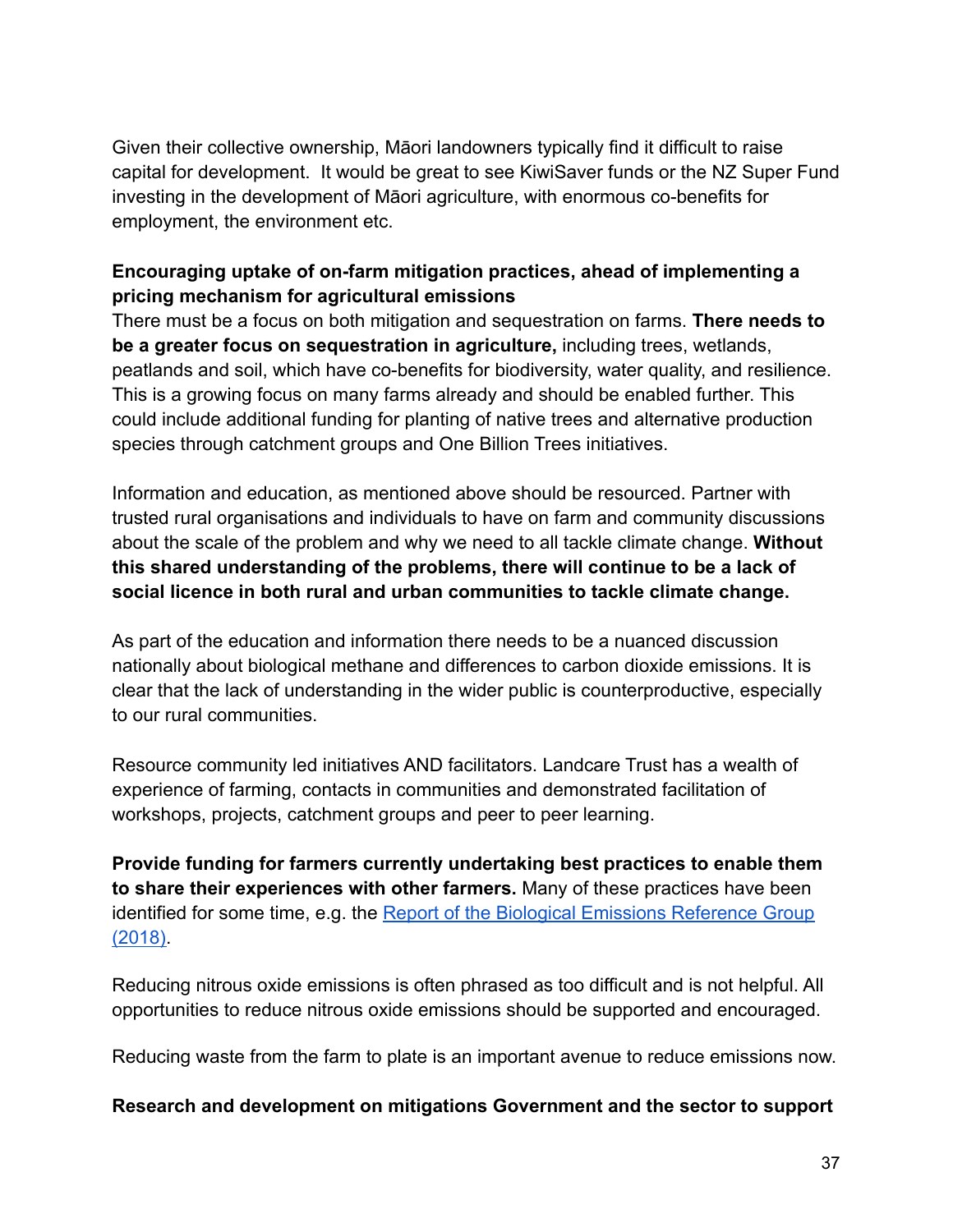The [Our Land and Water Regenerative Agriculture in New Zealand Programme](https://ourlandandwater.nz/incentives-for-change/regenerative-agriculture-regen-ag/) has a series of reports recently published that provide a good overview of where more research is needed in NZ for regenerative agriculture. There is currently little research on the efficacy of regenerative agriculture techniques in the New Zealand context. **A solid scientific basis is required both to underpin the transformation needed and to showcase our commitment to low-emissions food and fibre**. Relying on results from other countries is insufficient.

More research is needed on soil carbon and practices that reduce, keep stable and increase soil carbon is needed throughout NZ, of different soils and climates. Research like the 2016-2021 programme Tradeoffs in Reducing [Nitrogen Loss and Soil Carbon](https://www.landcareresearch.co.nz/discover-our-research/environment/climate-change-and-greenhouse-gases/reducing-nitrogen-losses-from-farms/) in Canterbury.

If New Zealand is serious about reducing methane emissions without significantly reducing stock numbers, a lot more research focus and significantly more money needs to be put into research.

We need significantly more research into reducing nitrous oxide emissions, which should also include finding solutions to reduce synthetic fertilisers and improve fresh water quality. This includes arable and horticulture practices.

**Fund significantly more research into Mātauranga Māori and plural knowledge systems like the Mauriora Framework.** This knowledge will not only benefit Māori landowners, but all agriculture.

**Overall we need research that looks at farming as the complex system that they are.** Research that focuses on how we can produce good quality food, with low emissions and environment impact, protects and sequesters carbon and importantly supports farmer and rural communities wellbeing.

**Help for industry and Māori agribusinesses to show their environmental credentials for low-emissions food and fibre products to international customers** Firstly, New Zealand needs to be able to honestly measure and report on its environmental credentials. In many areas, such as freshwater health, wetland and native vegetation cover, agribusiness is moving in the wrong direction. We have many great farmers leading the way and we need the rest to follow. **Fix practices across New Zealand first, and then tell the story.** New Zealand has been relying on a false narrative of clean and green and the world has wised up to this. Let's genuinely move in a clean and green direction, and then we can tell the world about it. Being not as bad as other countries is not the same as being good stewards of our land and water.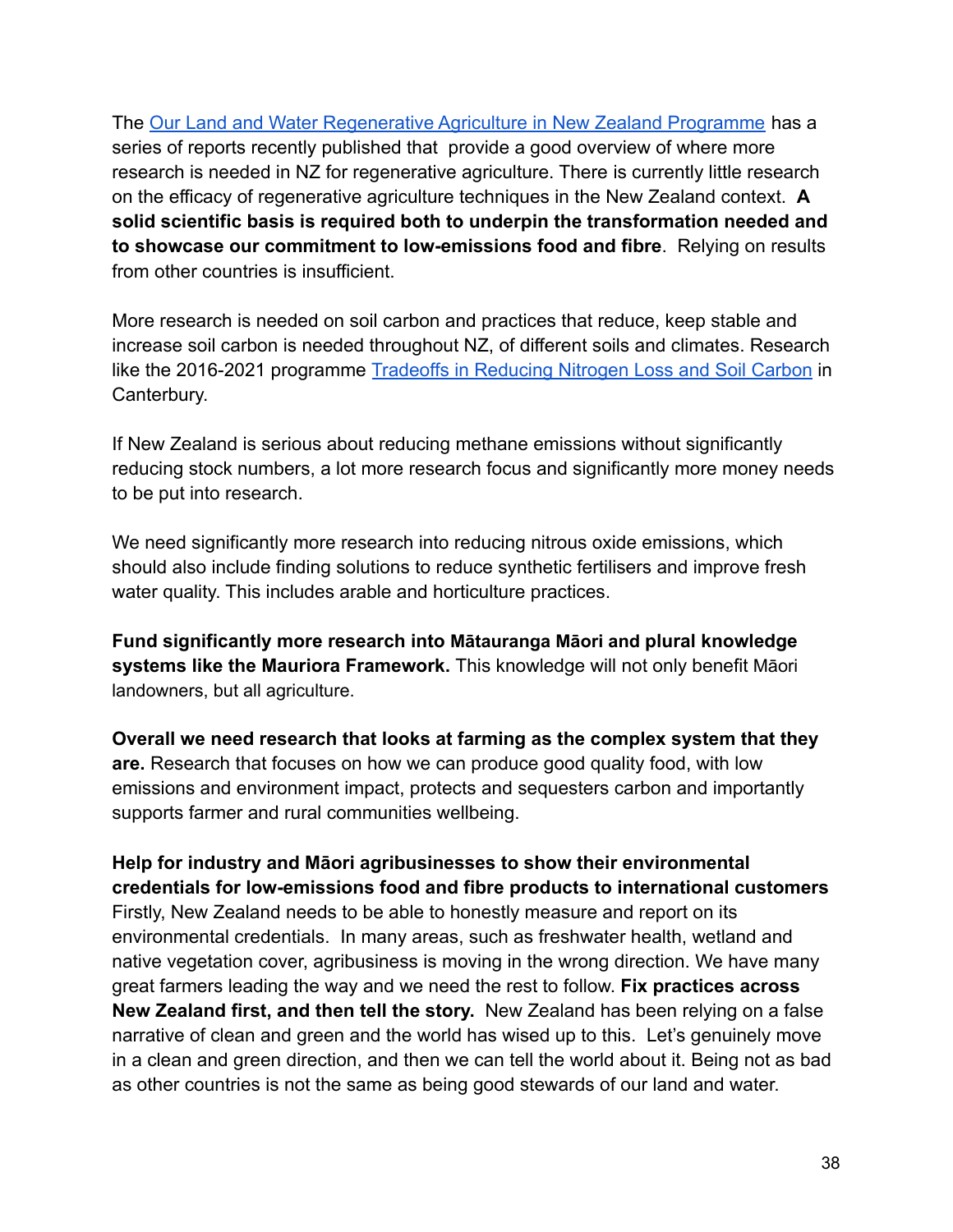# **Help reducing barriers to changing land use to lower emissions farming systems and products**

As stated earlier, fund local community organisations, groups and initiatives. Many farmers, particularly in the dairy sector have high debt and are less able to take risks and/or change practices. The government in partnership with banks and sector organisations could support high debt farmers to make changes.

The push for production, rather than on farm profit from both the sector organisations and the government is a barrier. **We recommend a rethink of this aspect of the MPI Industries roadmap, where instead the main focus is on thriving resilient rural communities.**

While there is debate on how and who is to reduce methane and nitrous oxide emissions, there are a number of ways to protect and increase sequestration now that also have many other co-benefits. Opportunities to increase sequestration on farms and catchments include:

- Many farmers are undertaking **riparian planting for water quality**. These could be further scaled up and expanded, including gullies and weedy corners.
- **Reduce soil erosion** through a variety of practices such as no till, direct drilling, and agroforestry.
- **Pest management on riparian and native blocks.** The government along with councils, could fund significantly more pest control, both labour and resources for landowners and community groups.
- **Protect peatlands**, reduce carbon loss and restore to long term carbon sinks.
- **Protect, restore and construct new wetlands,** that overtime will sequester carbon
- Practices that also **help build resilience in farms** and catchments from adverse weather events

### **Our view**

We need a rethink on values and goals for agriculture, like the rest of our industries. **There is very little here that discusses the health and wellbeing of the farmers and rural communities.** They are already facing impacts of climate change and government mitigation policies. Mitigation must go hand in hand with helping our rural communities adapt and build resilience to climate change.

**If we do not voluntarily reduce the emissions intensity of New Zealand agriculture, we may find our goods subject to international carbon taxes.** This is not something we can afford to wait and see what happens.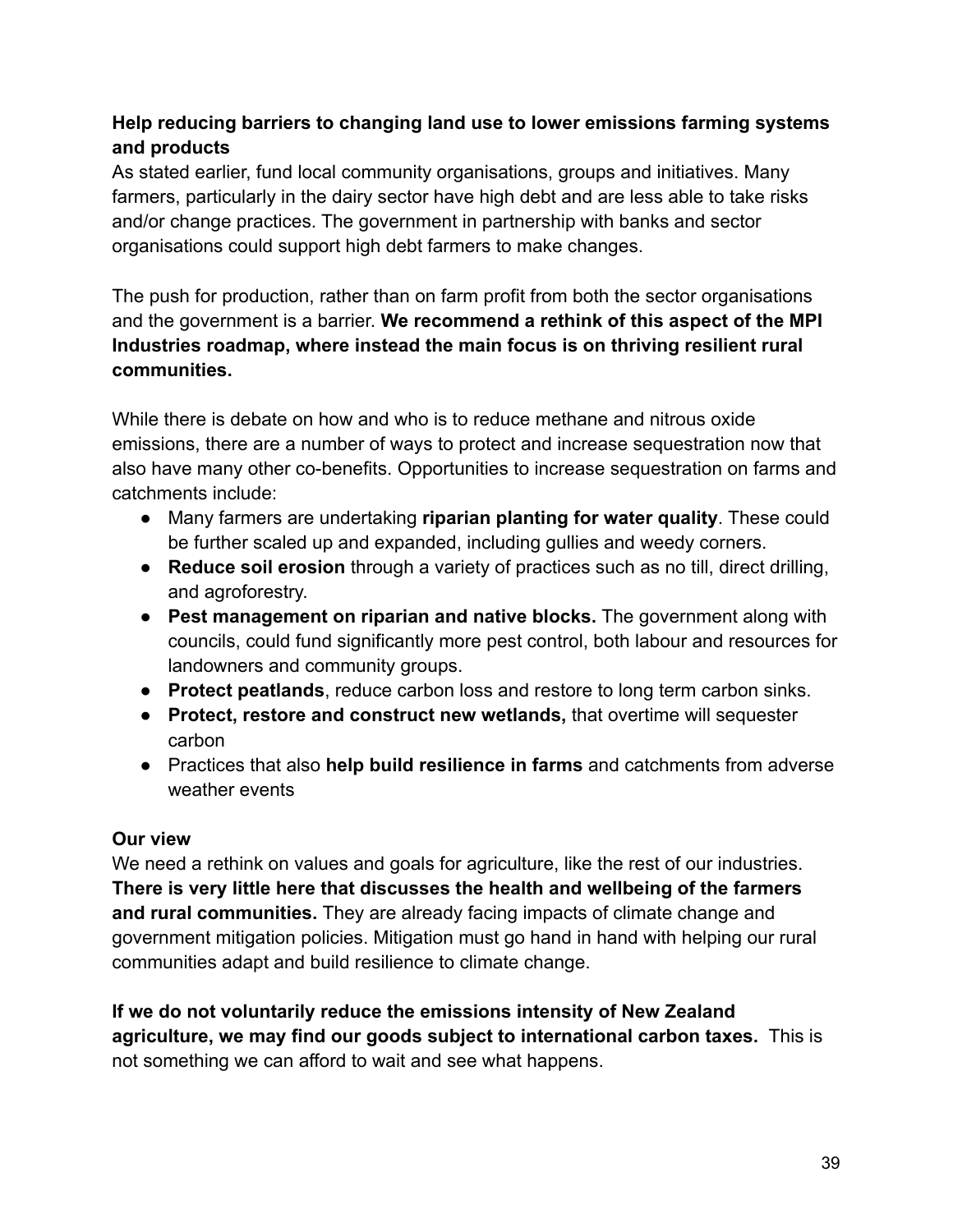The good news is that, much like other emissions reduction activities, reducing the emissions profile of agriculture comes with a host of co-benefits. Diversifying into agro-forestry or cereal crops or horticulture provides a more stable, resilient and profitable agribusiness. **Reducing dairy operations to once a day milking reduces farmer workload and required inputs including fertiliser and feed.** Removing animals from steep eroding hillsides and wetlands and planting these instead will reduce soil erosion, improve water quality and support biodiversity.

#### Adaptation needed now

[https://ourlandandwater.nz/news/drought-joint-statement-from-national-science-challeng](https://ourlandandwater.nz/news/drought-joint-statement-from-national-science-challenge-directors/) [e-directors/](https://ourlandandwater.nz/news/drought-joint-statement-from-national-science-challenge-directors/) Act now to meet climate's growing unpredictability, farmers warned [https://www.rnz.co.nz/news/country/454953/act-now-to-meet-climate-s-growing-unpredi](https://www.rnz.co.nz/news/country/454953/act-now-to-meet-climate-s-growing-unpredictability-farmers-warned)

[ctability-farmers-warned](https://www.rnz.co.nz/news/country/454953/act-now-to-meet-climate-s-growing-unpredictability-farmers-warned)

**The government must work closely with rural communities and their councils across NZ in developing policies**. Much care is needed to minimise unintended consequences. Like everywhere in NZ, we need a just transition for our Agriculture sector and rural communities.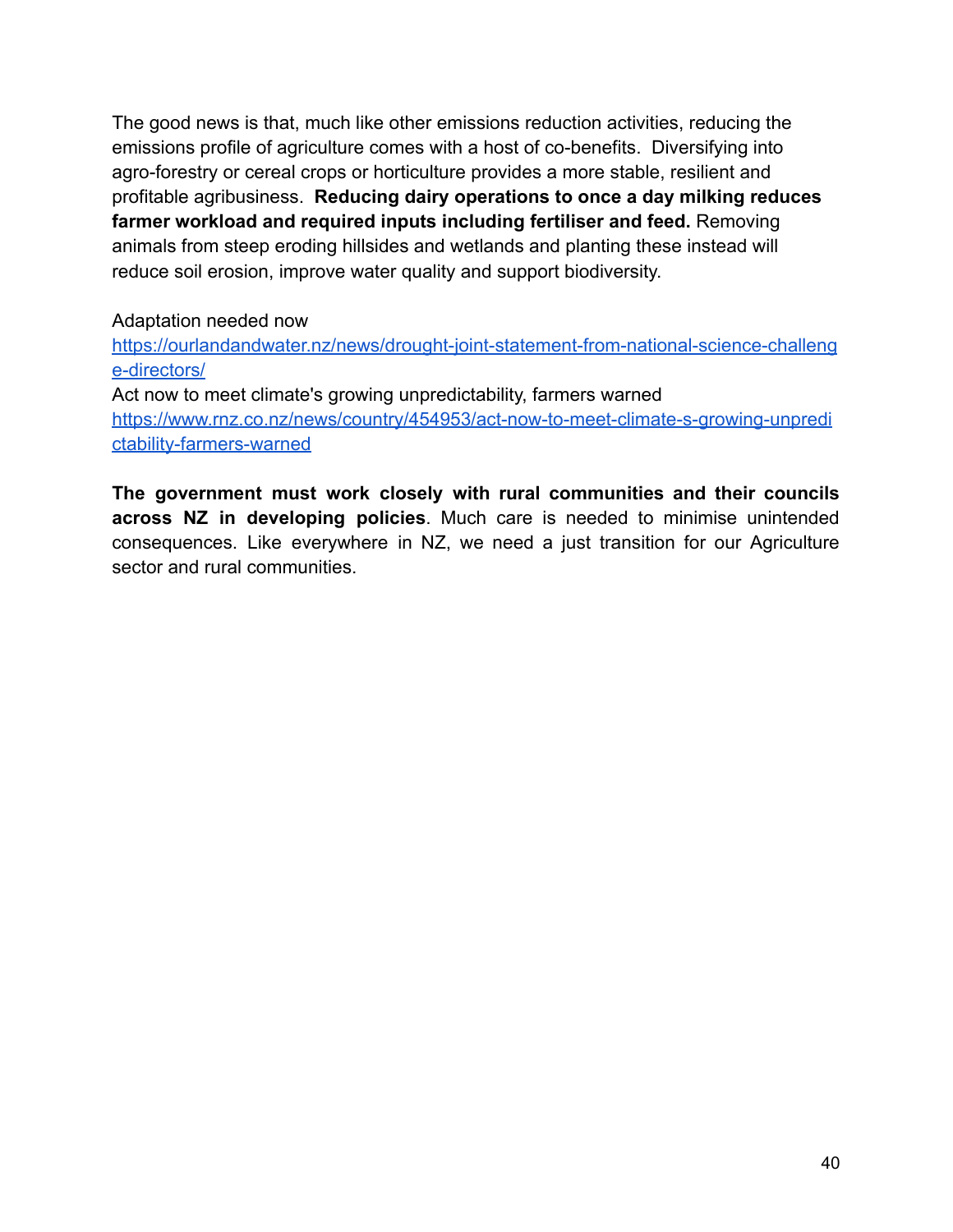## **Forestry**

### **Forestry as a buffer**

Forestry should be reserved for mitigation of emissions that we cannot reduce due to lack of solutions and for historical emissions. **It should not be used as a Get out of Jail free card, as it is currently being used for.**

### **Employment transitions in rural communities affected by land-use change into forestry**

There are **enormous opportunities for employment** in making our agribusinesses more sustainable:

- Planting eroding hillsides and restoring wetlands
- Fencing to prevent pests from eating native plantings
- Pest control
- Wilding pine and other weed control
- Planting woodlots
- Horticulture including adapting to changing regional conditions (e.g. Kiwifruit will soon be suitable for Taupo)
- Enable and incentivise more mills and high quality locally made timber products.
- Policies that incentivise wood products and dis-incentivise plastic, steel and concrete.

# **Making it economically viable to establish and maintain native forest through planting or regeneration on private land**

There are many opportunities to enhance existing activities and programs:

- **Set policies** that will incentivise the use of various timber, including native timbers.
- **Invest additional resources** and money in improving the technology to produce low cost native seedlings
- **Providing a greater level of subsidy to farmers**, in recognition of the greater cost of establishing native trees and the greater level of co-benefits (e.g. biodiversity) that come with planting native trees.
- **Maintenance** (e.g. weedling, releasing and pests) of plantings and regenerating native blocks are a major cost and time investment. Well resourced, subsidised maintenance contractors could ease the burden on landowners, both in planning and completing maintenance. This could enable more ambitious plantings throughout the country.
- **Providing more outreach and support** to ensure farmers have the best information on what plants should be planted where.
- **The ETS has a number of limiting factors** that could be changed.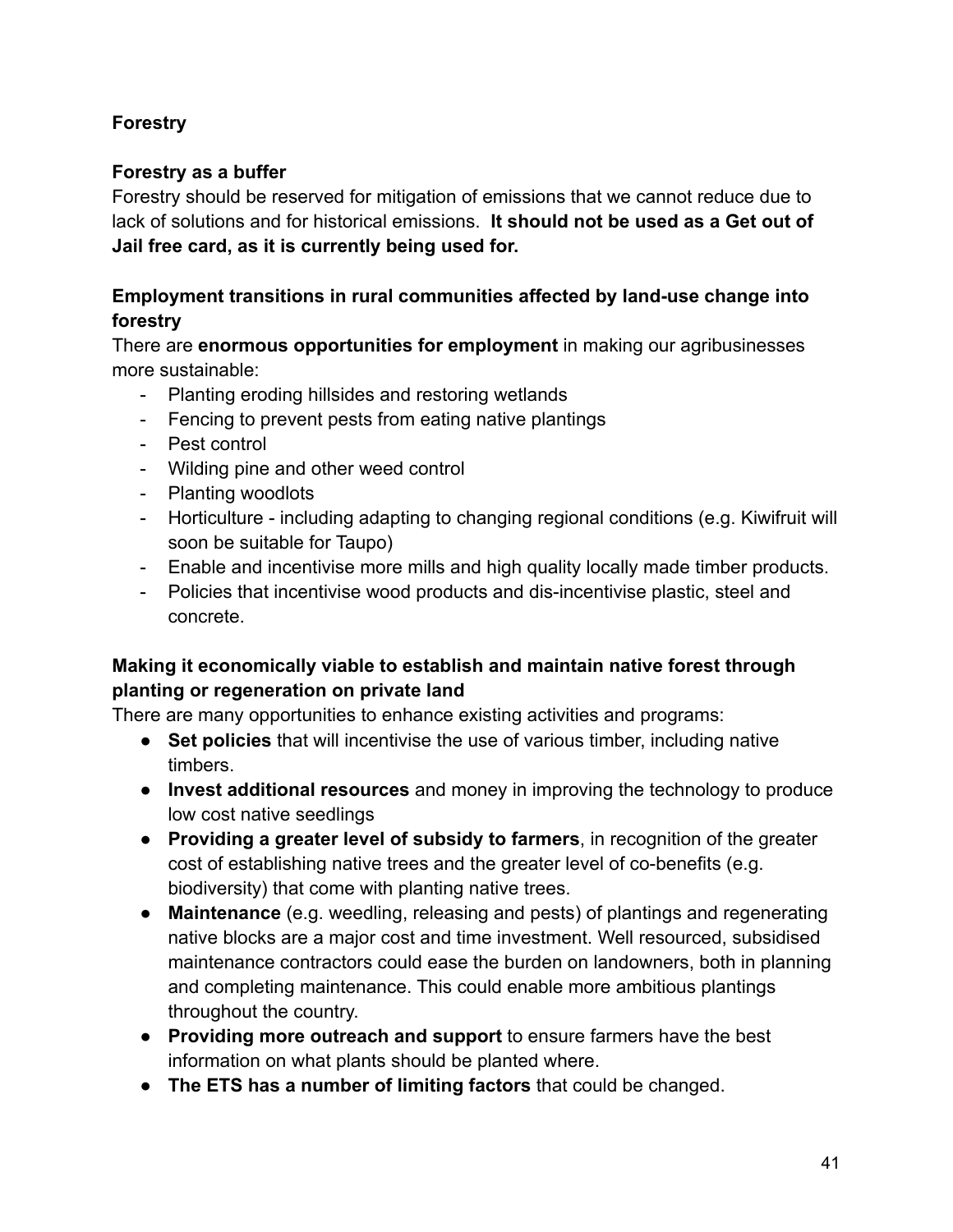- $\circ$  The lookup tables for native forests need updating as they have been regularly criticised that they underrepresented sequestration by native forests. **The new research by Tane's Tree Trust goes some way to addressing this.**
- The minimum width of forest is too wide for many riparian strips or small for gully blocks to be counted in the ETS. Hopefully these will be counted in the He Waka Eke Noa agreement. We note that there are many areas, especially adjacent to streams (new national set back policy), steep slopes and gullies etc in forestry land that would be suited to permanent native plantings or assisted regeneration. **Policy settings should enable this, not inhibit it.**

#### **Kinds of forests and forestry systems**

The Government should encourage all alternative kinds of forests and forestry systems. Giving farmers a suite of forestry options that they can choose from will be more attractive than trying to force everyone to do the same thing.

However, there is also value in supporting economies of scale to be developed. **If the Government identifies promising opportunities, it could support the development of new regional based forestry initiatives in particular species, such as totara, redwood or eucalypts.** Tane's Tree trust and Farm Forestry NZ should be supported to continue their work and research.

At present though, given the long time frames and state of the industry, it is unlikely with current policy and market settings large areas of production forest will be planted with species other than radiata. There have been many decades of research and development invested into radiata, with ongoing demand for timber. **To diversify species, we need a combination of research, including different harvesting techniques, locations, breeding and incentivising development into timber destinations,** including mills to process the timber and products.

This will take time and given the lack of market and R&D underpinning alternative species, targeted subsidies or guarantees inside or outside the ETS is likely needed. Alternatively small block plantings as part of diversified farm operations, as demonstrated by some Farm Forestry NZ members could be the main focus for alternative species, both exotic and native.

#### **Limits needed**

Some policies are needed to minimise adverse outcomes. There are widespread fears of pine forests planted for carbon credits only, with little or no management. **There will be no ongoing employment from these forests and they risk becoming pest and**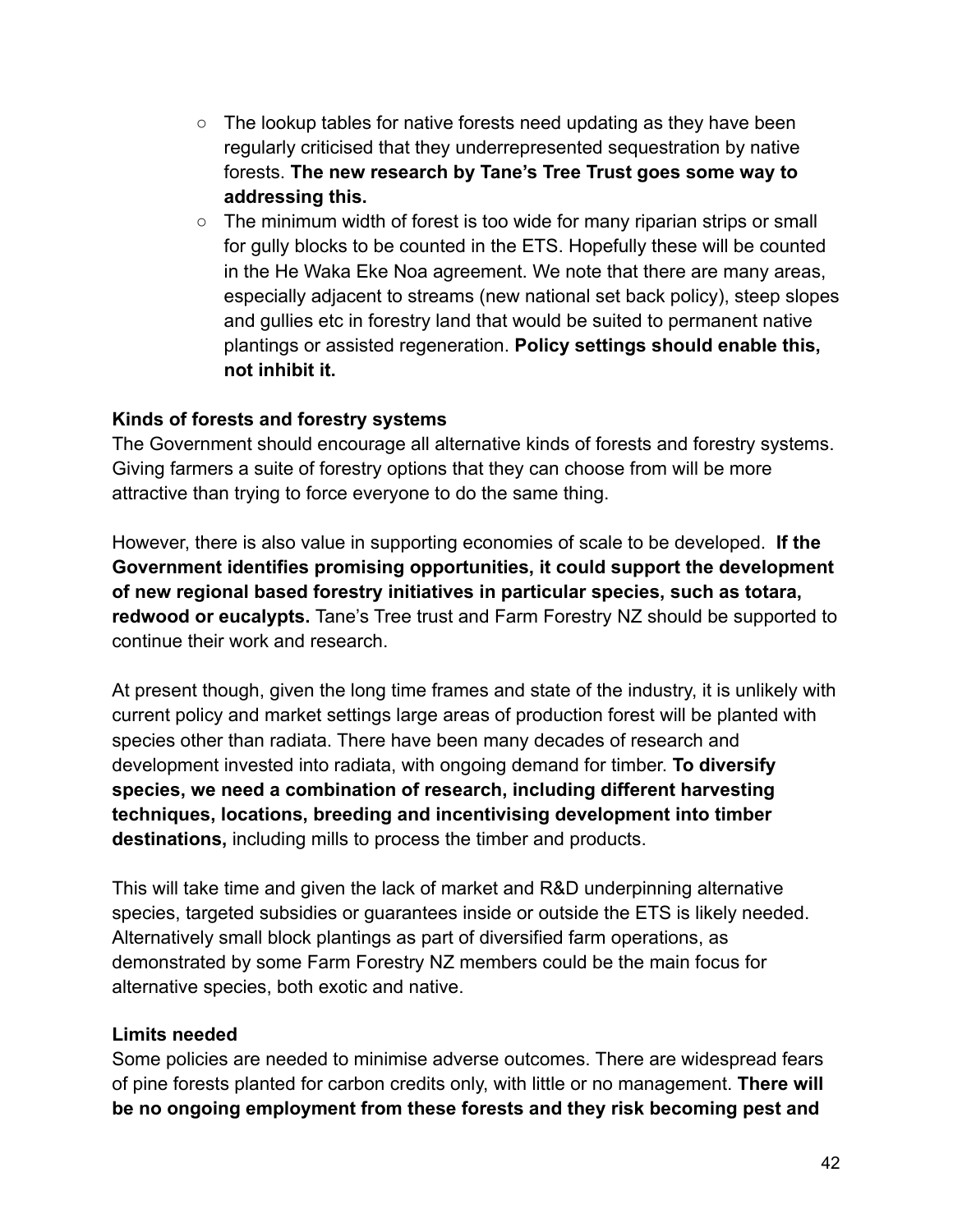**weed reservoirs and a fire risk.** Many foresters and companies take their responsibility to their land and community seriously and that involves significant cost and time. All forest owners should meet their management, environmental and community responsibilities and this should be a condition for receiving carbon credits.

At present local communities have very little say in land use change. There needs to be national policy settings, but the **decisions need to be made by local councils and communities who know their land and environment best.**

### **Policies needed to seize the opportunities associated with forestry while managing any negative impacts**

There are many initiatives and opportunities, these include organisations already mentioned, like Tane's Tree Trust and others like the Right Tree Right Place initiative by the [Hawkes Bay Regional Council.](https://www.hbrc.govt.nz/environment/farmers-hub/right-tree-right-place/)

**These local collaborative initiatives have multiple outcomes and benefits, including community wellbeing.** We recommend supporting projects like these that are led by communities and councils.

Further work is needed on reducing the adverse effects of management practices. There has been a notable change in some areas with the latest forestry management policies. Given the scale of afforestation and potential significant profits these owners may get, there needs to be a return also for the communities and biodiversity, while also balancing the risks of forestry.

### **We need to support the many afforestation opportunities at different scales.**

These include planting natives in streams and gullies in production forest, which have a multiple of benefits for biodiversity, sediment mitigation in some areas and potentially reducing fire spread. We must continue to subsidise native plantings and increase the access to all sizes of land areas.

### **Using more wood and wood residues from our forests to replace high-emitting products and energy sources**

We must reduce our use of emissions intensive concrete, steel and plastic. Wood should be used more as well as using less resources that have longer lifespans. We currently produce large volumes of wood, with a significant portion exported. To make decisions on whether we need more forests for wood we need more information and analysis on the volumes currently produced and various scenarios of potential need domestically.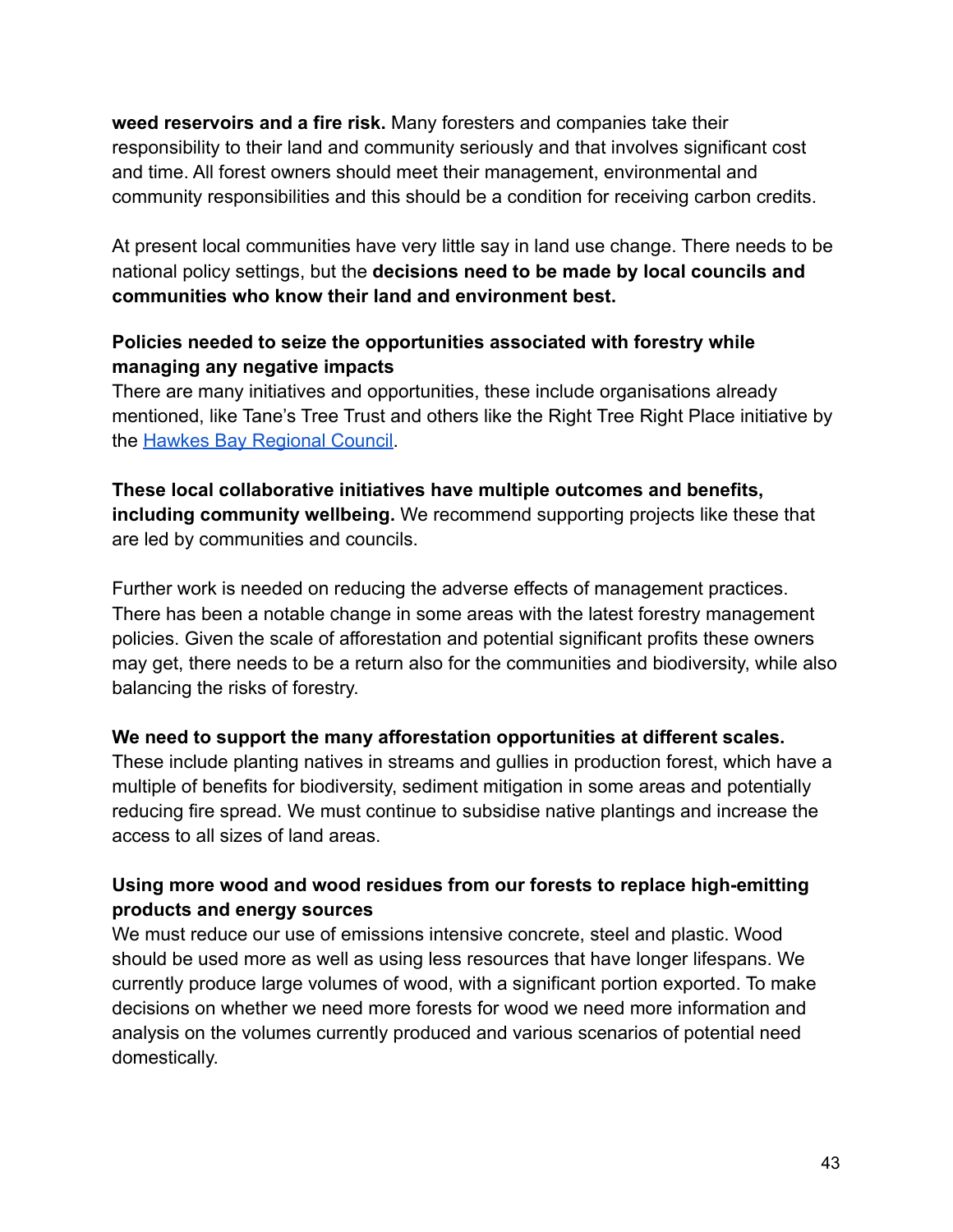### **Role of central and local governments and the private sector in influencing the location and scale of afforestation**

Central and local governments have a role in determining and communicating at a landscape scale, the best uses for different land types. If we had done this 20 years ago we would not have large scale dairy in Canterbury and all the environmental problems it has caused. We also would not have planted the highly eroding hillsides of Wairoa and Gisborne to be planted in pines for harvest.

Central and local governments have a role in promoting good farming practice, through regulation and supporting good practice. **Decisions need to be made by local councils and communities who know their land and environment best.**

Foreign ownership of forestry resources in New Zealand is problematic. We should not be selling land to overseas owners. **We have long relied on foreign investment but this can be done through forestry rights rather than land sales.** Some overseas companies are more able and committed than others, such as One Forty One in Tasman, which is a forestry company not a pension fund manager etc. As mentioned earlier there needs to be clear responsibility taken on for all land owners and managers and they must meet environmental and community commitments.

Farmers and foresters must reduce emissions and improve water quality, but be provided with a suite of options to choose from and plenty of information and support to achieve these aims.

#### **Pest control and management**

Having a nationwide 1080 programme to get on top of our possum problem. We need to be having conversations on the serious biodiversity impacts of deer, goats, tahr, pigs etc. **As mentioned above in several sections, we need a cultural shift in order for all of us to make the needed changes.** Without the grazing pressure from these pests, New Zealand's native vegetation will regenerate on its own.

#### **Our view**

We see a gap in the afforestation framework. Some of the ill feeling in rural communities comes from a view that they are changing, so the rest of the country can continue as normal. We need everyone in all parts of the country to get behind mitigation AND sequestration. We have significant land areas throughout the country that are from medium density urban land to lifestyle blocks. These land areas combined provide significant opportunities for tree planting that provide multiple benefits. Many urban areas continue to lose trees. **Everything counts and for urban environments trees have a multiple of benefits, including reducing urban heat island effect, various**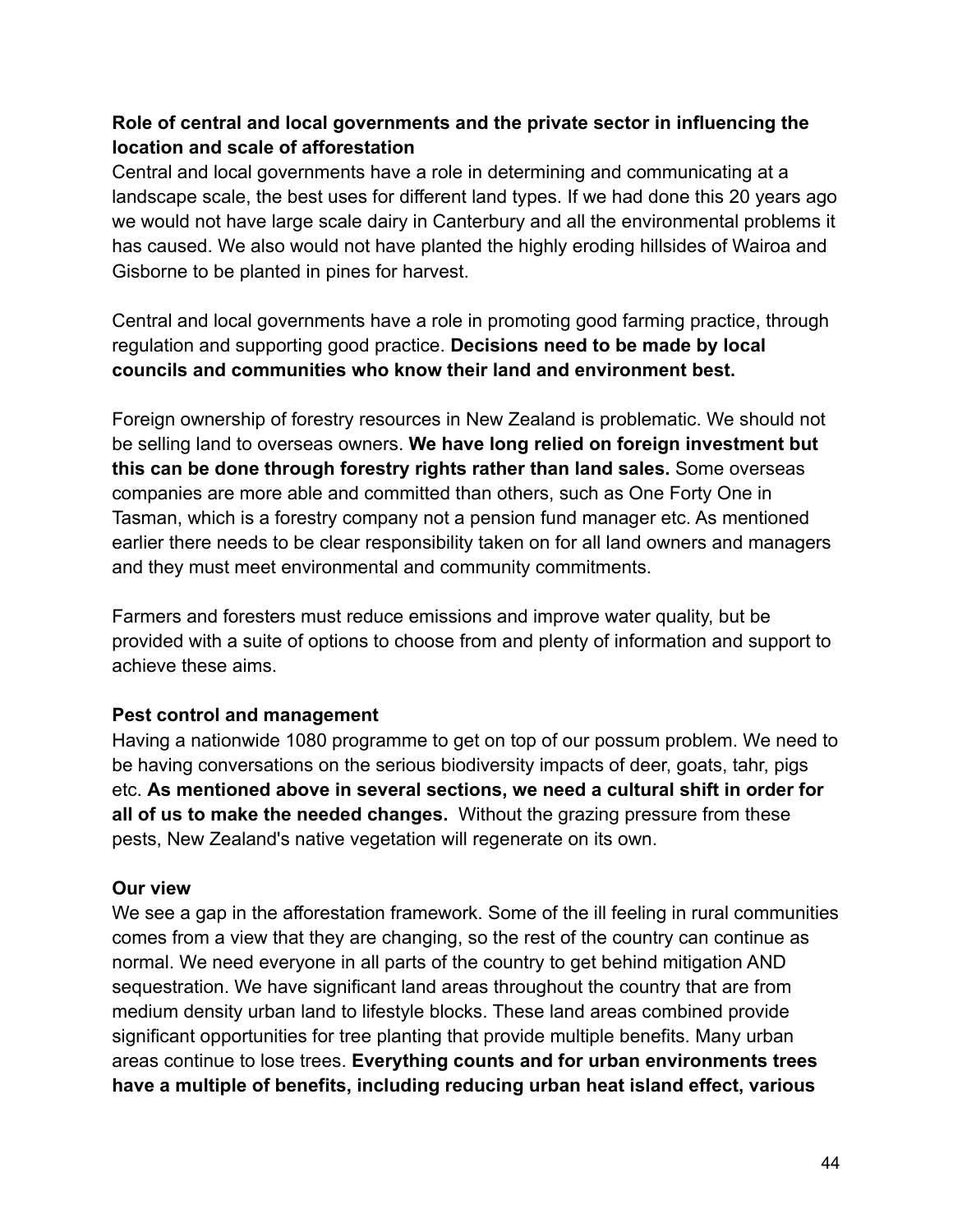**health benefits and sequestration.** We need tighter controls on removing trees and integrated urban planning that drives urban afforestation. This should also be a part of reallocating road space to other transport modes. Many of our houses are still poorly designed for minimising overheating in summer and deciduous trees can help mitigate this at low cost.

**Rural subdivisions and lifestyle blocks are an untapped opportunity to increase biodiversity, water quality and carbon sequestration.** We recommend targeted resources, information and funds aimed at these landowners. In some regions, small rural landowners are part of catchment groups and get support from the likes of Landcare Trust, where many more currently receive little attention and support. ETS settings could be changed to enable smaller blocks of natives and exotic plantings. **Another opportunity is to enable numerous joining landowners to collectively claim carbon credits in the ETS**.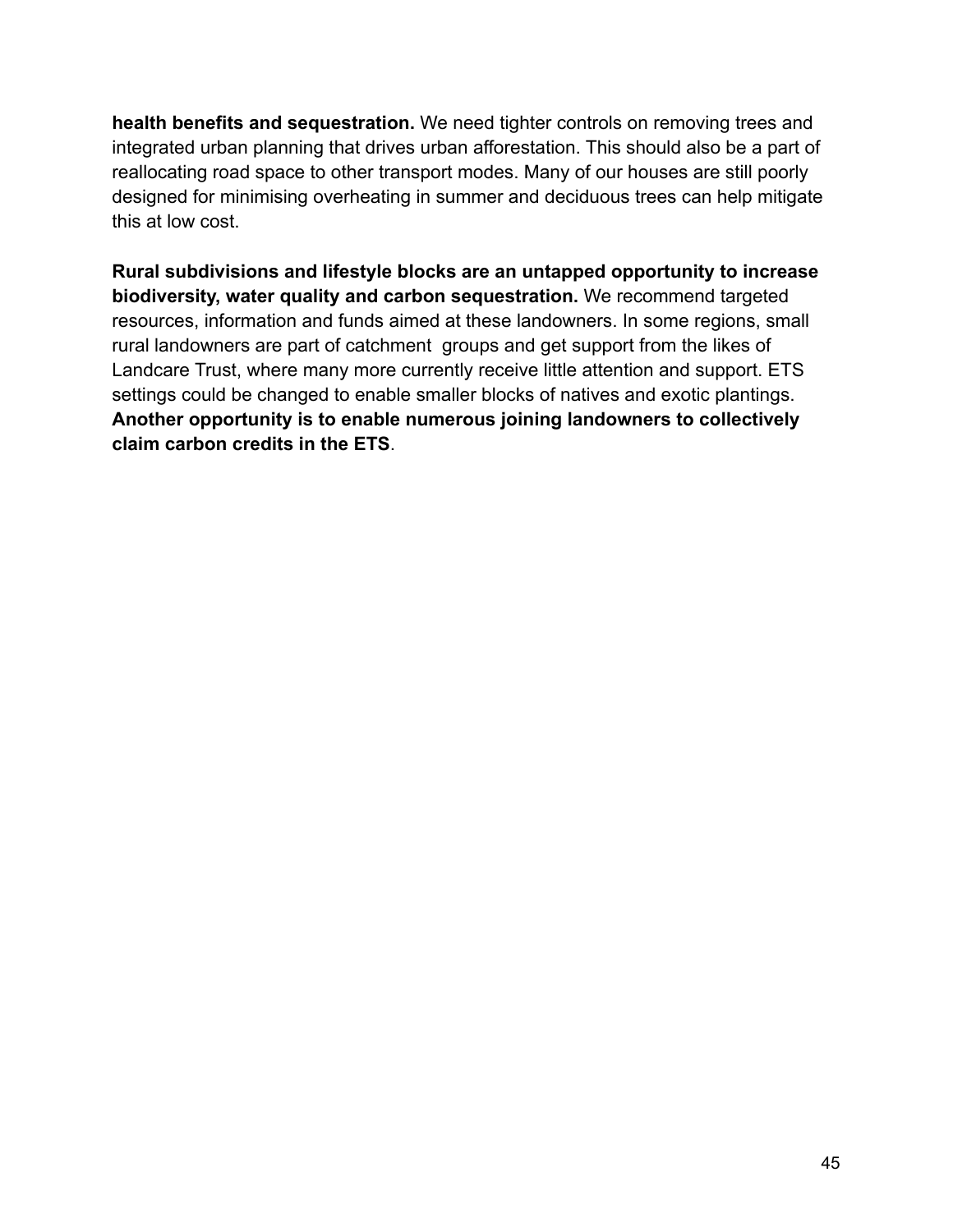## **ETS**

#### **Our overall thoughts on the ETS sytem**

While we appreciate and support efforts being made to improve the system, we are continually frustrated by the lack of urgency. **The purpose of the Emissions Trading Scheme (ETS) is to reduce emissions.** The ETS has sadly not lived up to its promise and after much tinkering over the past 20 years our emissions continue to rise. It has not been successful. The focus of the ETS must be on a rapid reduction of emissions, rather than protecting Emissions Intensive, Trade Exposed (EITE) industries. There have been far too many free allocations and whole sectors excluded, making the system ineffectual. We need a laser focus on reducing emissions across all sectors and we do not see these amendments achieving this.

**Given its history and recent changes, we have no confidence that the ETS is the best system to drive rapid emissions reductions.** We note that there is little faith in the system from many users and extensive tinkering over the decades has undermined confidence in it. The system remains unbelievably complex and the fact that many participants in forestry are not in the ETS side and for those that are, many need to employ consultants to manage their obligations is a sign that the system is not fit for purpose. This lack of confidence both within and outside the scheme is slowing emissions reductions.

**The ETS needs to be grounded in fairness**. EITE industries have received 20 years of free allocations while emissions have continued to rise. This is a policy failure. Too many free allocations have been given and too many of our emissions exempted to make the system effective. New Zealand will need to change this if we are to bend the curve and get anywhere close to our commitments under the Paris Agreement. Money spent on continued corporate welfare through Industrial Allocation is money that cannot go to support communities who will be affected by climate change.

**We advocate for a rethink on how allocations are made.** This rethink would look at what sustainable activities would be compatible with a safe climate, wellbeing economy and healthy communities. We are committed to supporting a just transition to a low carbon economy for communities and whānau. We are less concerned about the welfare of large international companies who run the majority of the EITE industries in New Zealand, who have had decades to plan and reduce their emissions. Free allocations impose a burden on the tax system and is money that cannot be spent on supporting that just transition.

**Transparency, accountability and open reporting are essential to the future of the ETS.** To date there has been too little easily accessible and understandable information available on the ETS. We need to know how many units companies hold,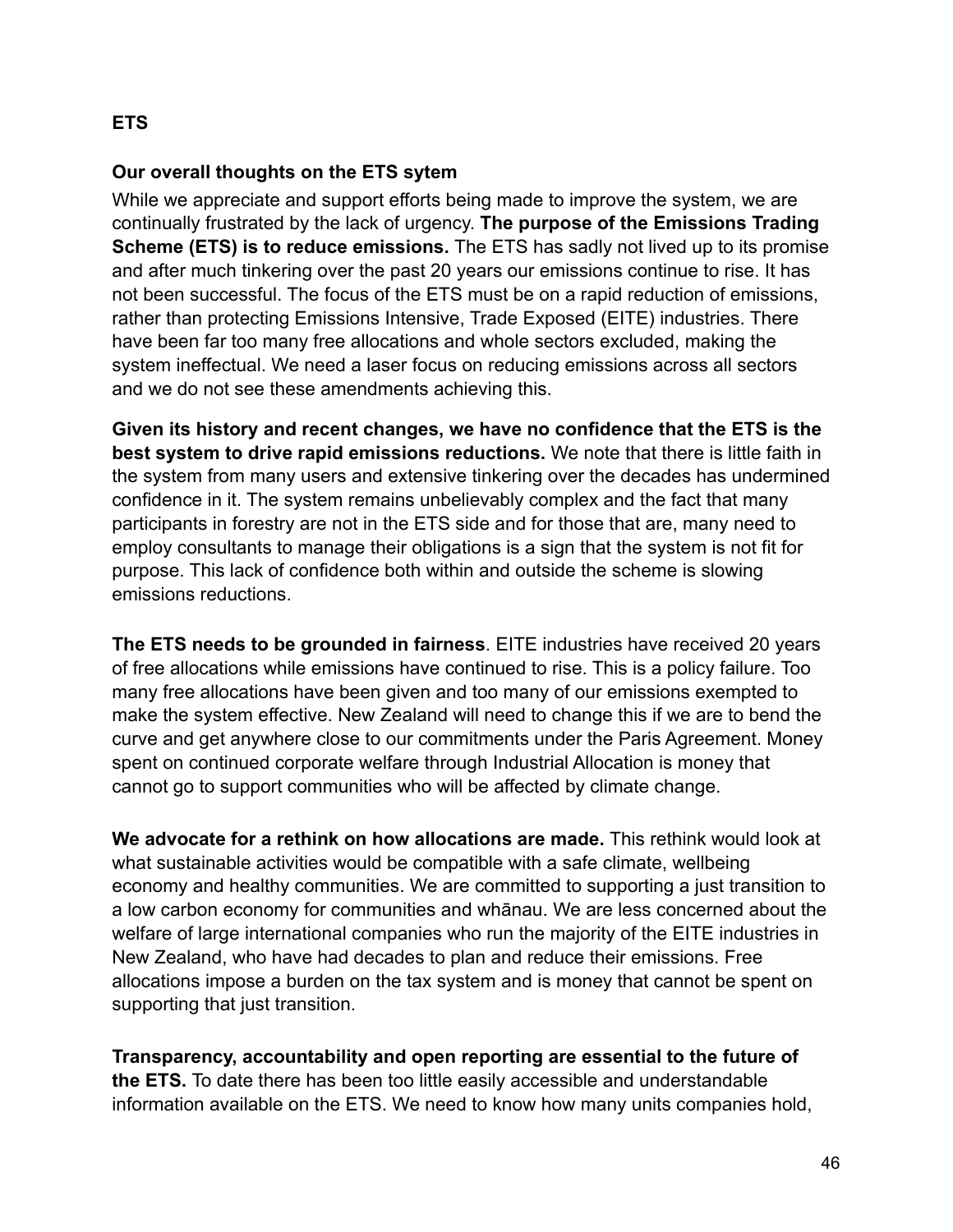how their emissions are tracking and what support they are eligible for. Having this information publicly available will help to hold companies and the government accountable for emissions reduction. Our continually rising emissions and the opaque and complex nature of the current system makes it very difficult to tell if we are moving in the right direction or not.

### **Treatment of forestry in the NZ ETS**

The key is to change regulatory settings to absolutely guarantee that we are reducing gross emissions and not relying on additional forestry to offset these. **We are extremely disappointed that the recently announced NDC relies heavily on offsets and paying other countries to plant trees and reduce emissions.** This ignores that actions to reduce emissions at home have enormous co-benefits that New Zealanders need, as we outline throughout our submission. We need a rapid switch to public transport and active transport to reduce respiratory illnesses, road deaths and obesity. Spending money on reducing or even eliminating fares for public transport would be an action worth spending on. Vastly accelerating protected cycleways would bring similar co-benefits. Providing sufficient funds to decarbonise all schools, hospitals and other public buildings for heating.

We see the current government being incredibly timid in their level of ambition. **There appears to be little appetite to have difficult conversations with New Zealanders about the shifts in behaviour that are required. And if this failure continues, then forestry will continue to be relied on to do the heavy lifting.** This is a failure of imagination and courage. New Zealand can be a much better place to raise our children, if we only lift our eyes to the possibility of doing things differently. It is frustrating how embedded the status quo is and how reluctant anyone is to raise it, even in discussion documents.

Planting large swathes of New Zealand in pine trees that may never be harvested because the carbon return is too good, is something that the rural sector are already vocally opposed to.

Considering the planting of production pine to be an effective offset for a gas that stays in the atmosphere for 1000 years is just wrong. **Any trees planted as offset for greenhouse gas emissions must be planted and replanted for the entirety of the 1000 years.** At the rate that New Zealand continues to emit greenhouse gases, we will quickly run out of plantable land.

We have delayed emissions reductions for the past 30 years. It cannot continue. Our children and grandchildren will not forgive our ongoing inaction. **The only path forward at this point is to be honest with New Zealanders about the huge**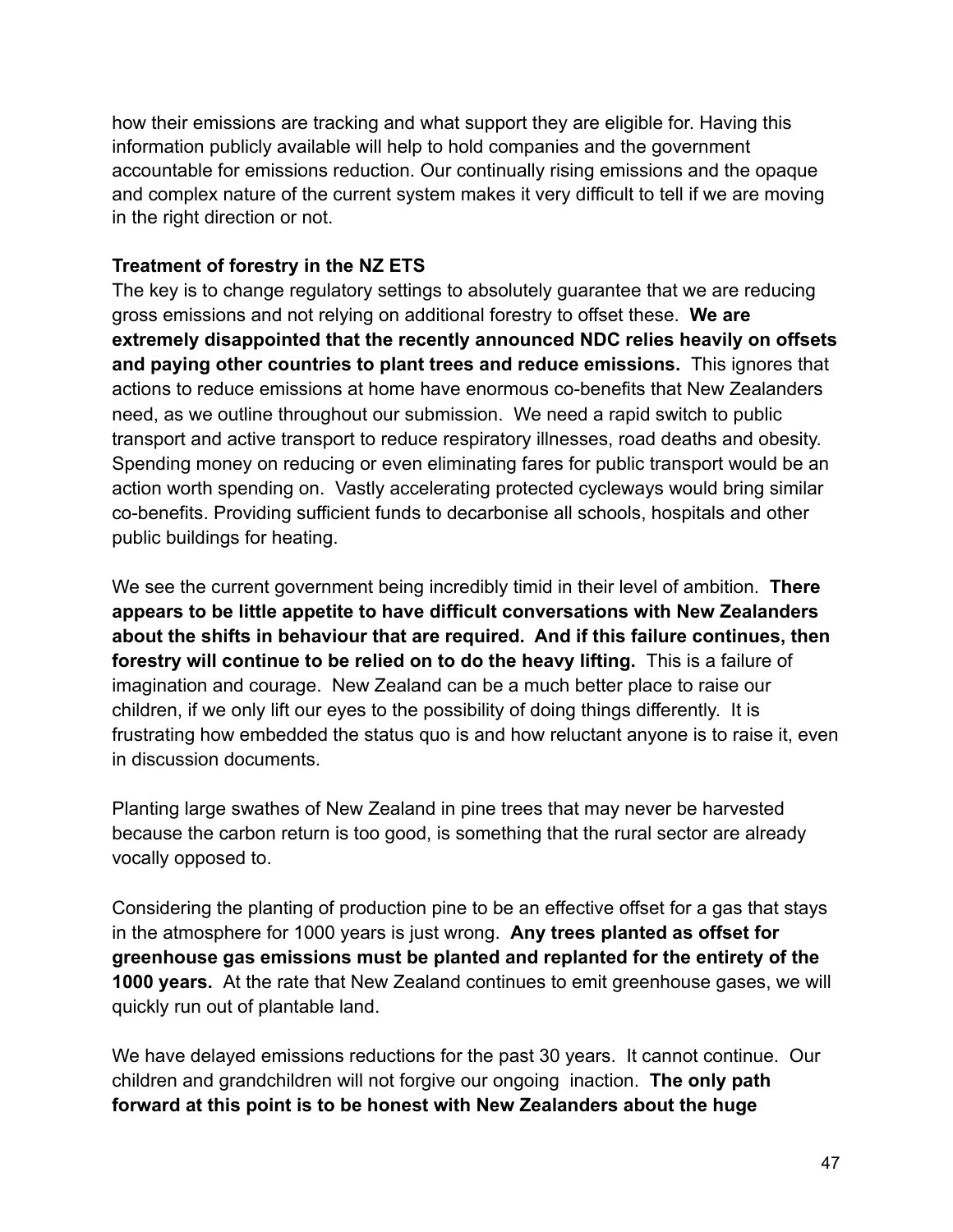**challenge ahead of us,** and to forge ahead making real reductions in emissions wherever we can as fast as we can.

### **Constraints on forestry inside the NZ ETS**

There is too little detail on what these constraints would be and what the consequences could be. Currently forestry is used as the main tool to meet our budgets, this is unacceptable. We must rapidly reduce our emissions and use forestry to help. Forestry, especially pine plantations are vulnerable, both from events such as fires and wind throw and changes in policy and market factors.

### **Where is the resilience and adaptation in these settings?**

The offsets need to be rapidly phased out and instead used for sequestering historical emissions and contributing to global efforts to bring CO2 levels down to safer levels (e.g. 350ppm). **There is significant confusion and misinformation about offsetting and its role, which is resulting in businesses and the public believing that offsetting their emissions is a solution** - clear, accessible and correct information is needed.

### **What does the Government need to consider when assessing options?**

Policy settings on forestry are having big impacts on land use and rural communities. The impacts on these communities are as important as sequestration. There must be a set of goals, given equal status of: mitigation, adaptation and resilience. **This means supporting our mitigation goals, while helping our communities and nation adapt to climate change and building resilience in our communities.**

The government also needs to consider the future wood supply we need to support a transition to a low carbon economy. Forests planted solely for carbon credits will not be managed with sufficient care to ensure that New Zealand produces timber of the right quality to return to pile built houses, and timber framing over steel. We need forests to be planted at appropriate densities and maintained (e.g. thinned and pruned), to produce high quality timber. These practices are already waning in the industry due to economic considerations. Care must be taken with policy settings to ensure that we are producing the raw materials we need for our future needs.

# **What unintended consequences do we need to consider to ensure we do not unnecessarily restrict forest planting?**

Scale is important, at present the system seems to favour large scale plantings of single species with large resources behind them.

Planting natives that will allow selective harvesting in the future.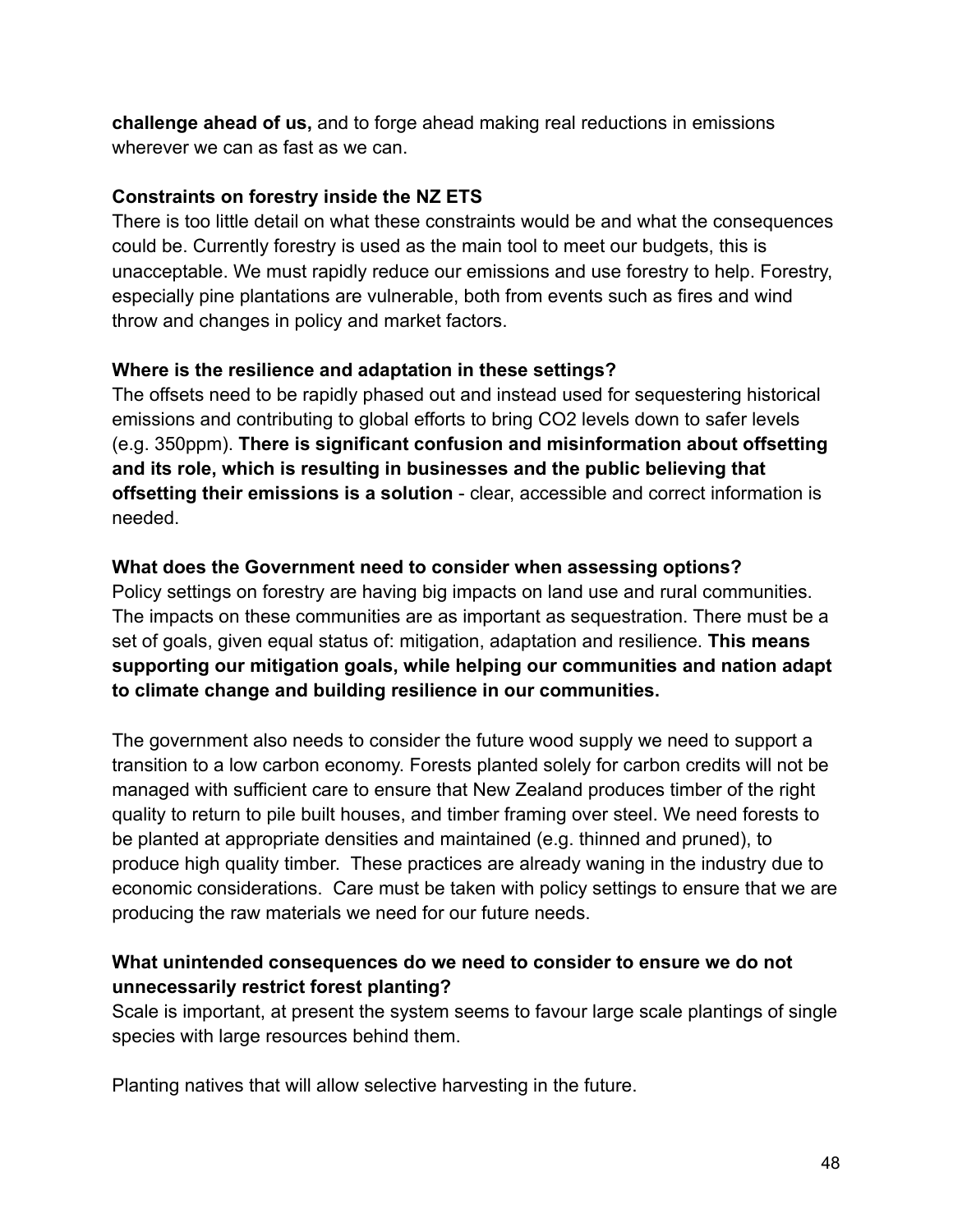#### **Our view**

It is clear that in order to financially compel decarbonisation, the price of emissions needs to significantly rise. Unfortunately, the current policy settings allow companies to choose the easy option of offsetting through forestry. It is not until the NZU price nears \$250 will we see companies being financially incentivised to replace high emitting technology. At the current pace of NZU rise, NZ will be completely forested by then.

**We need to decouple the carbon price from forestry offsetting.** There are many ways this could be done - for example, we could require 2 (or many more) tonnes of CO2 equivalent to be sequestered in order to offset 1 tonne of CO2 emitted. If for example, we required 5NZU's to offset 1 tonne of CO2 equivalent, we would effectively reach the \$250/tonne threshold mentioned above.

Another approach could be to cap the amount or percentage of units that are able to be offset by emitters. If emitters are only able to offset 10% of their emissions, there will not be such a heavy push to forestry.

**To ensure a just transition, we could require the funds earned by the ETS to be recycled back to communities affected by afforestation to invest in a just transition.** We could also use these funds to provide more incentives to plant native forest to account for the greater establishment costs.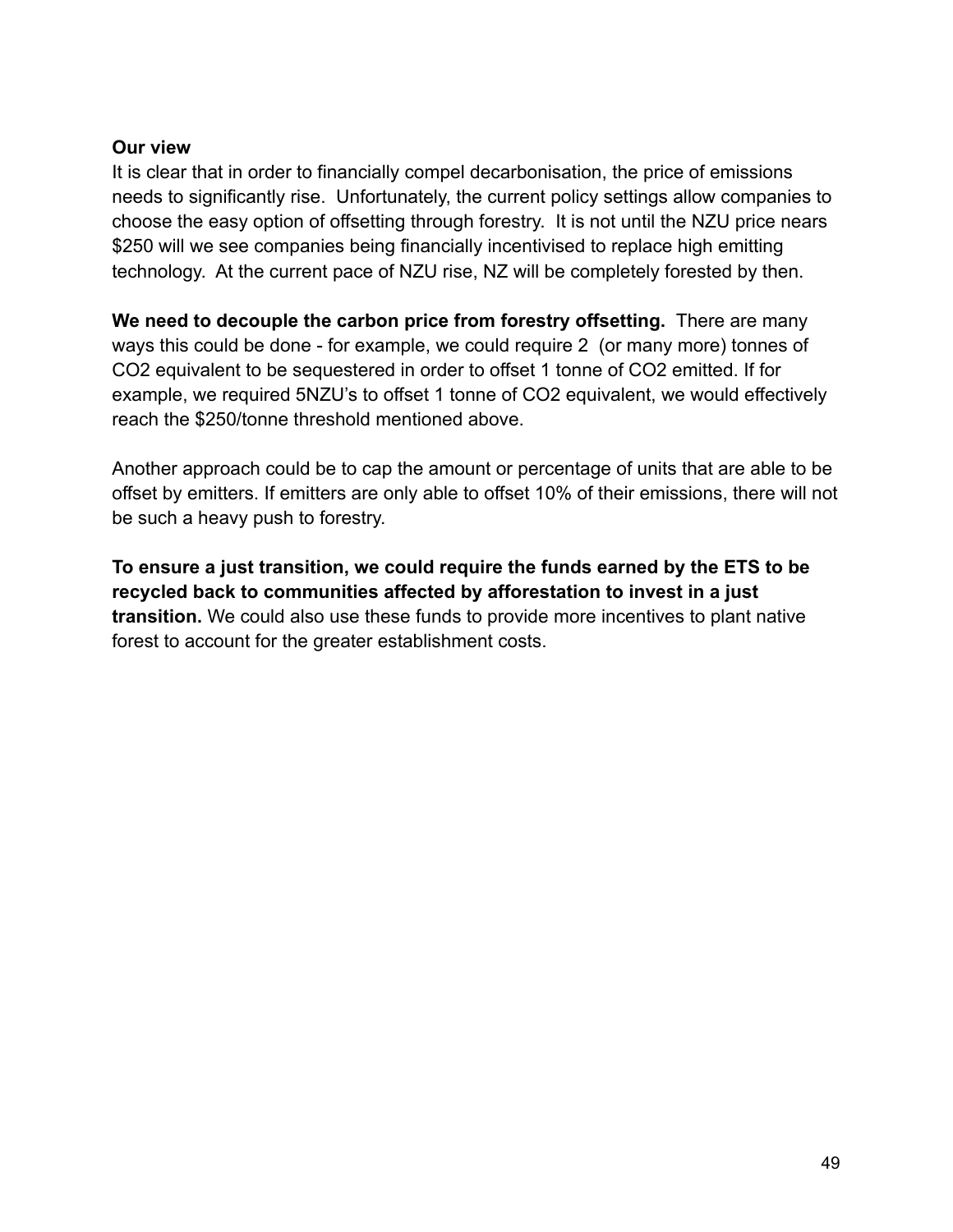#### **BEHAVIOUR CHANGE**

A long term public campaign like smoking and drunk driving to educate on climate change, actions we can take and what governments are empowering us to be able to do. **A centralised cross agency communications department and full public education programme - not just focused on schools.**

We want to see funding for local councils, churches, community groups to run outreach and educational programmes.

We want to see a focus on community change, not individual change - we need to bring everyone together on this.

**Our communities need information from the government that is more accessible. This plan/discussion document, for example, is high level, technical, and inaccessible to most, except those already interested.** If the government wants to hear what communities think, we need to find new ways to engage.

Currently, people need to actively seek out information on the government's climate strategy and what they can do. **Compare that to our Covid-19 response, where information was simple, clear, and hard to avoid.** This communication style helped us to achieve much broader engagement and stronger agreement and commitment to the required actions.

#### **Trusted messengers**

People trust leaders in their local communities, as well as friends and family. Studies have shown that one of the strongest climate actions individuals can take is discussing climate change with friends and family (e.g. Discussing [global warming leads to greater](https://www.pnas.org/content/116/30/14804) [acceptance of climate science](https://www.pnas.org/content/116/30/14804)). **A behaviour change campaign centred around community discussions, rather than individual change, would help to bring more people along on the journey.**

We would support a fund that would embed the behavioural change campaigns in policies and programmes.

As mentioned above we want to see funding for councils, churches, community groups to run outreach and educational programmes. **Schools can play an important role in educating our tamariki and rangatahi about climate issues.** However, if our young people then go home and out into the community and find that these big issues are not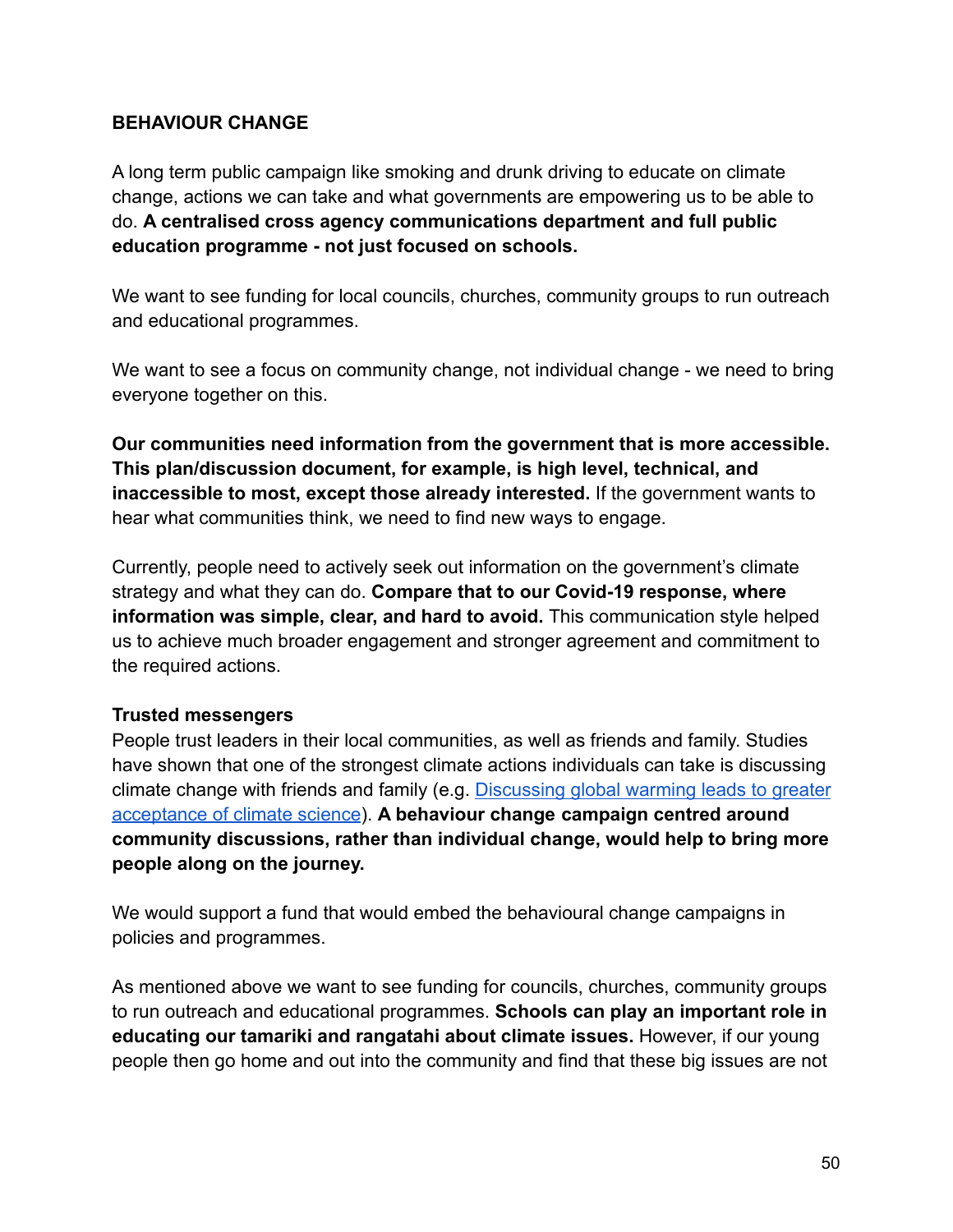being talked about and taken seriously, the disparity between education and action contributes to their anxiety about climate issues.

**Education campaigns also need to work with a recognition that people are in different stages of life, different communities, and different stages of their climate journey.** Communication plans could also include differentiated messaging for people already engaged, people firmly against, and people who can be persuaded.

### **Our view**

To focus on individual choice is to misunderstand the challenge that we face. **People can't choose what is not available and they can't choose what they can't afford.** And what is available and affordable is controlled by systems and governments, not by individual choices.

Messages that are empowering, empathetic, future focused, collective, while also reflecting the urgency of making change.

Our communities need storytelling and a strong vision, brought to them with creativity and imagination. **Rather than technical detail, people need to see a positive vision for the better world we can create together.** Minds and hearts aren't changed by facts and figures, they're changed by stories and values and discussions with trusted family and friends.

"Effective communication on climate action can build hope. It can improve people's understanding of the causes and solutions, and motivate them to be agents of change. Motivating collective climate action at the right level requires more than communicating the facts and the dangers. As experts, advocates, and campaigners we need strategies grounded in the evidence of persuasive communication." [\(How to Talk About Climate](https://www.theworkshop.org.nz/publications/how-to-talk-about-climate-change-a-toolkit-for-encouraging-collective-action-2019) [Change: A toolkit for encouraging collective action, 2019 — The Workshop](https://www.theworkshop.org.nz/publications/how-to-talk-about-climate-change-a-toolkit-for-encouraging-collective-action-2019))

Our actions today are setting up what the world looks like in 2050, and people need help to draw the connection between how our actions today could change the path that we follow.

*"Behavior change is not just about communications campaigns, it's about understanding the real barriers and supporting people to take the required action. We need to halve consumption emissions by 50 percent by 2030 - probably more for NZ as a wealthy nation, yet there was only one idea on how to do this - setting up a behavior change fund which didn't give details about how it would be administered, how much, etc. This area needs much more focus. I feel like it's shifting the problem to our kids who*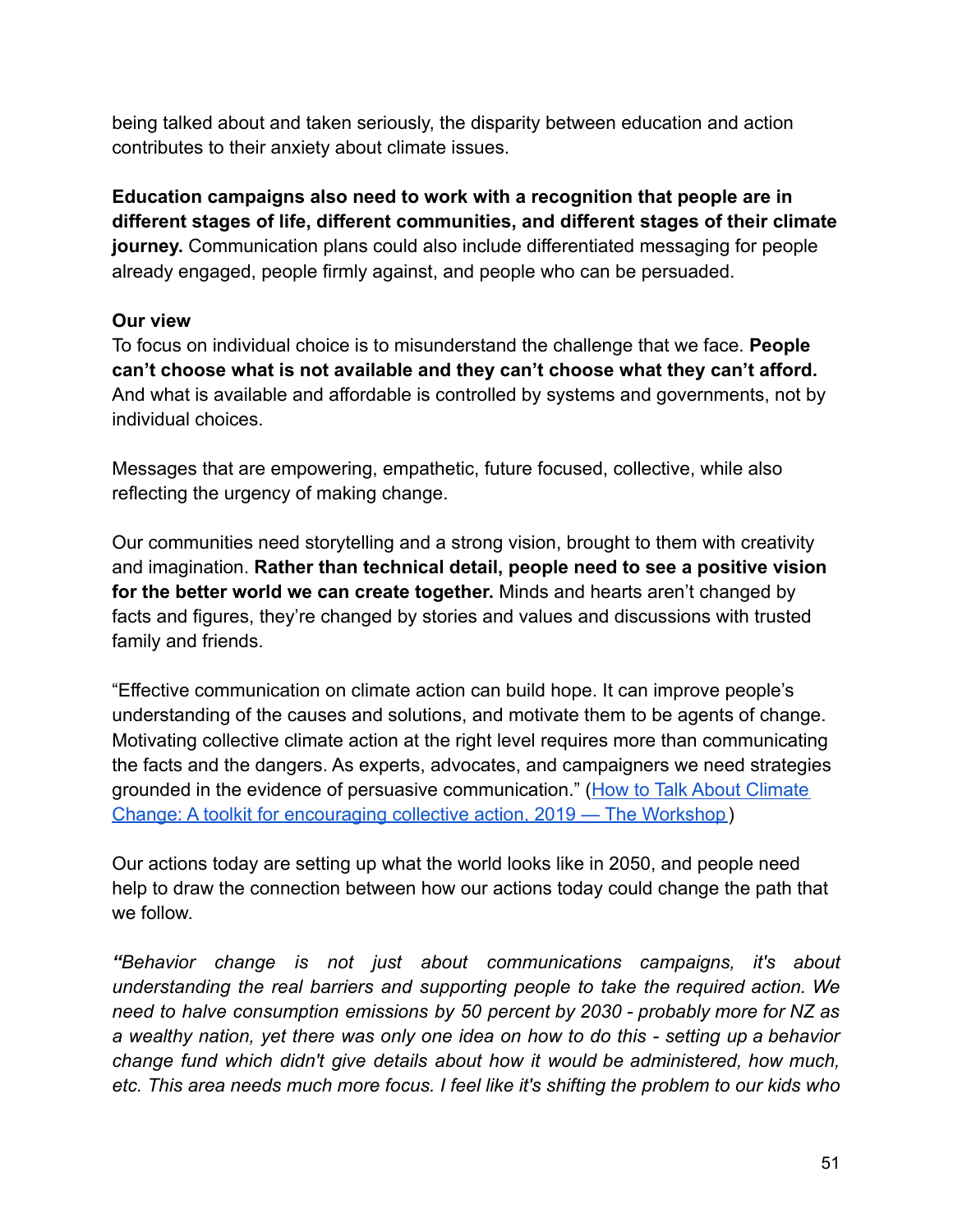*will be the ones to clean up the mess we are continuing to create as the older population will not be here when things get challenging."*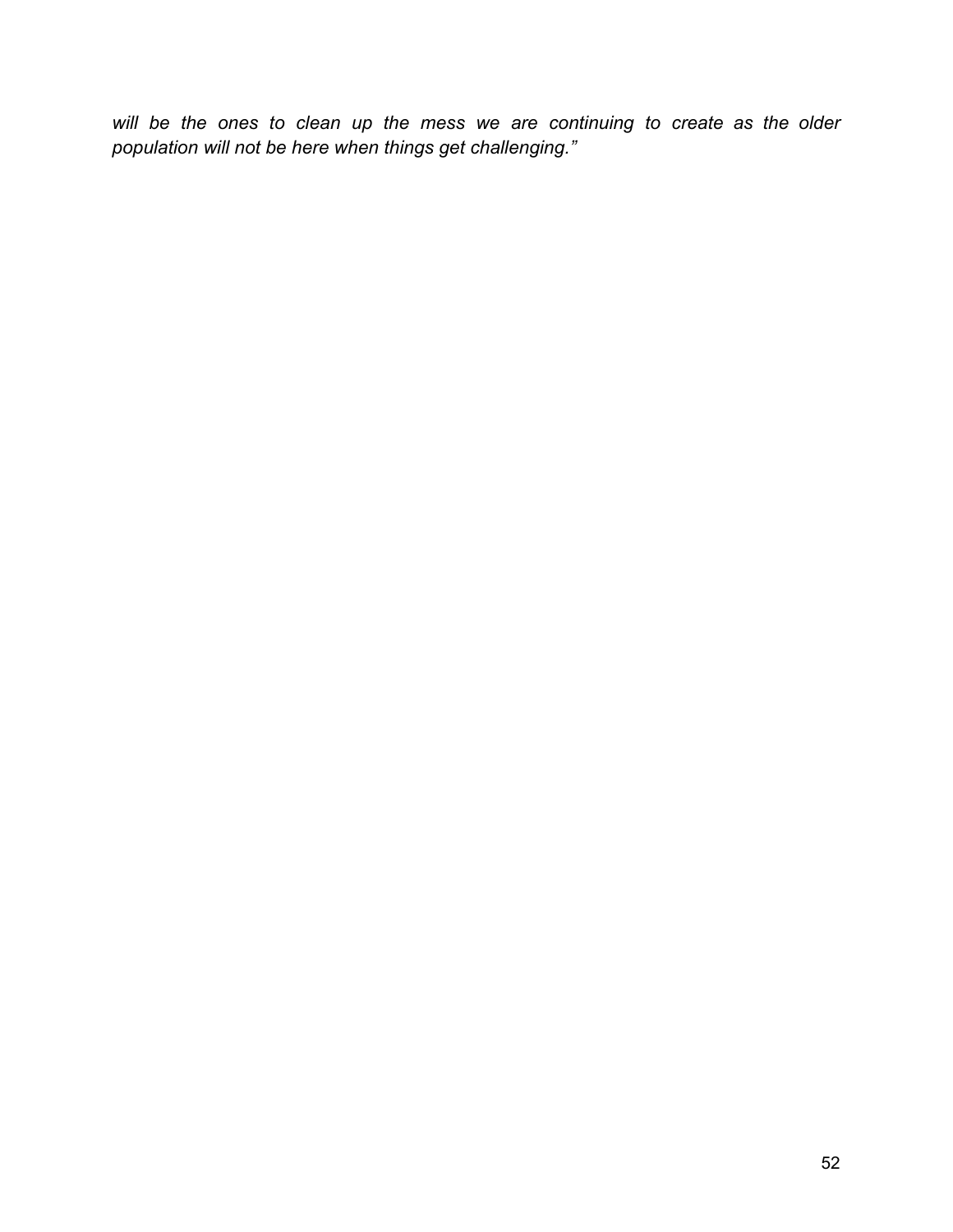## **BUILDING AND CONSTRUCTION**

### **Mandatory participation in energy performance programmes for existing commercial and public buildings.**

We would support introducing mandatory participation in energy performance programmes for existing commercial and public buildings. Improvements are generally compensated for by reducing heating, cooling and lighting costs. Where possible, these improvements should be funded by businesses. But support through a contestable fund, might help accelerate improvements, where funding is an issue for some businesses. Perhaps paying for improvements through council rates could be an option?

### **Helping the building and construction sector reduce emissions from other sectors, such as energy, industry, transport and waste**

- **Raise the standards** in the building code to match the highest performing nations overseas.
- Ban lighting that is not energy efficient.
- **Educate the sector** on greater use of timber in buildings to help move away from the steel and concrete status quo.
- **Support NZ businesses** to develop wood building technologies and manufacturing capacity. NZ wood processors, with only a handful of exceptions, are using old and outdated technology.
- **Support research and innovation** for building material reuse and recovery rather than demolition.
- **Significantly increase the waste levy** for building and construction to provide financial incentives to reduce waste.
- **Provide information and education** on best practice to reduce emissions. A lot of the building and construction industry is completely unaware of the carbon footprint of their activities. Encourage and incentivise innovation in low emissions building and construction practice.
- Recognise that a large part of the building and construction waste are impacted by urban planning. Building high rise buildings in central city locations are the most low impact per household, in both construction emissions and use over time. Building McMansions in distant suburbs with no amenities or transport links needs to be curtailed. Policy settings need to incentivise high density housing in cities. However, we are currently seeing Councils pushing back on regulations to increase densification. We must not allow older wealthy Councillors to stymie changes needed to address the climate crisis and housing crisis.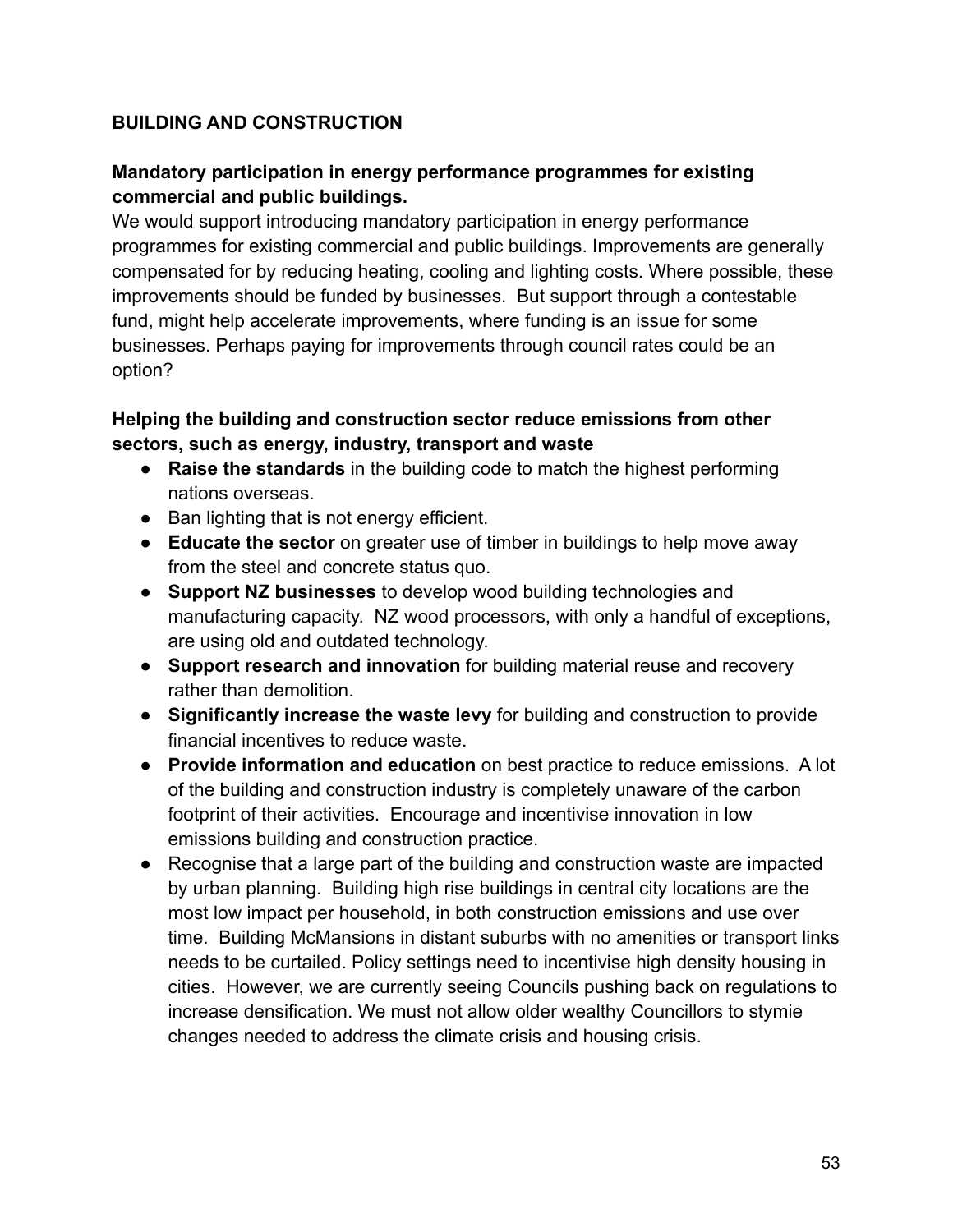## **End new fossil gas connections in all buildings by 2022 and for eliminating fossil gas in all buildings by 2030**

Ending new fossil gas connections in all buildings could be one of the few easy early wins. There are electric substitutes easily available at the same price point. Given the long time frames needed for so many other mitigation options, it seems unnecessary to wait even until 2025 to do this, do it now! We would suggest a more ambitious date for eliminating fossil gas in all buildings - say 2030. This is supposed to be the decisive decade!

# **Supporting people, communities and businesses to reduce demand for fossil fuels in buildings**

First, a comprehensive education campaign is required. **Many people do not understand that "natural gas" is in fact a fossil fuel that is contributing to climate breakdown. Emphasis should be given to the alternatives that are available.** We suggest vocally exempting gas cylinders for bbqs from the phase out to avoid the backlash this suggestion received when raised by the Climate Change Commission.

**An immediate ban on advertising of fossil gas would be useful.** There has been deceptive marketing recently by fossil gas companies and they must not be allowed to peddle false narratives that slow a much needed transition.

Raising the level of insulation required in buildings, either when built new, or when renovating, would help reduce demand for heating over time.

Improving the energy efficiency standards for appliances and light fittings, to ensure that only efficient models are allowed to be imported would help. Grants and financial support should be available to low income households to bridge the gap to the higher cost of more efficient appliances.

#### **Provide a clear end date for the use of fossil fuels**

Providing a clear end date for the use of fossil fuels (for example no coal by 2025, no gas by 2030) would provide certainty for businesses when investing in improvements. Many businesses will be able to afford to make the changes, as seen by the actions of supermarkets investing in solar panels. Where businesses are struggling to afford the changes needed, a low interest loan scheme could be made available, or a contestable fund.

#### **Adverse impacts on particular people or groups**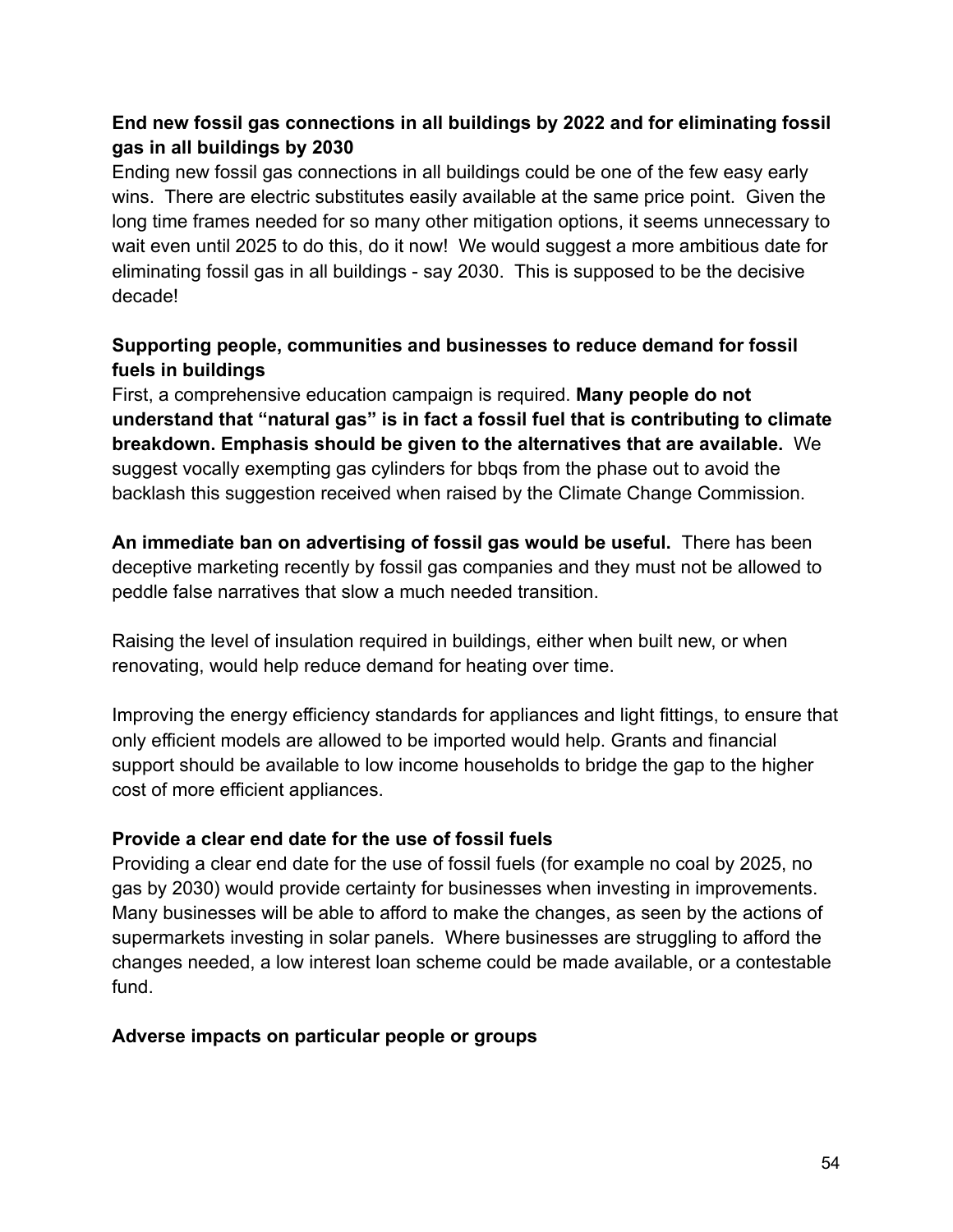Some small businesses are likely to be affected by this change. **Clear early communications of the coming changes would help to avoid people investing now in assets that will be stranded in the near future.**

Having low cost funding options and grants available could help ease any adverse impacts.

**Ensuring the needs and aspirations of Māori and iwi are effectively recognised, understood and considered within the Building for Climate Change programme** We support Māori and iwi being empowered to meet their own needs and aspirations within the Building for Climate Change programme. **Resourcing for participation in consultation and grants to support transition for owners of buildings would be useful.** Māori and iwi can find it more difficult to secure capital for improvements. The Government could have a role in supporting financing.

### **Our future vision for Aotearoa includes a place where all New Zealanders have a warm, dry, safe and durable home to live in.**

The Healthy Homes Standard should be updated to phase in higher standards that reduce emissions. This would include removing gas cooking and hot water and replacing it with electricity and replacing all lights with LED's.

Houses built by Kainga Ora should showcase the highest standards for low emissions building and low emissions living - with no steel or concrete, high levels of insulation, LED light bulbs and efficient appliances. **These will be very low cost houses to live in, which is appropriate as those on low incomes have other things to spend their limited incomes on.**

Most people cannot afford the high cost of retrofitting existing houses to be warm, dry and energy efficient. It would be helpful to have low cost funds available through councils to enable people to retrofit houses to higher standards but spread the costs over the next 50 years.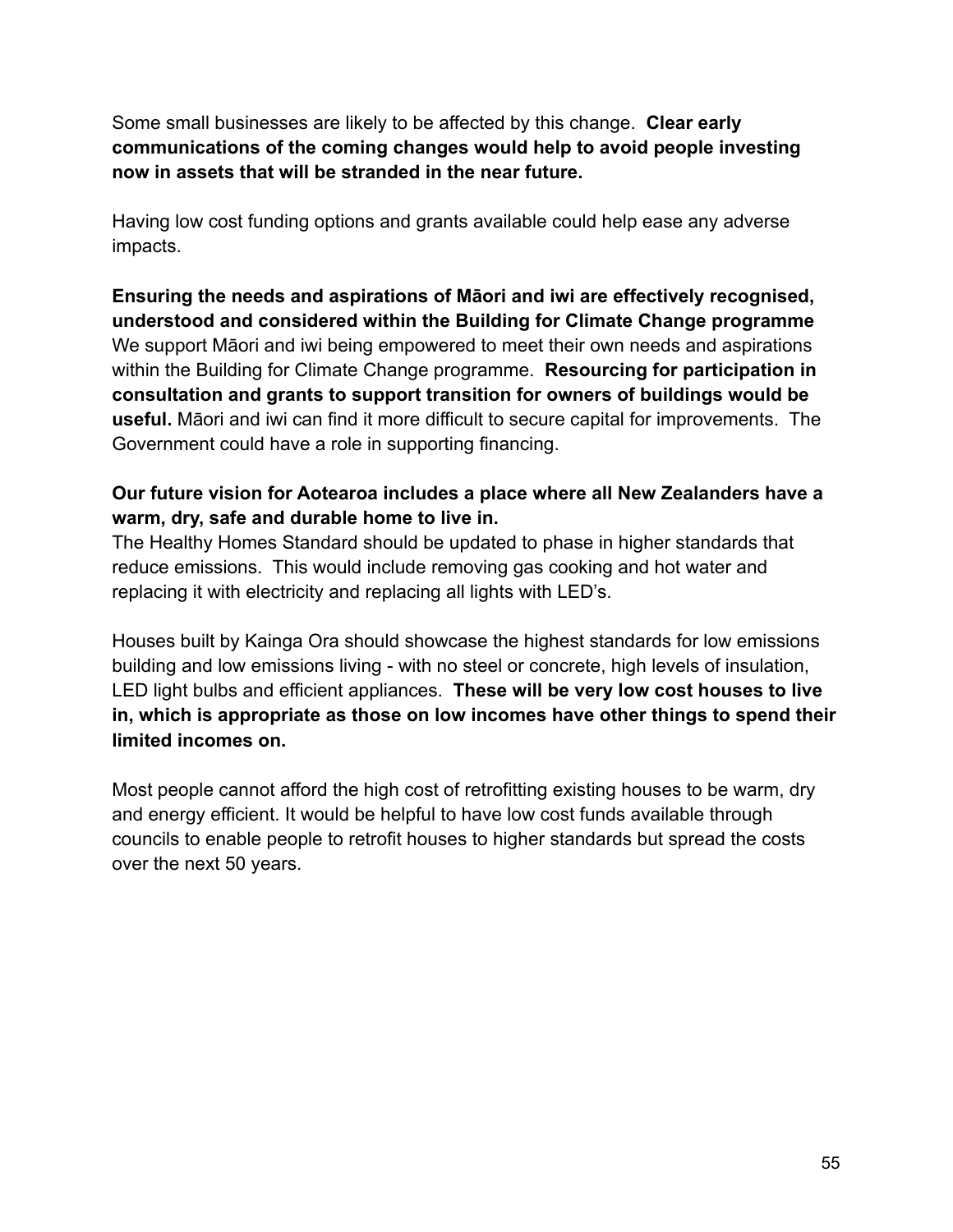#### **CONCLUSION**

Like Covid-19, there are many benefits of taking action and early we should follow that lesson with climate change and not delay or dither further. Many of the changes needed will improve most people's lives. The co-benefits however are not widely known, which creates a barrier to change as in the vacuum of information there are numerous assertions that reducing emissions will only hurt us and we have way too much to lose. **We would like to see a more comprehensive section of the co-benefits in the final plan.**

We would like to see a comprehensive education campaign recommended addressing what the problem is, what we need to do about it and how. **Focus on systemic change in order to empower community led change including farmers through catchment groups and collective management of issues.** We want to see unpaid community work and outreach valued by funding paid positions for people who know their communities well. **We want to see Māori and Pasifika being funded and resourced to lead.**

We want to see a well funded cross agency working group to implement these programmes effectively and in sync with each other, recognising the interconnections between each sector.

**We want an Aotearoa New Zealand and wider world that values and cares for each other and our environment.** We want our tamariki and mokopuna to grow up with clean air, healthy rivers, safe streets, well planned 15/20 minute cities, healthy affordable homes, the easiest transport choice is climate friendly, affordable and accessible, and by ensuring we center our most vulnerable and marginalised communities - we are then looking after everyone. **We want a safe climate for our children and loved ones.**

#### **Submitters:**

Alicia Hall

Danielle Kennedy

Heather Christensen

Jenn Hadfield O'Connell

Katy Anderson

Olivia Hyatt